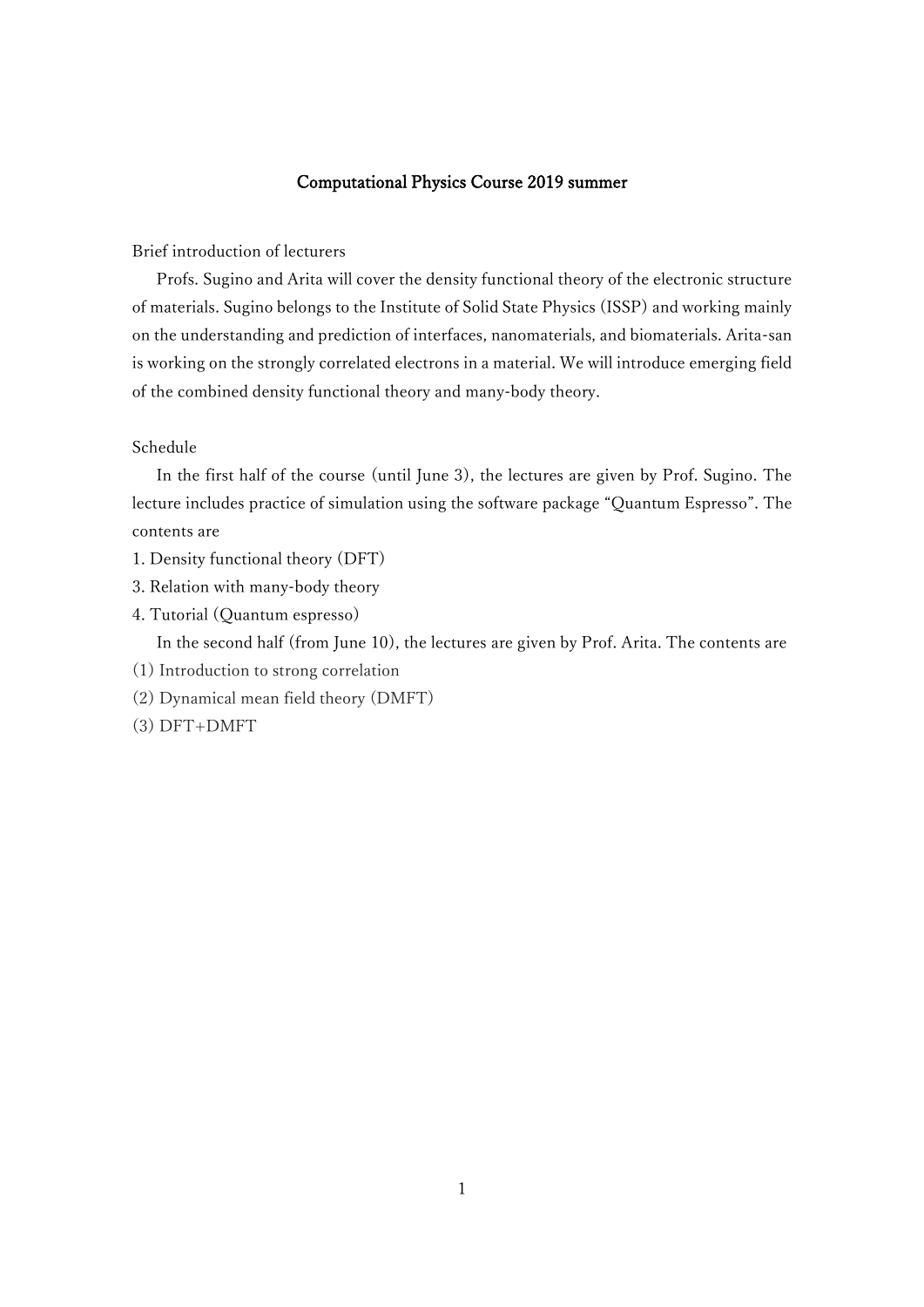## Plan of the first half ---Density functional theory (DFT) and simulation--- by Sugino

This document includes the contents of the lectures given in the first half part of the course.

#### General introduction

 The purpose of this lecture (the first half) is to introduce the density functional theory (DFT) and its extensions developed as a tool to simulate the electronic structure of materials and to predict properties of materials. The importance of DFT is in its practicality; the theory provides an approximate but practical way to understand the electronic structure, which has had, and will continue to have, impact in the research of materials. (In my definition, materials mean those matters targeted by condensed matter physics, biophysics, or chemical physics.) In this context, I consider it important for beginners to practice a simulation, so that students are requested to do a few simulations for the report assignment.

### Why is practicality so important?

 As will be shown in this lecture, the electronic structure can be understood via the wave function, or alternative ones such as the Green's function. The many-body wave function, however, has so many degrees of freedom that the amount of the information is already close to "infinity" even for a ten-electron system. This may be understood by counting the number of ways to assign ten electrons to M orbitals, which amounts to  $M^{10}$ ! Although the number can be effectively reduced in a direct and straightforward way according to the recent information theory --- which indicates that we do not have to explore the whole Hilbert space ---, the wave function may not be a convenient tool to access the electronic structure. The need for practical theory has led to the invention (development) of the density functional theory. This point was emphasized by W. Kohn in his Nobel prize lecture.

 The invent of DFT turned out to be revolutionary in that the electronic structure calculation has made the easy access of nonexperts, including experimentalists as well as theoreticians working on abstract models. From a practical point of view, experimentalists are often required to do a DFT simulation to support their experiment by reviews of journals and similar things happen for the abovementioned theoreticians. Experiencing a simulation at the start of his/her research life should be advantageous.

## Simulation in this course

 I will spend an hour or more to provide students how to install a simulation software and how to use it. I will focus on the program package called Quantum Expresso (QE). This is because this is, at present, one of the most popular ones in the world and there are many howto's available via the internet. Students are requested to use their own laptop PC and are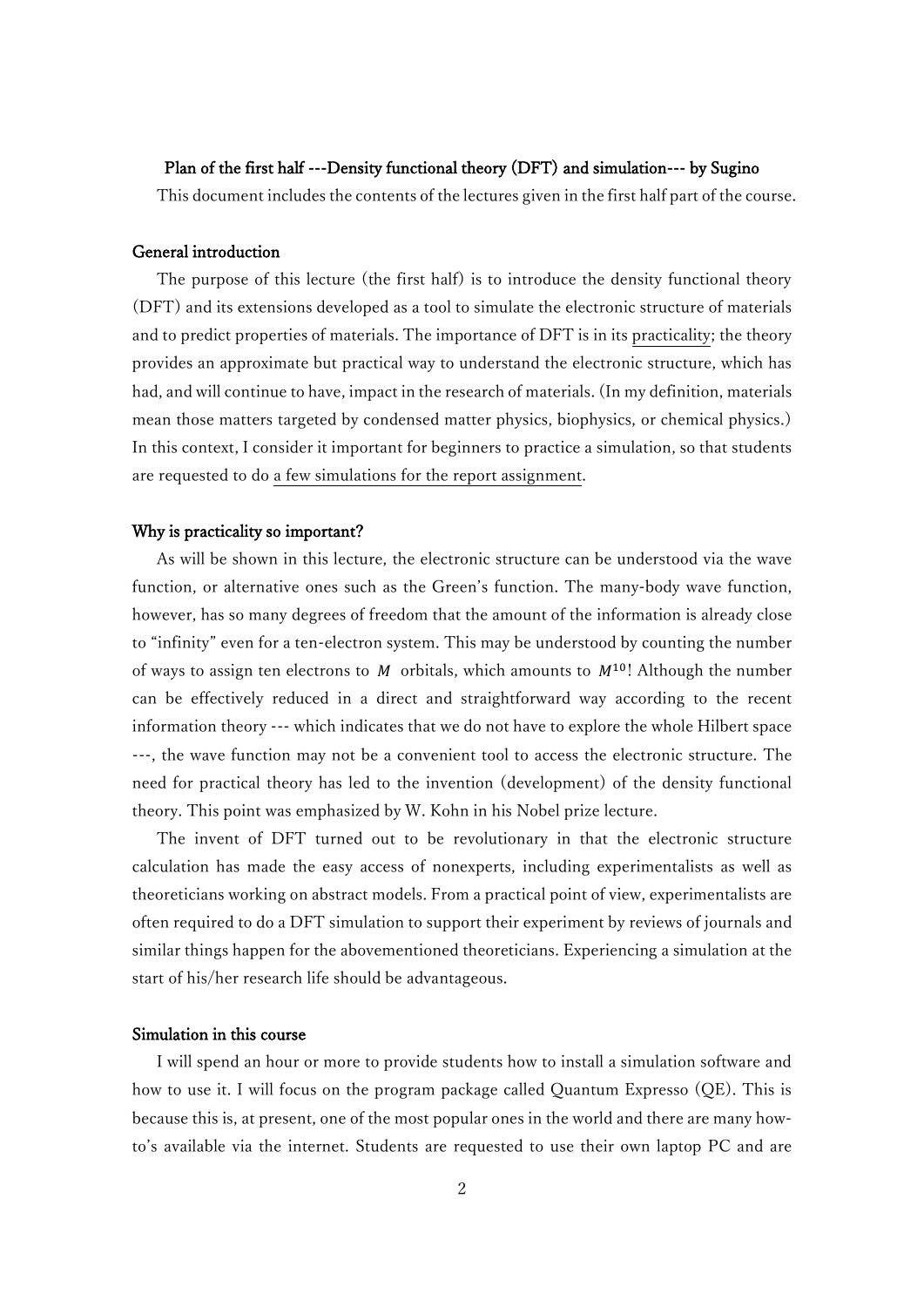guided to do a few simulations and are requested to report the results. The target of the simulation will be carefully chosen to avoid too long simulation on the laptop PC: This necessarily means that most of the advanced simulations are excluded from the exercise. Nevertheless, the basic simulations required in the course will help imagine how the advanced one may be attacked when a supercomputer is available.

# At the beginning of the first half

 In this context, I will begin by introducing DFT and explaining how to install QE. This early stage will take a few days in the course (during April).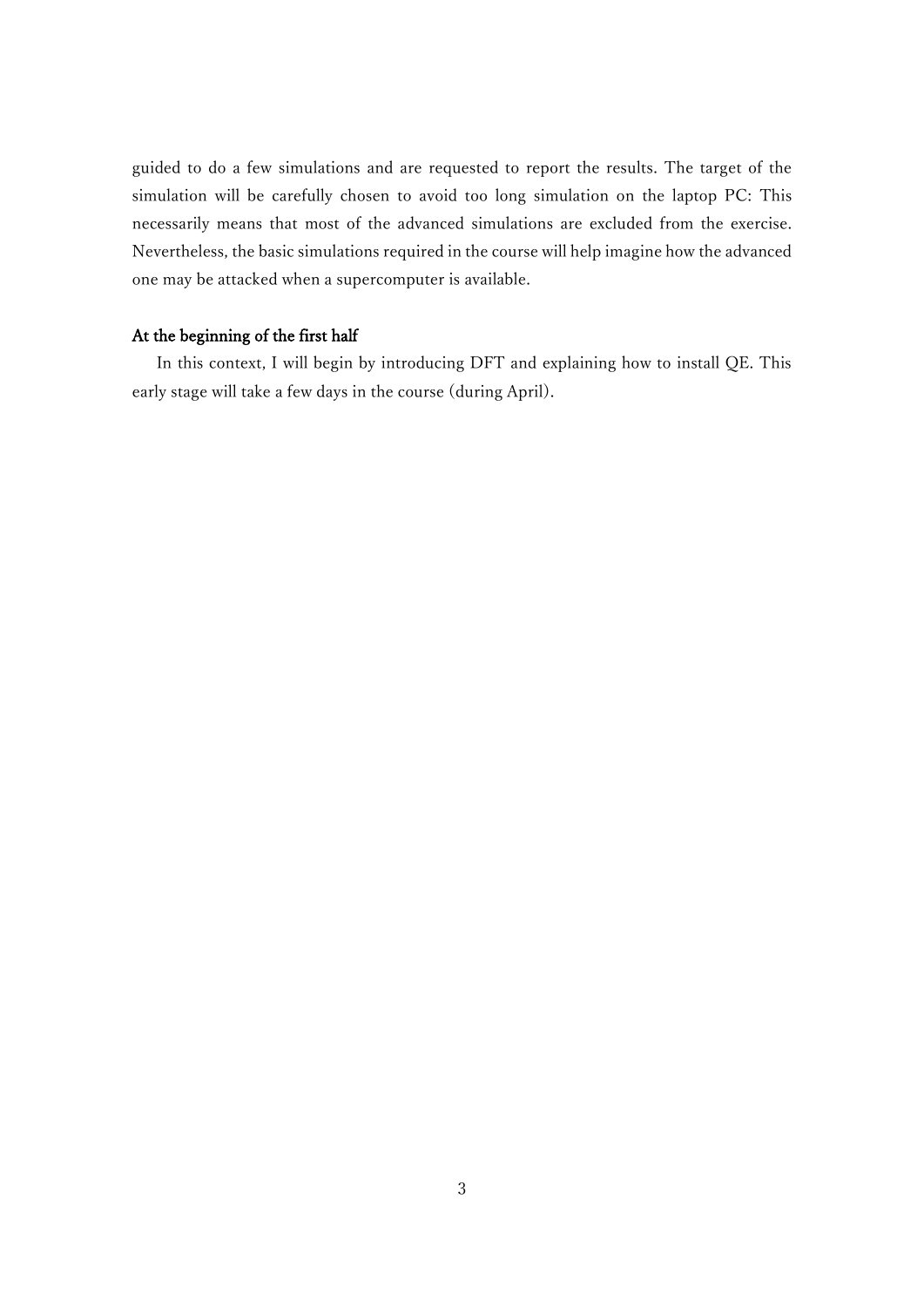#### Introduction to Density functional theory (DFT)

I will follow the article written by J. Toulouse

http://www.lct.jussieu.fr/pagesperso/toulouse/enseignement/introduction\_dft.pdf which was prepared for the summer school in France.

# Some recommended articles

The most popular introduction to DFT was written by Parr and Yang.

R. G. Parr and W. Yang, Density-Functional Theory of Atoms and Molecules (Oxford University Press, New York, 1989).

which covers the development until mid-1980. Practical aspect of DFT simulation is summarized in

W. Koch and M. C. Holthausen, A Chemist's Guide to Density Functional Theory (Wiley-VCH, New York, 2001),

which covers the technology on the exchange-correlation that had been developed until 2000 although further developments were made thereafter. Most recent textbook can be found, for example, in

T. Helgaker, P. Jørgensen and J. Olsen, Density–Functional Theory: A Convex Treatment (WileyBlackwell, 2016)

## The starting Hamiltonian

 For the moment, we rely on the Born-Oppenheimer approximation and non-relativistic approximation for  $N$ -electron systems. (Note that these approximations are not valid in recent high-accuracy simulations but they provide an important starting point for the simulations, as may be explained later in this course). Then, the target of study is the electronic Hamiltonian, consisting of the kinetic energy of electrons, electron-electron interaction, and the Coulomb field from the nuclear charge

$$
\widehat{H}_{\text{el}} = \widehat{T}_{\text{el}} + \widehat{W}_{\text{ee}} + \widehat{V}_{\text{ne}},\tag{1.4}
$$

for the details see Eqs.  $(1.1)-(1.4)$  of the article by J. Toulouse (hereafter, I will call it just "article"). Instead of the wave function  $|\Psi\rangle$ , the density  $n(r)$  can be used to characterize the ground state: This is what DFT is telling about.

## What does it mean?

The density is defined by

$$
n(r) = N \iiint |\Psi(x, x_2, \cdots, x_N)|^2 d\sigma dx_2 \cdots dx_N,
$$
 (1.6)

where x is the space-spin coordinate, and satisfies  $\int n(r) dr = N$ . This three-dimensional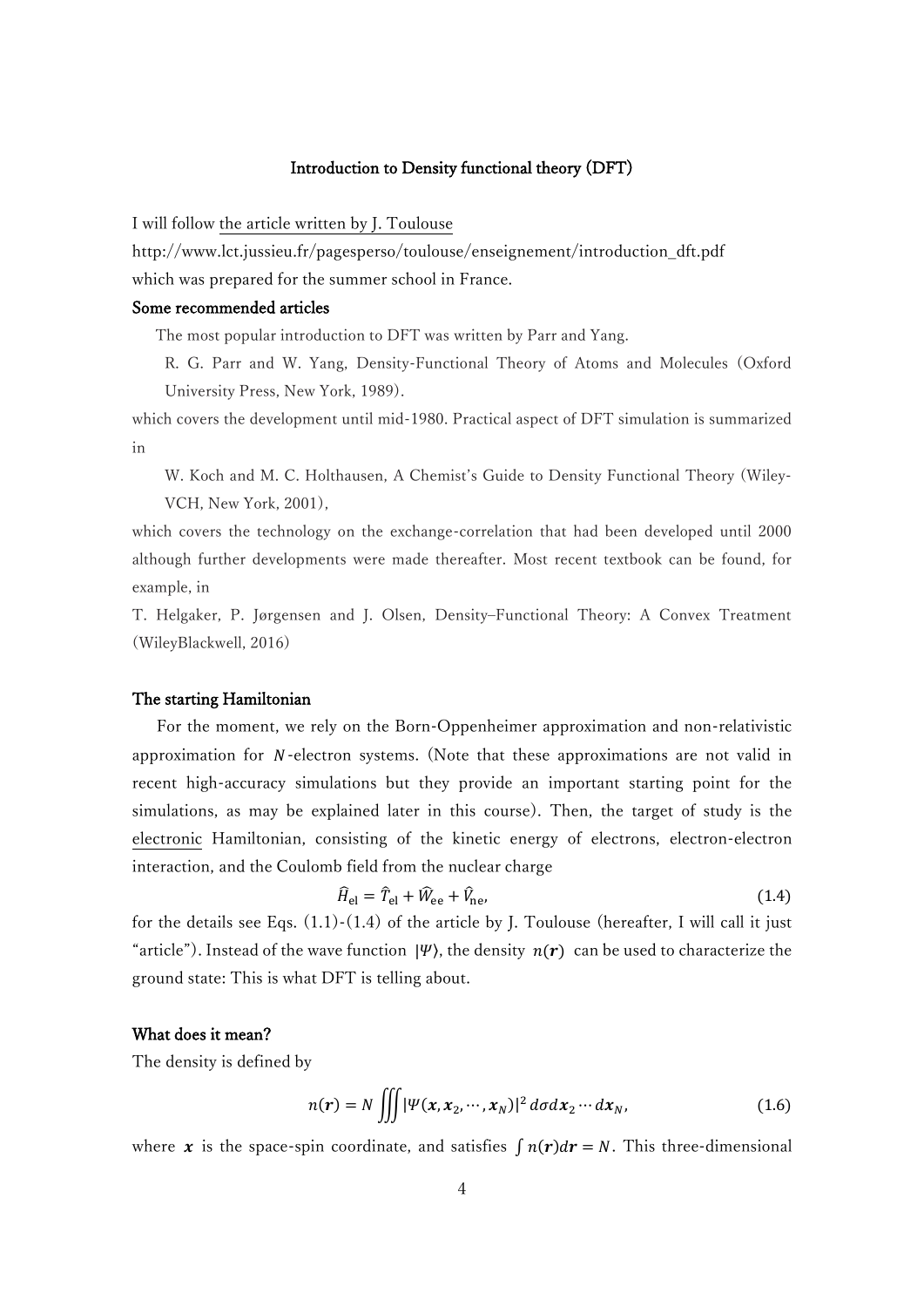quantity is the "descriptor" of the N-electron system although  $|\Psi\rangle$  is, of course, the descriptor as well. This surprising statement was shown by Hohenberg and Kohn about fifty years ago. (This is surprising when considering large difference in the degrees of freedom between the density and the wave function.)

### Hohenberg-Kohn theorem

This theorem can be understood in terms of the "mapping" of the electron density  $n(r)$ from/to the potential from the nuclear charge, which is generalized as an external potential  $v(r)$ . In considering the mapping, it is trivial that mapping from v to n exits simply because, given the external potential  $v$ , one can solve, in principle, the Schrödinger equation and the density  $n$  is obtained from Eq. (1.6). What is nontrivial is the reverse mapping, i.e., mapping from  $n$  to  $v$ , which can be derived as follows. (Before going in detail on the Hohenberg-Kohn theorem, I note that this may be counterintuitive in that the precise measurement of the electron density yields uniquely the position of nuclei.)

 The proof can be given by different ways; (1) two-step proof by contradiction and (2) proof using the Levy's constraint search. Here I will show the first one only.

#### Two-step proof by contradiction (a modified version)

We will derive a contradiction for the assumption that there exist two local potentials (differing by more than an additive constant) which have the same ground-state density.

From the two local potentials,  $v_1(r)$  and  $v_2(r)$  which differ more than an additive constant, one can construct the Hamiltonians,  $\hat{H}_1 = \hat{T} + \hat{W}_{ee} + \hat{V}_1$  and  $\hat{H}_2 = \hat{T} + \hat{W}_{ee} + \hat{V}_2$ . Let us assume that they share the same ground state  $|\Psi\rangle$ . Then, one gets

$$
(\hat{V}_1 - \hat{V}_2)|\Psi\rangle = (E_1 - E_2)|\Psi\rangle, \tag{1.9}
$$

namely

$$
\sum_{i=1}^{N} [v_1(\mathbf{r}_i) - v_2(\mathbf{r}_i)] \Psi(\mathbf{x}_1, \mathbf{x}_2, \cdots, \mathbf{x}_N) = (E_1 - E_2) \Psi(\mathbf{x}_1, \mathbf{x}_2, \cdots, \mathbf{x}_N).
$$
(1.10)

holds globally in the phase space, leading to  $v_1(r) - v_2(r) = \text{const}$  when the potentials reasonably well behave almost everywhere so that  $\Psi(x_1, x_2, \dots, x_N) \neq 0$  except for some points. This contradicts with the initial hypothesis.

We will then assume that different states  $|\Psi_1\rangle$  and  $|\Psi_2\rangle$  corresponding to  $\widehat{H}_1$  and  $\widehat{H}_2$ , respectively, have the same density  $n(r)$ . Since the states are different and therefore  $|\Psi_2\rangle$ cannot be a ground-state wave function of  $\hat{H}_1$ ,

 $E_1 = \langle \Psi_1 | \hat{H}_1 | \Psi_1 \rangle < \langle \Psi_2 | \hat{H}_1 | \Psi_2 \rangle = \langle \Psi_2 | \hat{H}_2 + \hat{V}_1 - \hat{V}_2 | \Psi_2 \rangle = E_2 + \int [v_1(\mathbf{r}) - v_2(\mathbf{r})] n(\mathbf{r}) d\mathbf{r}$  (1.11) holds. In parallel, we can show the following: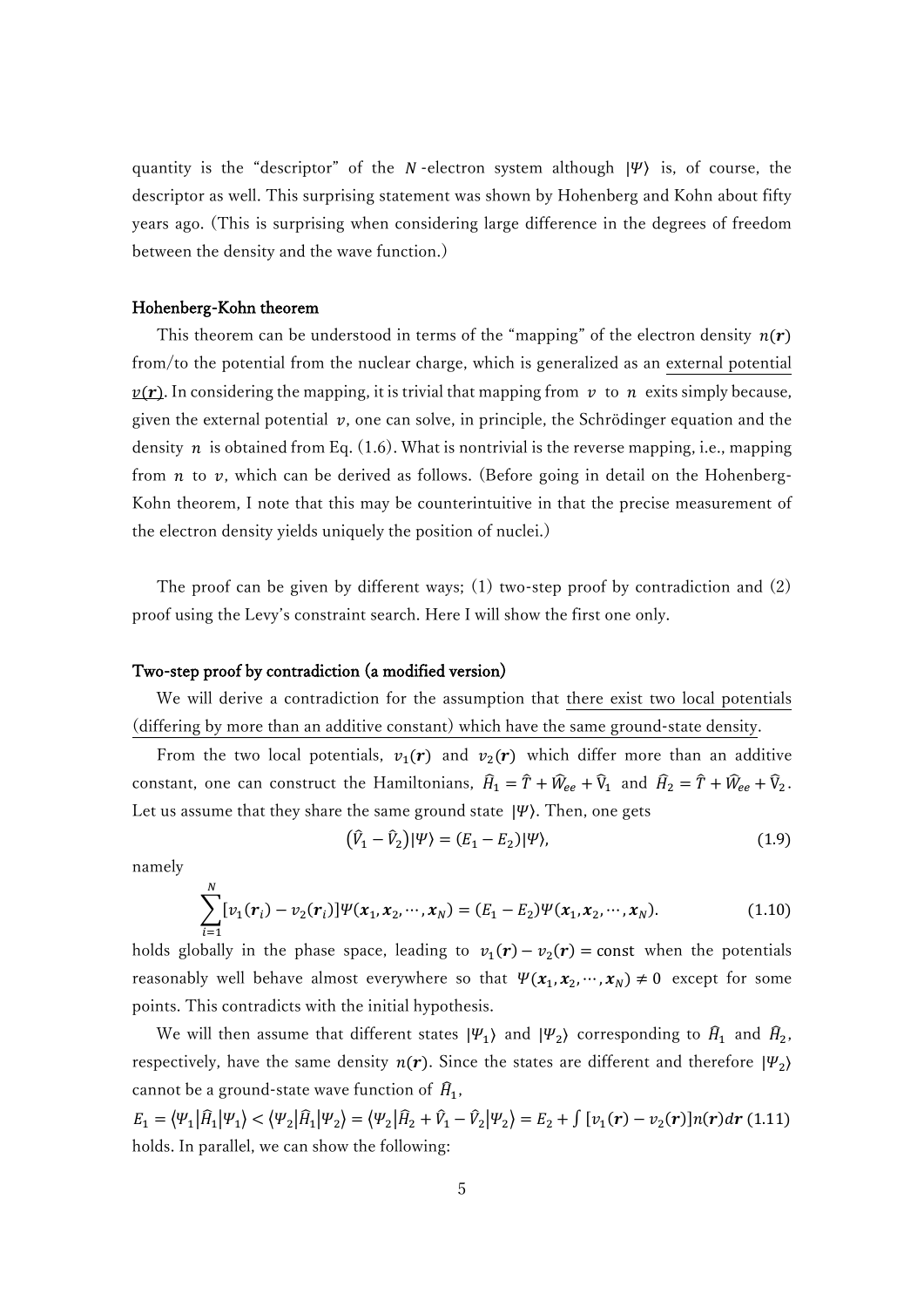$$
E_2 < E_1 + \int \left[ \nu_2(\mathbf{r}) - \nu_1(\mathbf{r}) \right] n(\mathbf{r}) d\mathbf{r} \tag{1.12}
$$

Then, we arrive at an inconsistent inequality  $E_1 + E_2 < E_1 + E_2$ .

Therefore, we are lead to the conclusion that  $v_1(r)$  and  $v_2(r)$  are the same except for the additive constant and the mapping from  $n$  to  $\nu$  exists.

From the discussion made in the proof it is also clear that the ground-state energy  $E$  can be obtained as the minimum of the expectation value of the Hamiltonian, or there exist a totalenergy functional  $E[n]$  which is given as

$$
E[n] = \min_{n} \{ \langle \Psi[n] | \hat{T} + \hat{W}_{ee} + \int v[n](r) n(r) dr | \Psi[n] \rangle \}. \tag{1.15}
$$

We can also define a functional called Hohenberg-Kohn functional as

$$
F[n] = \min_{n} \{ \langle \Psi[n] | \hat{T} + \hat{W}_{ee} | \Psi[n] \rangle \}. \tag{1.14}
$$

### $v$ -representability

It is reminded that  $\Psi[n]$  is not uniquely determined when the ground-state is degenerate; nevertheless,  $F$  and  $E$  are unique. These values can be determined by finding a minimum once the functionals  $F[n]$  and  $E[n]$  are established. This, however, does not mean that the statement is of practical importance, especially because the search needs to be restricted to those represented from the ground-state wave function via Eq. (1.6), namely those that satisfy the  $\nu$ -representable condition. All three-dimensional functions are not necessarily  $\nu$ representable!

### Levy-Lieb constrained minimization

The Hohenberg-Kohn functional  $F[n]$  can be made more practical when we introduce an alternative definition (Levy and Lieb)

$$
F[n] = \min_{\Psi \to n} \langle \Psi | \hat{T} + \hat{W}_{\text{ee}} | \Psi \rangle \tag{1.17}
$$

in terms of the constrained minimization of Ψ. This should provide the same functional as that provided by Eq.  $(1.14)$  but does not require the *v*-representability, so that the minimum can be found by simply researching all functions that satisfy  $\int n(r) dr = N$ : namely assuming  $N$ -representability. Of course, the obtained density does not necessarily satisfy the  $\nu$ representability, which needs to be checked afterwards. When Eq. (1.17) is introduced, it is straightforward to show that the ground-state energy can be obtained by minimizing  $n(r)$ :

$$
E_0 = \min_{\Psi} \langle \Psi | \hat{T} + \hat{W}_{ee} + \hat{V}_{en} | \Psi \rangle = \min_{n} \min_{\Psi \to n} \langle \Psi | \hat{T} + \hat{W}_{ee} + \hat{V}_{en} | \Psi \rangle
$$
  

$$
= \min_{n} \{ \min_{\Psi \to n} \langle \Psi | \hat{T} + \hat{W}_{ee} | \Psi \rangle + \int \nu(r) n(r) dr \}
$$
  

$$
= \min_{n} \{ F[n] + \int \nu(r) n(r) dr \}
$$
(1.18)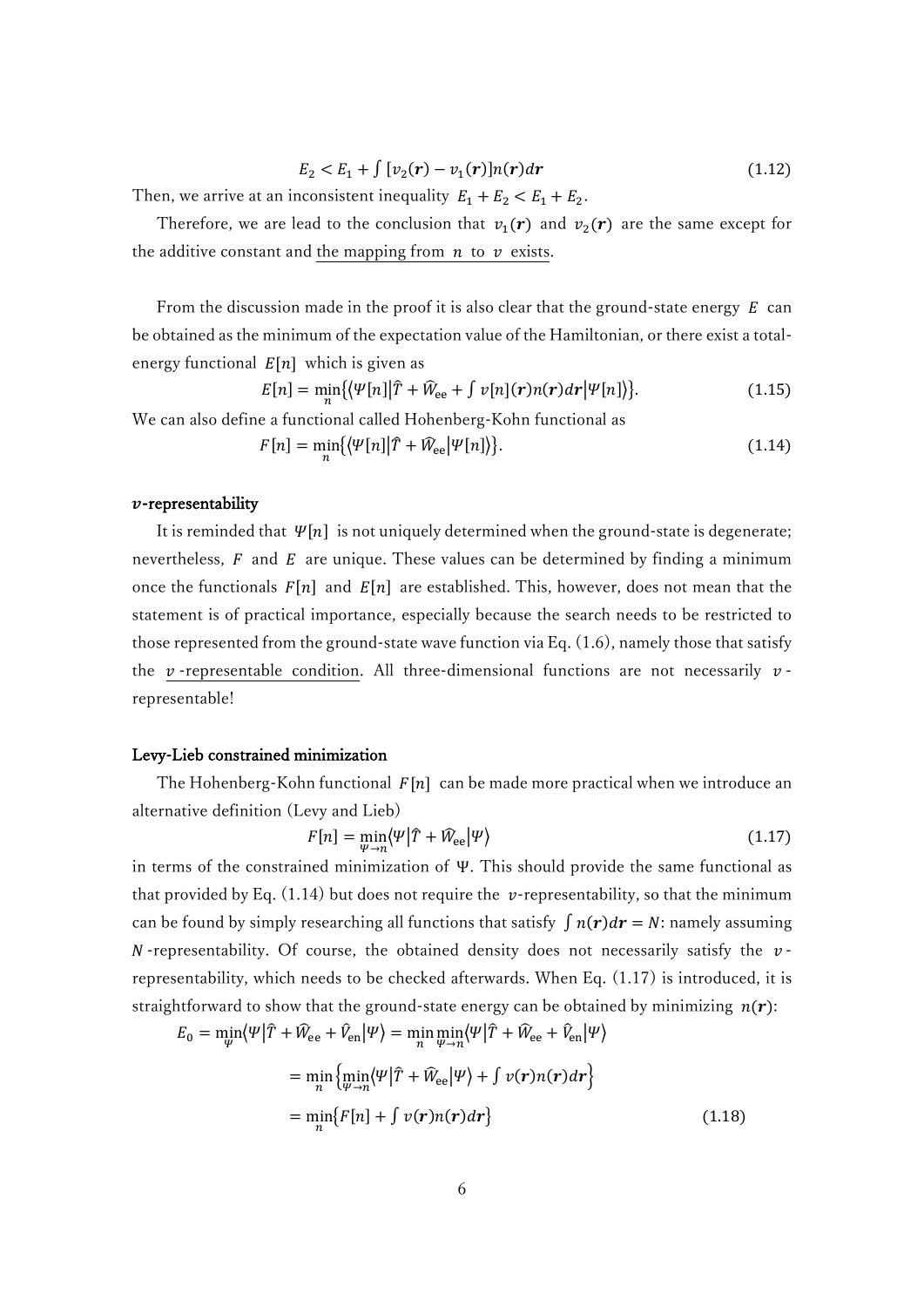#### Additional comment of Hohenberg-Kohn theorem

 It should be emphasized that, so far, more than fifty years were spent in finding a reasonable functional form appropriate for materials; the accuracy is still not enough for many materials. In the early stage, people searched a form for the kinetic energy functional  $T[n]$ , but the efforts have not been so successful. Instead, method of Kohn-Sham was introduced as will be explained below. People have also searched a form for the electron-electron interaction,  $V_{\text{ee}}[n]$ ; equivalently, a form for the exchange-correlation functional that is define as  $V_{\text{ee}}[n] =$  $V_H[n] + V_{\rm xc}[n]$ , where the first term is the Hartree-energy defined as

$$
V_{\rm H}[n] = \frac{1}{2} \int \frac{n(\mathbf{r})n(\mathbf{r}')}{|\mathbf{r} - \mathbf{r}'|} d\mathbf{r} d\mathbf{r}',
$$

and is sometimes called as the classical Coulomb.

## Exercise

To understand the difficulty of constructing the kinetic energy functional, let us test the one constructed according to the Thomas Fermi (TF) model. Note that TF model is appropriate for systems where the electron density has a small special dependence, i.e., for a nearly uniform system. According this model, the kinetic functional is given as

$$
T = \frac{3^{5/3} \pi^{4/3}}{10} \int n(r)^{5/3} dr
$$

for a three-dimensional system and as

$$
T = \frac{\pi^2}{6} \int_0^L dx \, n(x)^3 dx
$$

for a one-dimensional system. From this, one can naively define the kinetic energy density functional as

$$
t[n(x)] = \frac{\pi^2}{6}n(x)^3.
$$

This is a local density approximation to the kinetic energy.

 The integration can be done analytically for a 1D potential well of infinite wall height, where the wave function has a form

$$
\varphi_n(x) = \sqrt{2/L} \sin\left(\frac{n\pi x}{L}\right),\,
$$

and the kinetic energy is given as

$$
T = \sum_{n=0}^{N} \frac{2}{L} \int_{0}^{L} \frac{1}{2} \left(\frac{n\pi}{L}\right)^{2} \sin^{2}\left(\frac{n\pi x}{L}\right) dx = \frac{\pi^{2}}{6L^{2}} N(N+1) \left(N + \frac{1}{2}\right).
$$

When using the Thomas Fermi model, the kinetic energy is approximated as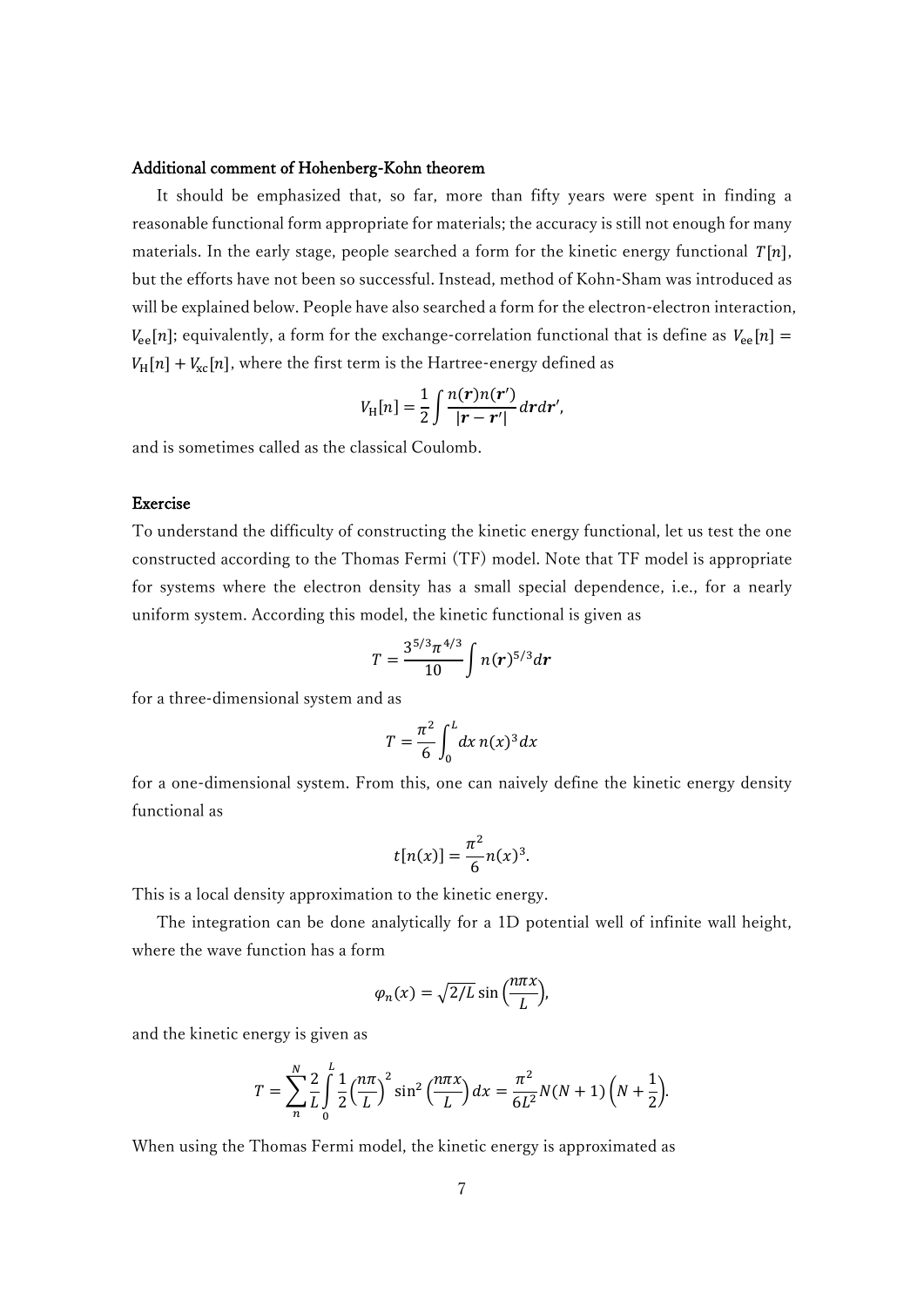$$
T^{\rm TF} = \frac{\pi^2}{6} \int_0^L \left\{ \frac{2}{L} \sum_n^N \sin^2 \left( \frac{n \pi x}{L} \right) \right\}^3 dx = \frac{\pi^2}{6L^2} N \left( N^2 + \frac{9}{8} N + \frac{3}{8} \right).
$$

Therefore, the ratio  $T^{TF}/T$  behaves as a function of the density  $N/L$  like



which is reasonably well for higher density, or large value for  $N/L$ , but deteriorates with decreasing density. The reason can be found by comparing the TF kinetic density and the exact one.



The values for  $N = 10, N/L = 6$  are comparable in the region between the potential walls but are quite different near the end points. This reflects the general difficulty of constructing the kinetic energy density functional in the region where the density rather abruptly changes.

 Note that the potential changes very abruptly near the nuclear position as well and the density also changes in the core region. This is the reason why Thomas Fermi model fails; the model cannot reproduce the shall structure of an atom!

### Kohn-Sham method (modern version)

 To overcome the problem of constructing the kinetic energy functional, Kohn and Sham proposed a method to replace the kinetic energy functional with that of a non-interacting system that shares the same density distribution  $n(r)$ . More precisely, one assumes there always exists a non-interacting system under the influence of an effective potential  $v_{\text{eff}}(r)$ whose ground-state electron density is the same as that of the system of interest. Since the wave function of the non-interacting system can be relatively easily computed numerically, the corresponding kinetic energy can also be obtained, which will be denoted as  $T_s[n]$ . The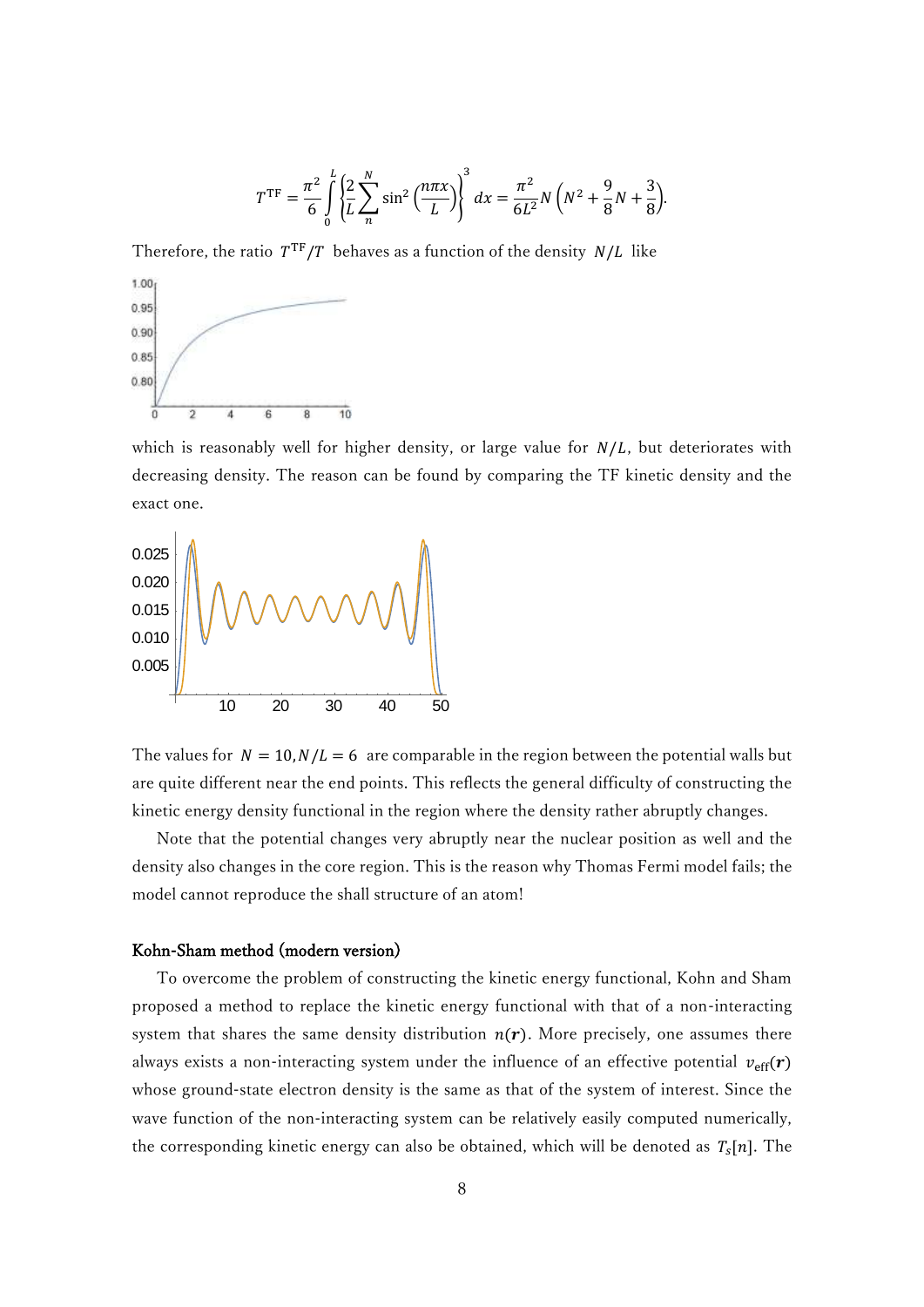proposition of Kohn and Sham is to use  $T_s[n]$  instead of  $T[n]$  and approximate  $F[n]$  as  $F[n] = T_s[n] + V_H[n] + V_{\text{xc}}[n],$ 

where

$$
T_s[n] = \min_{\Phi \to n} \langle \Phi | \hat{T} | \Phi \rangle = \langle \Phi[n] | \hat{T} | \Phi[n] \rangle.
$$
 (1.21)

The last equation reflects the fact that the non-interacting system can be represented by the Slater determinant Φ. (Here we use the Hartree-Fock state as the reference system but it can be anything in principle. Importantly, the reference system should be such that the groundstate wave function can be prepared.) (You may wonder if the kinetic energy can be approximated by that of Hartree-Fock; this is not the case always especially for strongly interacting systems.)

By tracing Eq.  $(1.18)$  reversely, we find that the total-energy can be obtained by searching for the density representable by the Slater determinant that minimizes the HK functional as

$$
E_0 = \min_n \{ F[n] + \int v(r)n(r)dr \} \Rightarrow \min_n \{ \min_{\Phi \to n} \langle \Phi | \hat{T} | \Phi \rangle + E_{Hxc}[n] + \int v(r)n(r)dr \}
$$

$$
= \min_n \{ \min_{\Phi \to n} \langle \Phi | \hat{T} + \hat{V}_{ne} | \Phi \rangle + E_{Hxc}[n_{\Phi}] \}
$$

$$
= \min_{\Phi} \{ \langle \Phi | \hat{T} + \hat{V}_{ne} | \Phi \rangle + E_{Hxc}[n_{\Phi}] \}. \tag{1.22}
$$

By minimizing the functional with respect to the Slater determinant Φ, the density can be obtained as  $n_{\Phi}$ . Note that the Hartree-exchange-correlation functional can be decomposed into

$$
E_{\rm Hxc}[n] = E_{\rm H}[n] + E_{\rm x}[n] + E_{\rm c}[n]
$$

where

$$
E_{\rm x}[n] \equiv \langle \Phi[n] | \hat{W}_{\rm ee} | \Phi[n] \rangle - E_{\rm H}[n], \tag{1.26}
$$

and

$$
E_{\rm c}[n] \equiv \langle \Psi[n] | \hat{T} + \hat{W}_{\rm ee} | \Psi[n] \rangle - \langle \Phi[n] | \hat{T} + \hat{W}_{\rm ee} | \Phi[n] \rangle. \tag{1.27}
$$

From these definitions, we find that the difference in the true kinetic energy functional and that of the non-interacting system,  $T[n] - T_s[n]$ , is absorbed by the correlation functional and thus the correlation functional is comprised of the kinetic energy contribution and potential energy contribution.

$$
E_{c}[n] = T_{c}[n] + U_{c}[n],
$$
\n(1.27)

where

$$
T_{\rm c}[n] \equiv \langle \Psi[n] | \hat{T} | \Psi[n] \rangle - \langle \Phi[n] | \hat{T} | \Phi[n] \rangle
$$
  

$$
U_{\rm c}[n] \equiv \langle \Psi[n] | \hat{W}_{\rm ee} | \Psi[n] \rangle - \langle \Phi[n] | \hat{W}_{\rm ee} | \Phi[n] \rangle.
$$

 Note that this is a rather old definition of the exchange-correlation functional but recently this "dirty" definition, dirty in that the kinetic energy and the potential energy having different scaling properties are mixed, is avoided by introducing the adiabatic connection formula, as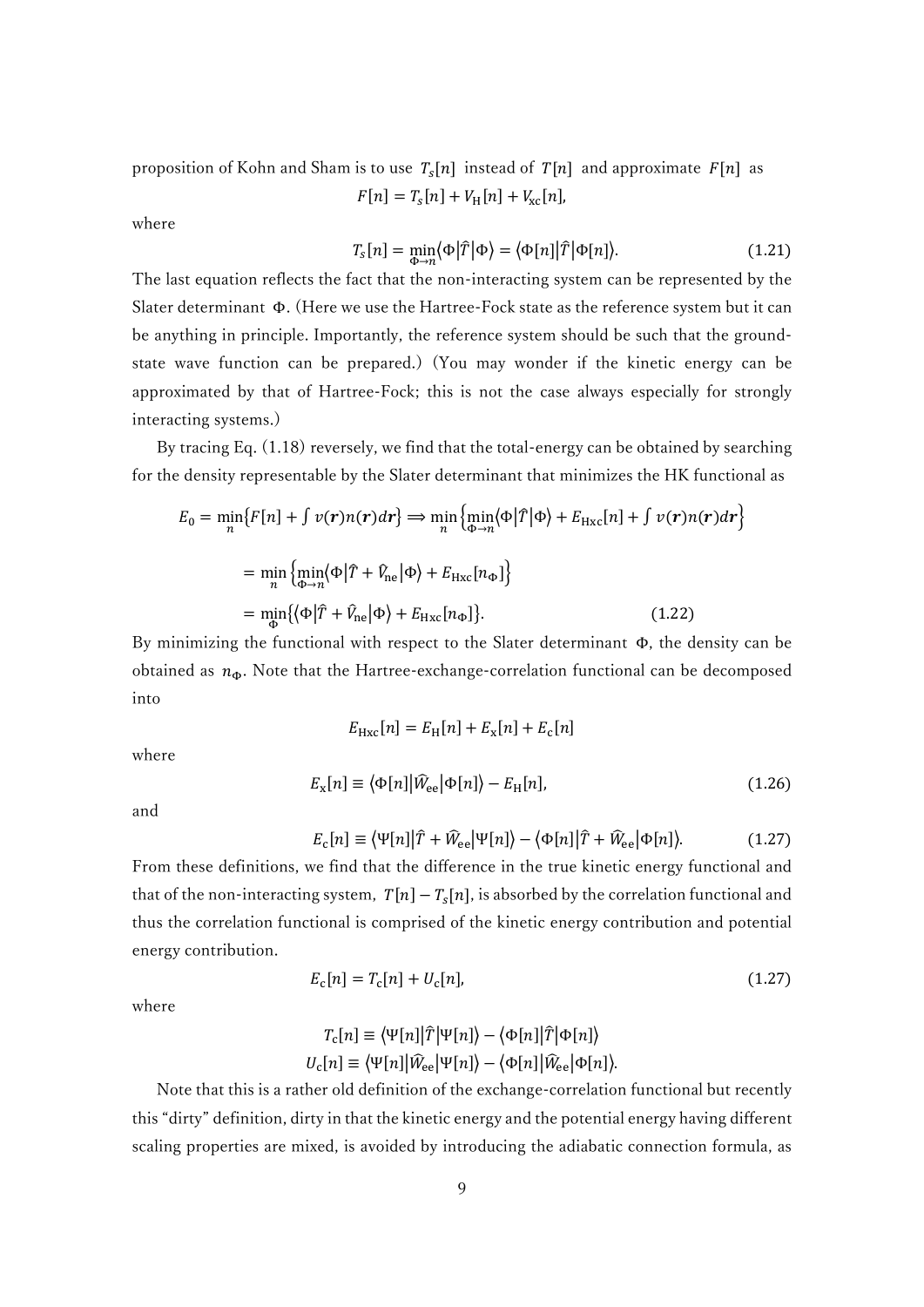explained below.

#### Kohn-Sham equation

 It is well described in many textbooks on DFT how to determine the Slater determinant. It is determined by solving a Schrödinger-like equation called Kohn-Sham equation. The equation can be derived by rewriting the minimization with respect to  $\Phi$  by the minimization with respect to the single-electron orbitals  $\psi_i$  that constitute the Slater determinant. Within the scheme of the unrestricted closed-shell description of the Slater determinant,  $\psi_i(\mathbf{x}) =$  $\phi_i(\boldsymbol{r}) \chi_{\sigma_i}(\sigma)$ , the functional to be minimized is

$$
E[\{\phi_i\}] = \sum_{i}^{N} \int \phi_i^*(r) \left( -\frac{\nabla^2}{2} + \nu_{\text{ne}}(r) \right) \phi_i(r) dr + E_{\text{Hxc}}[n] \tag{1.28}
$$

which is very similar to the Hartree-Fock energy. The variation is usually done by keeping the orthonormal condition and the relation

$$
n(r) = \sum_{i}^{N} |\phi_i(r)|^2.
$$
 (1.29)

When the variation is done using the method of Lagrange multiplier,

$$
\mathcal{L}[\{\phi_i\}] = E[\{\phi_i\}] - \sum_{i}^{N} \varepsilon_i \big( \int \phi_i^*(r) \phi_i(r) dr - 1 \big), \tag{1.30}
$$

as

$$
\frac{\delta \mathcal{L}[\{\phi_i\}]}{\delta \phi_i^*(r)} = 0,\tag{1.31}
$$

we can obtain the differential equation

$$
\left(-\frac{1}{2}\nabla^2 + v_{\text{ne}}(r)\right)\phi_i(r) + \frac{\delta E_{\text{Hxc}}[n]}{\delta \phi_i^*(r)} = \varepsilon_i \phi_i(r). \tag{1.32}
$$

The left-hand side of the equation can be rewritten as

$$
\left(-\frac{1}{2}\nabla^2 + v_{\text{ne}}(r)\right)\phi_i(r) + \int \frac{\delta E_{\text{Hxc}}[n]}{\delta n(r')} \frac{\delta n(r')}{\delta \phi_i^*(r)} dr' = \left(-\frac{1}{2}\nabla^2 + v_{\text{ne}}(r) + v_{\text{Hxc}}(r)\right)\phi_i(r).
$$

Therefore, the differential equation becomes

$$
\left(-\frac{1}{2}\nabla^2 + \nu_{\text{ne}}(r) + \nu_{\text{Hxc}}(r)\right)\phi_i(r) = \varepsilon_i\phi_i(r). \tag{1.35}
$$

This is called as the Kohn-Sham equation.

# Self-consistent field

Note that the effective potential  $v_{\text{eff}}(\mathbf{r}) \equiv v_{\text{ne}}(\mathbf{r}) + v_{\text{Hxc}}(\mathbf{r})$  is a functional of the density  $n(r)$ , so that the Kohn-Sham equation needs to be solved keeping self-consistency between the density used to construct the effective potential and that resulting from (1.29). This makes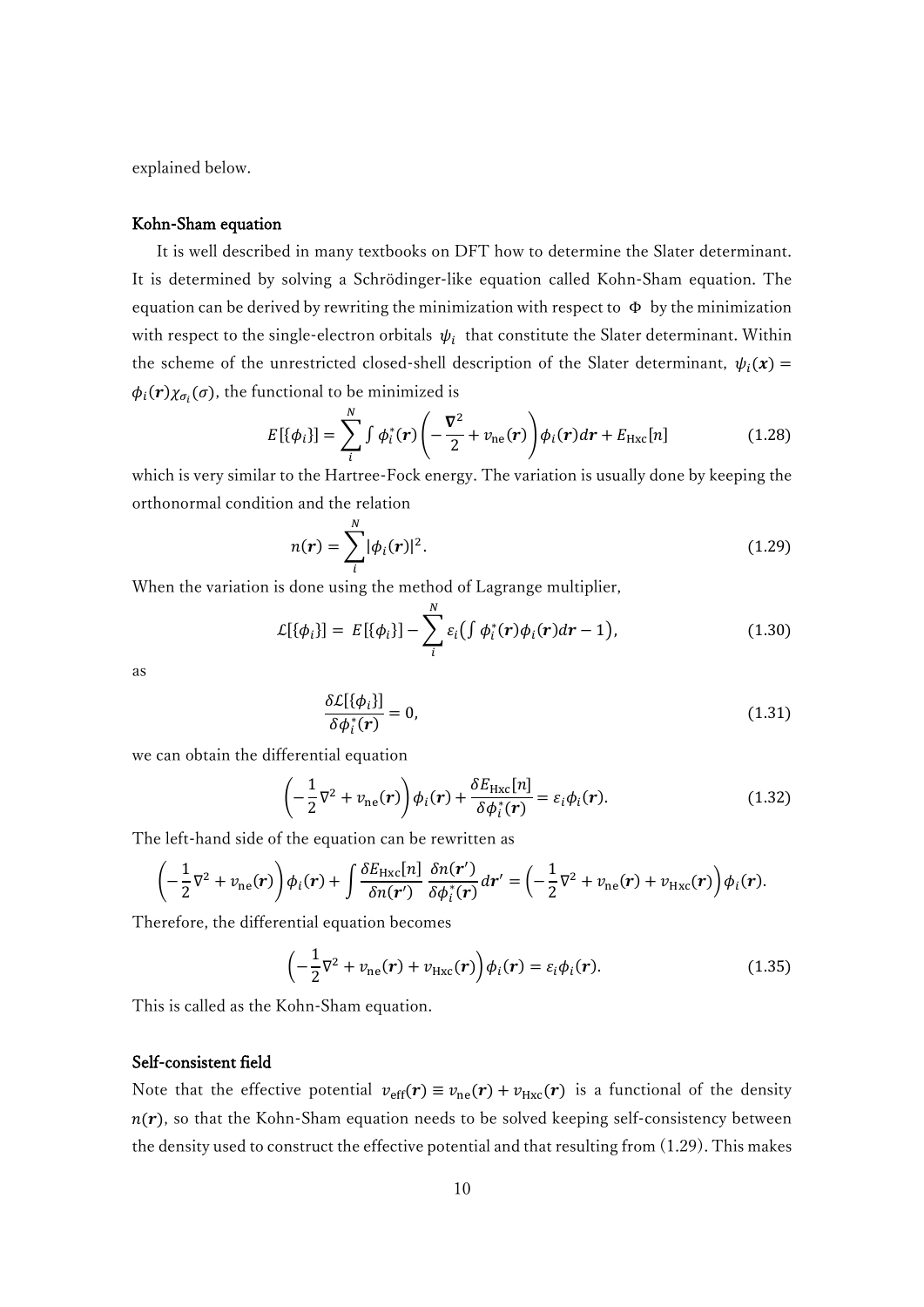the calculation much more difficult than the one-electron Schrödinger equation. At this point, it is very instructive to compare the Kohn-Sham equation and the Hartree-Fock equation: The latter is

$$
\left(-\frac{1}{2}\nabla^2 + \nu_{\text{ne}}(r) + \nu_{\text{H}}(r) + \nu_{\text{x}}(r)\right)\phi_i(r) = \varepsilon_i\phi_i(r),
$$

where

$$
v_x(\mathbf{r})\phi_i(\mathbf{r}) = -\sum_{j}^{N} \int \frac{\phi_j^*(\mathbf{r}')\phi_i(\mathbf{r}')}{|\mathbf{r} - \mathbf{r}'|} d\mathbf{r}' \phi_j(\mathbf{r}) = -\int \frac{\sum_j \phi_j^*(\mathbf{r}')\phi_j(\mathbf{r})}{|\mathbf{r} - \mathbf{r}'|} \phi_i(\mathbf{r}') d\mathbf{r}'
$$

$$
\equiv \int v_x(\mathbf{r}, \mathbf{r}')\phi_i(\mathbf{r}') d\mathbf{r}'
$$

is non-local. The non-local nature of the Hartree-Fock has a significant meaning in that contributions of the *i*-th orbital to the Hartree potential  $v_H(r)$  and the exchange potential  $v_x(r, r')$  are the same except for the different sign. That is, the contributions of the *i*-th orbital are canceled out when determining the  $i$ -th orbital. This property of the effective potential is called self-interaction free.

## Local density approximation for the exchange-correlation

 The exchange-correlation functional, given by Eqs. (1.26-1.27), are generally non-local; non-locality of the exchange was shown explicitly in the above and that of the correlation is more complicated as shown below. Non-locality makes the self-consistent calculation very complicated. In the early stage of DFT, therefore, people searched for a local form for the exchange-correlation.

 The simplest form for the exchange can be found in the literature as the Thomas Fermi exchange or Dirac exchange as

$$
E_{\rm x}[n(r)] = -\frac{3}{4} \left(\frac{3}{\pi}\right)^{\frac{1}{3}} \int n(r)^{\frac{4}{3}} dr.
$$
 (1.53)

Later, elaborate calculation was done for homogeneous electron gas, where the electron density is constant, using various values for the electron density  $n$  and the calculated energy density was related to  $n$  to find a better local form for the exchange-correlation. The resulting functional was called "local density approximation (LDA)". LDA was found to reasonably well reproduce the energy of many weakly interacting electrons and was used to predict stability, phonon, dynamics of materials.

#### How to deal with spin

You may wonder how to deal with spin. Or, you may alternatively want to use an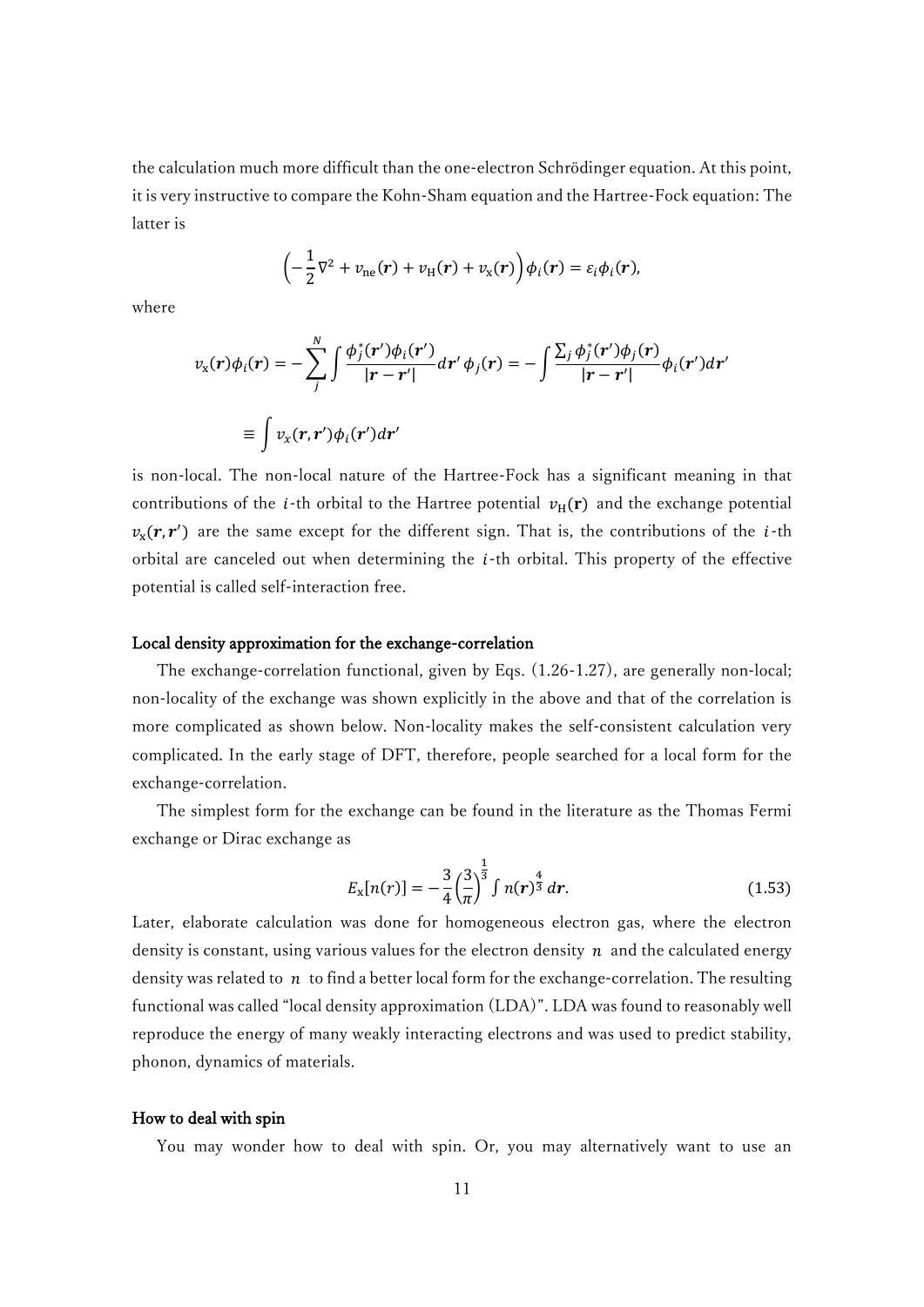unrestricted Hartree-Fock form for the non-interacting system (see discussion around Eq. (1.28)). The corresponding Hohenberg Kohn functional can be defined as

$$
F[n_{\uparrow}, n_{\downarrow}] = \min_{\Psi \to n_{\uparrow}, n_{\downarrow}} \langle \Psi | \hat{T} + \hat{W}_{ee} | \Psi \rangle.
$$
 (1.57)

The search is done for normalized antisymmetric functions Ψ that yields

$$
n_{\uparrow}(\mathbf{r}) = N \iiint |\Psi(\mathbf{r} \uparrow, \mathbf{x}_2, \cdots, \mathbf{x}_N) dx_2 \cdots dx_N
$$
 (1.58a)

and

$$
n_1(\mathbf{r}) = N \iiint |\Psi(\mathbf{r} \downarrow, \mathbf{x}_2, \cdots, \mathbf{x}_N) dx_2 \cdots dx_N.
$$
 (1.58b)

A KS scheme can be derived by decomposing  $F[n_1, n_1]$  into the kinetic, Hartree, and exchange-correlation parts, where the kinetic part is defined as

$$
T_{\rm s}[n_{\uparrow},n_{\downarrow}] = \min_{\Phi \to n_{\uparrow},n_{\downarrow}} \langle \Phi | \hat{T} | \Phi \rangle. \tag{1.60}
$$

The Slater determinant is composed from the one-electron orbital of the form

$$
\psi_i(\pmb{x}) = \phi_{i\sigma_i}(\pmb{r})\chi_{\sigma_i}(\sigma)
$$

and then the KS equation can be derived separately for each spin state

$$
\left(-\frac{1}{2}\nabla^2 + \nu_{\text{ne}}(r) + \nu_{\text{H}}(r) + \nu_{\text{xc},\uparrow}(r)\right)\phi_{i\uparrow}(r) = \varepsilon_{i\uparrow}(r)\phi_{i\uparrow}(r) \tag{1.61a}
$$

$$
\left(-\frac{1}{2}\nabla^2 + v_{\text{ne}}(r) + v_{\text{H}}(r) + v_{\text{xc},\downarrow}(r)\right)\phi_{i\downarrow}(r) = \varepsilon_{i\downarrow}(r)\phi_{i\downarrow}(r) \tag{1.61b}
$$

The exchange-correlation potentials are given in terms of the derivative with respect to the electron densities as shown in Eqs. (1.62)-(1.63) of the article. It was shown by Oliver and Perdew that the spin-dependent exchange functional  $E_x[n_\uparrow, n_\downarrow]$  can be expressed rigorously as

$$
E_{\mathbf{x}}[n_{\uparrow}, n_{\downarrow}] = \frac{1}{2} (E_{\mathbf{x}}[2n_{\uparrow}] + E_{\mathbf{x}}[2n_{\downarrow}]), \tag{1.64}
$$

because, in the non-relativistic case,

$$
E_{x}[n_{\uparrow}, n_{\downarrow}] = E_{x}[n_{\uparrow}, 0] + E_{x}[0, n_{\downarrow}]
$$
\n(S. 8)

holds and, therefore, when using the spin-unpolarized case,  $n_1 = n_1 = n/2$ , we get

$$
E_{\mathbf{x}}[n,0] = E_{\mathbf{x}}[0,n] = \frac{1}{2}E_{\mathbf{x}}[2n].
$$
 (S. 9)

using the spin-scaling relation which states that the up-spin density and down-spin density are uncoupled to form the exchange functional.

 This formalism for the spin density functional theory suggests a possibility to construct extended formalisms as well. Indeed, by describing the HK functional in terms of the density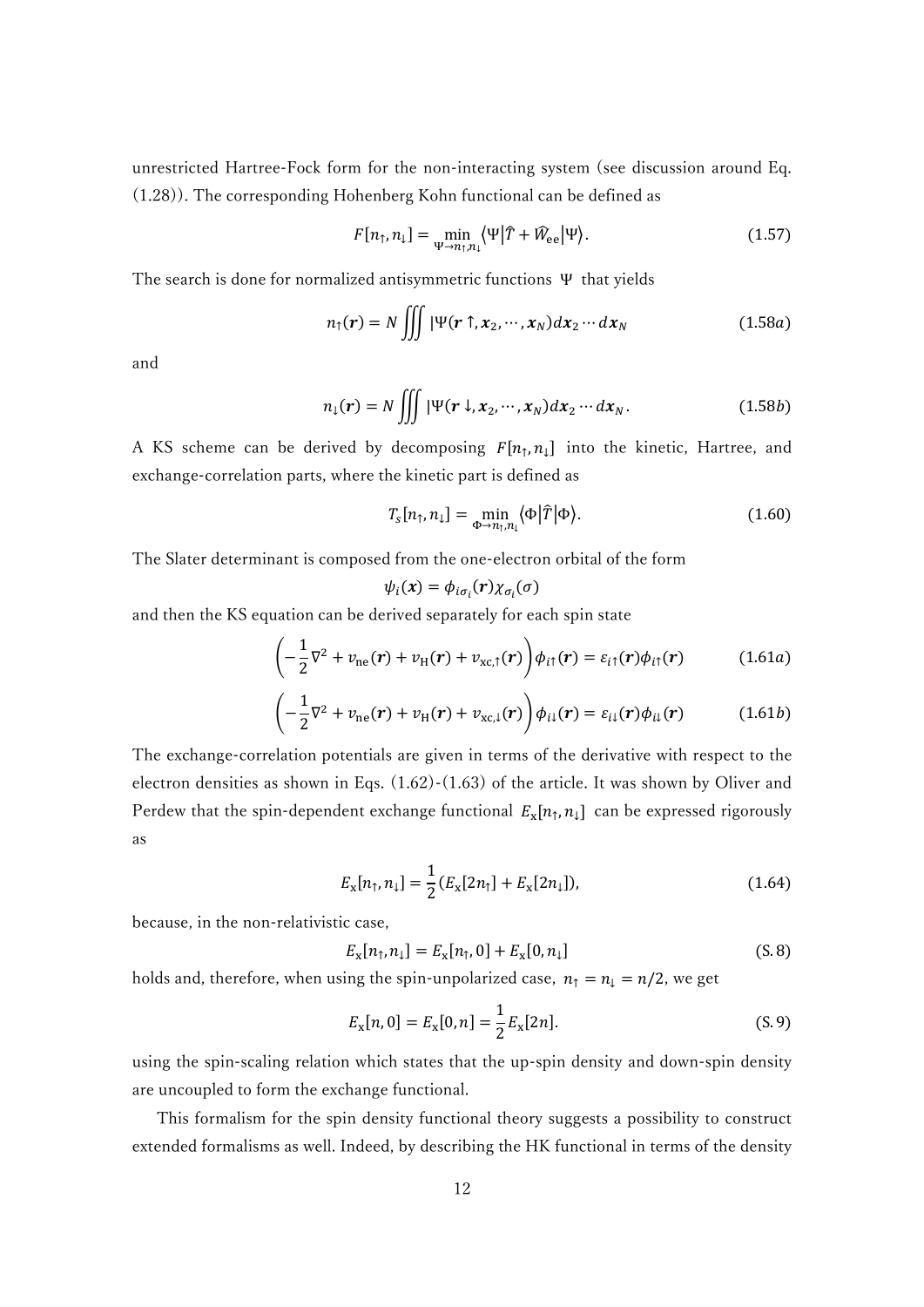and the current density, the current density functional theory was developed and was applied to electrons under excited states. One can also describe the HK functional using the electric field and magnetic flux to simulate the electrons under inhomogeneous electromagnetic field. In those cases, it is not obvious if one can prepare appropriate exchange-correlation functional. If one wants to follow the procedure adopted in LDA, one needs to do an accurate simulation under the inhomogeneous conditions and establish the functional relation. This is not always possible especially when one needs to construct a non-local functional for accuracy.

### Density matrix formalism

 As a step to extend LDA, it is convenient to adopt the density matrix formalism or the Green's function formalism. Let us, for the moment, focus on the former formalism. In that case, we need to investigate up to the second order density matrix because we are studying electrons interacting through two-body interaction, that is the Coulombic interaction.

The two-body density matrix is defined as

$$
n_2(\mathbf{r}_1, \mathbf{r}_2) = N(N-1) \iiint |\Psi[n](x_1, \cdots, x_N)|^2 d\sigma_1 d\sigma_2 dx_3 \cdots dx_N,
$$
 (2.1)

although factor 1/2 is multiplied in many literatures. This corresponds to the probability of finding two electrons simultaneously at  $r_1$  and  $r_2$ . This density matrix is particularly important because the electron-electron interaction functional can be written using  $n_2$  as

$$
\langle \Psi[n] | \widehat{W}_{ee} | \Psi[n] \rangle = \frac{1}{2} \iint \frac{n_2(\mathbf{r}_1, \mathbf{r}_2)}{|\mathbf{r}_1 - \mathbf{r}_2|} d\mathbf{r}_1 d\mathbf{r}_2. \tag{2.2}
$$

The two-body density matrix is conventionally decomposed into the product of the density and the rest as

$$
n_2(\mathbf{r}_1, \mathbf{r}_2) = n(\mathbf{r}_1)n(\mathbf{r}_2) + n_{2,\text{xc}}(\mathbf{r}_1, \mathbf{r}_2). \tag{2.3}
$$

The second term in the right-hand side is called the exchange-correlation pair density, which can be further decomposed as

$$
n_{2,\text{xc}}(\mathbf{r}_1, \mathbf{r}_2) = n(\mathbf{r}_1) n_{\text{xc}}(\mathbf{r}_1, \mathbf{r}_2),
$$
\n(2.4)

where  $n_{\text{xc}}$  is called the exchange-correlation hole. We call this as a hole because of the existence of the following sum rule

$$
\int n_{\rm xc}(\mathbf{r}_1,\mathbf{r}_2)d\mathbf{r}_2 = -1. \tag{2.6}
$$

That is, the value is negative when integrated over the whole space. The electron-electron interaction energy can be rewritten as

$$
\langle \Psi[n] | \hat{W}_{ee} | \Psi[n] \rangle = \frac{1}{2} \iint \frac{n(r_1) n(r_2)}{|r_1 - r_2|} dr_1 dr_2 + \frac{1}{2} \iint \frac{n(r_1) n_{xc}(r_1, r_2)}{|r_1 - r_2|} dr_1 dr_2.
$$

This indicates that the (potential energy contribution) of exchange-correlation energy is given by the interaction with its exchange-correlation hole.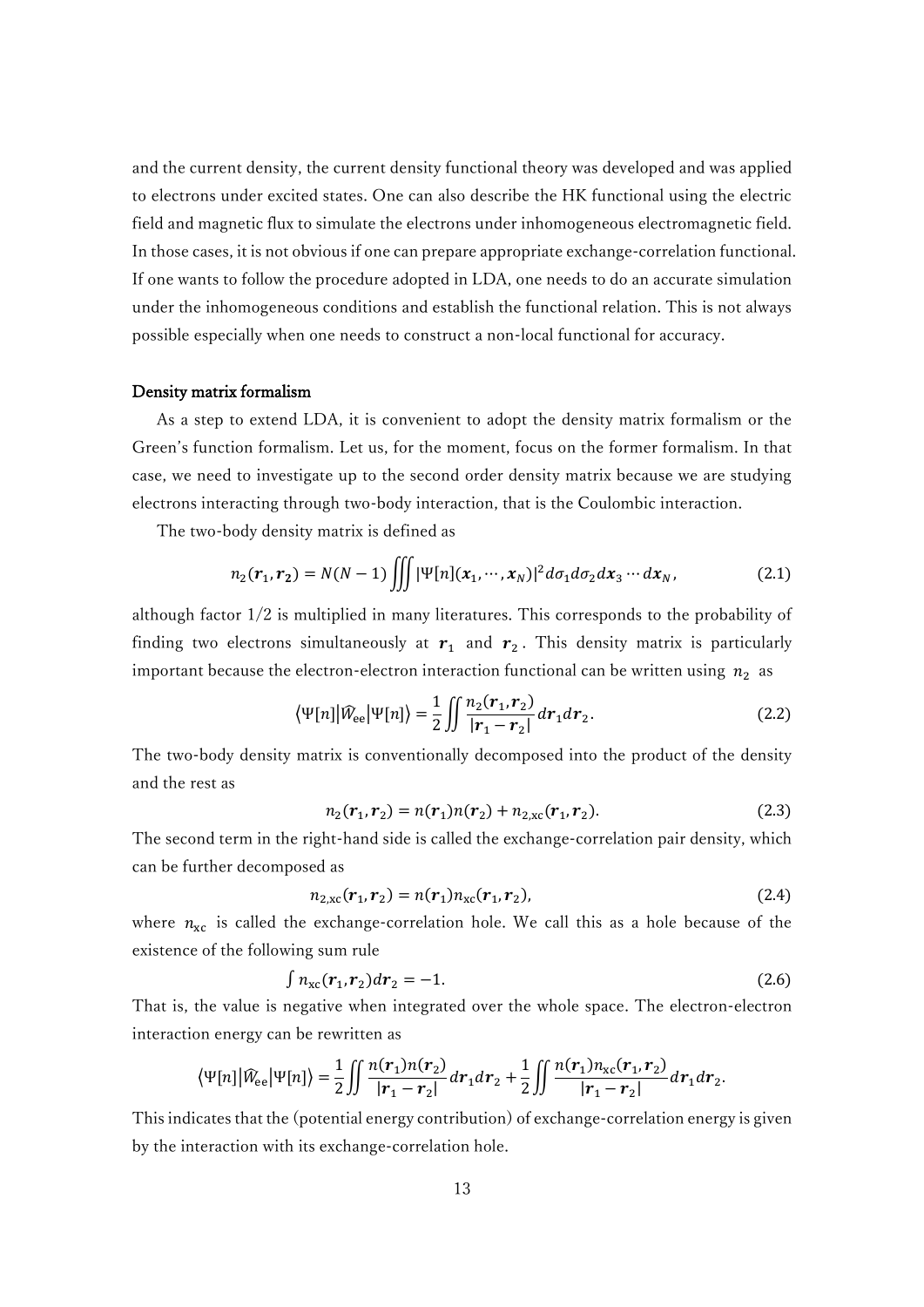## Exercise

Let us solve a Hooke's atom problem and compute the exchange-correlation hole. The system consists of two electrons confined in a Harmonic potential and the Hamiltonian is written as

$$
\widehat{H} = -\frac{1}{2}\nabla_1^2 - \frac{1}{2}\nabla_2^2 + \frac{1}{2}k(r_1^2 + r_2^2) + \frac{1}{|\mathbf{r}_1 - \mathbf{r}_2|}
$$

which is a model He atom. Using the center of mass coordinate  $R = (r_1 + r_2)/2$  and the relative coordinate  $\mathbf{u} = \mathbf{r}_2 - \mathbf{r}_1$ , the Hamiltonian becomes

$$
\widehat{H} = -\frac{1}{4}\nabla_R^2 - \nabla_u^2 + kR^2 + \frac{1}{4}ku^2 + \frac{1}{u'}
$$

so that the wave function can be decomposed into a product  $\Psi(\mathbf{r}_1, \mathbf{r}_2) = \chi(\mathbf{R})\Phi(\mathbf{u})$  and the Schrödinger equation becomes

$$
\left(-\frac{1}{4}\nabla_R^2 + kR^2\right)\chi(R) = E_R\chi(R)
$$

$$
\left(-\nabla_u^2 + \frac{1}{4}ku^2 + \frac{1}{u}\right)\Phi(u) = E_u\Phi(u).
$$

The first differential equation provides the well-known solution

$$
\chi_n(\mathbf{R}) = \frac{1}{\sqrt{2^{n_x n_y n_z} n_x! n_y! n_z!}} \left(\frac{2\sqrt{k}}{\pi}\right)^{\frac{3}{4}} e^{-\sqrt{k}R^2} H_{n_x}(2^{1/2}k^{1/4}R_x) H_{n_y}(2^{1/2}k^{1/4}R_y) H_{n_z}(2^{1/2}k^{1/4}R_z)
$$

$$
E_{\mathbf{R},n} = \left(n_x + n_y + n_z + \frac{3}{2}\right) \sqrt{k}
$$

The second one is centrosymmetric and the solution should have a form

 $R_l(u)Y_{lm}(\bar{u})$ 

and the equation for the radial part is

$$
\left(-\frac{1}{u^2}\frac{d}{du}\left(u^2\frac{\partial}{du}\right) + \frac{l(l+1)}{u^2} + \frac{1}{4}ku^2 + \frac{1}{u}\right)R_l(u) = E_{u,l}R_l(u)
$$

By rewriting  $R_l(u)$ 

$$
R_l(u) = \frac{e^{-\frac{\sqrt{k}}{4}u^2}T_l(u)}{u},
$$

we obtain

$$
\left(-\frac{d^2}{du^2} + \sqrt{k}u\frac{d}{du} + \frac{l(l+1)}{u^2} + \frac{\sqrt{k}}{2} + \frac{1}{u}\right)T_l(u) = E_{u,l}T_l(u).
$$

Following the Frobenius method, let us express the regular solution for  $T_l(u)$  as

$$
T_l(u) = u^{l+1} \sum_{i=0}^{\infty} a_i u^i
$$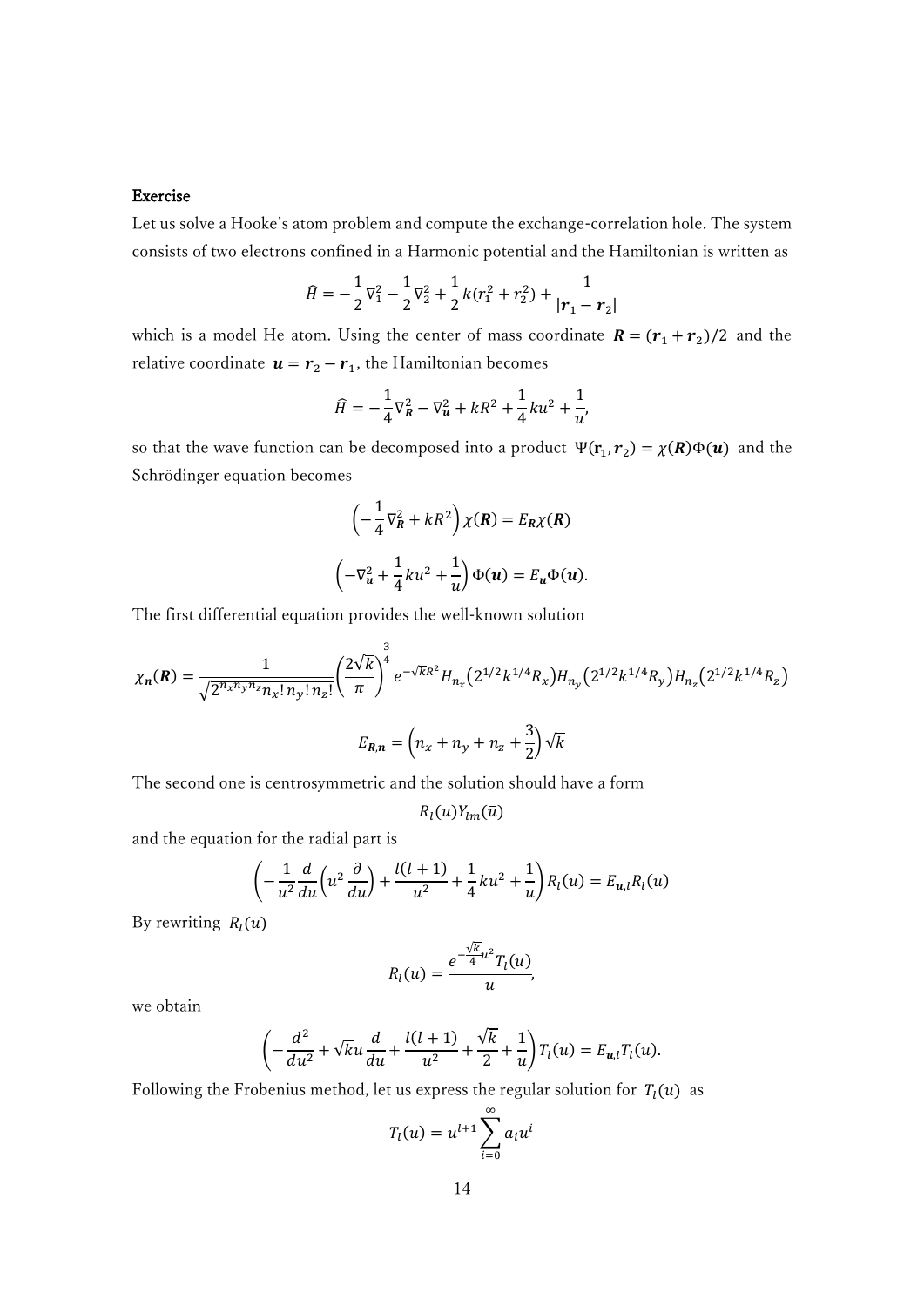and require that the recursion of the coefficient  $a_i$ 

$$
-(i + l + 1)(i + l)a_i u^{i+l-1} + \sqrt{k}(i + l + 1)a_i u^{i+l+1} + l(l + 1)a_i u^{i+l-1} + \left(\frac{\sqrt{k}}{2} - E_{u,l}\right) a_i u^{i+l+1} + a_i u^{i+l} = 0
$$

to terminate at some point of  $i$ . The recursion is rewritten as

$$
\left[ -(i + l + 2)(i + l + 1)a_{i+1} + \sqrt{k}(i + l)a_{i-1} + l(l + 1)a_{i+1} + \left(\frac{\sqrt{k}}{2} - E_{u,l}\right)a_{i-1} + a_i \right]u^{i-1} = 0
$$

so that

$$
a_{i+1} = \frac{a_i + (\sqrt{k} (i + l + \frac{1}{2}) - E_{u,l}) a_{i-1}}{(i + 1)(i + 2l + 2)}
$$

$$
a_1 = \frac{a_0}{2(l+1)}, a_2 = \frac{a_0}{2(2l+3)} \left(\frac{1}{2(l+1)} + \sqrt{k} (l + \frac{3}{2}) - E_{u,l}\right).
$$

$$
a_3 = \frac{a_2 + (\sqrt{k} (l + \frac{5}{2}) - E_{u,l}) a_1}{3(2l+4)}
$$

The termination condition depends on the value of  $\sqrt{k}$ , and the simplest solution can be found for those parameters which vanish  $a_2$  and  $a_3$ : The result is

$$
\sqrt{k} = \frac{1}{2(l+1)}
$$

and

$$
E_{u,l} = \frac{2l+5}{4(l+1)}.
$$

Namely, for the harmonic potential of strength  $k = 4(l + 1)^2$ , analytical solution can be found. (Other solutions can be found by vanishing  $a$  with higher indices.)

The radial wave function is

$$
R_l(u) = u^l \left( 1 + \frac{1}{2(l+1)} u \right) e^{-\frac{u^2}{8(l+1)}}
$$

and thus, the wave function for the relative coordinate is

$$
\Phi(\boldsymbol{u}) = u^l \left( 1 + \frac{1}{2(l+1)} u \right) e^{-\frac{u^2}{8(l+1)}} Y_{lm}(\overline{\boldsymbol{u}}).
$$

When multiplied by the state with the lowest energy for the center of mass  $\chi_0(R)$  is

$$
\chi_0(\mathbf{R})\Phi(\mathbf{u}) = \left(\frac{1}{\pi(l+1)}\right)^{\frac{3}{4}} e^{-\frac{R^2}{2(l+1)}} u^l \left(1 + \frac{1}{2(l+1)} u\right) e^{-\frac{u^2}{8(l+1)}} Y_{lm}(\overline{\mathbf{u}})
$$
  
=  $\left(\frac{1}{\pi(l+1)}\right)^{\frac{3}{4}} e^{-\frac{(r_1^2 + r_2^2)}{4(l+1)}} |r_2 - r_1|^l \left(1 + \frac{1}{2(l+1)}|r_2 - r_1|\right) Y_{lm}(\overline{r_2 - r_1}).$ 

After normalization,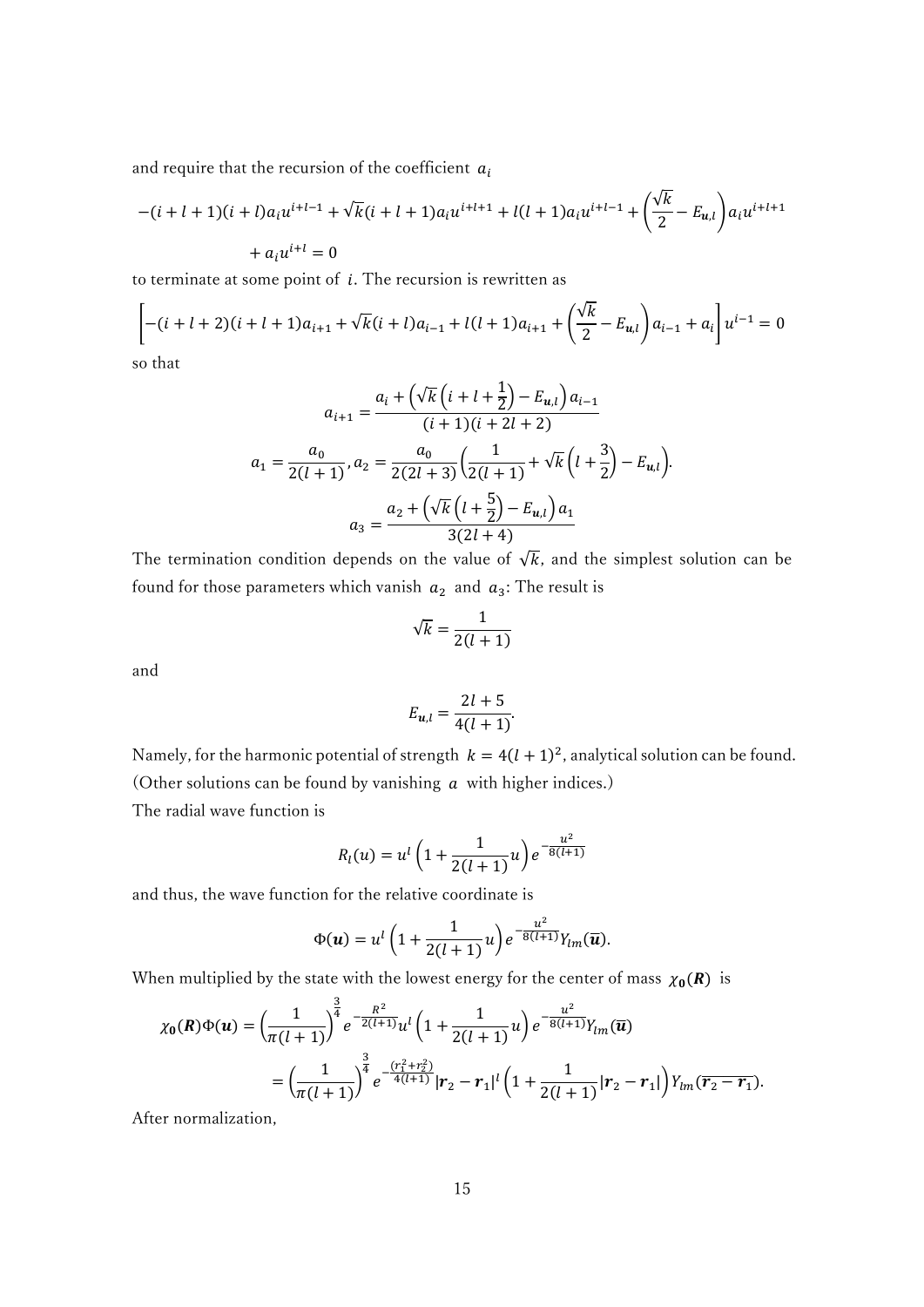$$
\Psi(\boldsymbol{r}_1,\boldsymbol{r}_2)=N_l e^{-\frac{(r_1^2+r_2^2)}{4(l+1)}} |\boldsymbol{r}_2-\boldsymbol{r}_1|^l \left(1+\frac{1}{2(l+1)}|\boldsymbol{r}_2-\boldsymbol{r}_1|\right) Y_{lm}(\overline{\boldsymbol{r}_2-\boldsymbol{r}_1}).
$$

Pair density is then obtained as

$$
n_2(r_1, r_2) = N_l^2 e^{-\frac{(r_1^2 + r_2^2)}{2(l+1)}} |r_2 - r_1|^{2l} \left(1 + \frac{1}{2(l+1)} |r_2 - r_1|\right)^2 \sum_{m=-l}^l |Y_{lm}(\overline{r_2 - r_1})|^2
$$
  
= 
$$
N_l^2 \frac{2l+1}{4\pi} e^{-\frac{(r_1^2 + r_2^2)}{2(l+1)}} |r_2 - r_1|^{2l} \left(1 + \frac{1}{2(l+1)} |r_2 - r_1|\right)^2
$$

after taking average over the degenerate states. The electron density is obtained as

$$
2N_l^2 \iiint \frac{2l+1}{4\pi} e^{-\frac{(r_1^2+r^2)}{2(l+1)}} |r-r_1|^{2l} \left(1+\frac{1}{2(l+1)}|r-r_1|\right)^2 dr_1
$$
  
= 
$$
2N_l^2 \iiint \frac{2l+1}{4\pi} e^{-\frac{2r^2+u^2-2ru\cos\theta}{2(l+1)}} u^{2l} \left(1+\frac{1}{2(l+1)}u\right)^2 2\pi u^2 \sin\theta \, du d\theta.
$$

Therefore,

$$
n(r) = 2N_0^2 \left( e^{-r^2} + e^{-\frac{r^2}{2}} \sqrt{\frac{\pi}{2}} \left( \frac{7}{4} + \frac{r^2}{4} + \left( r + \frac{1}{r} \right) \text{erf} \left( \frac{r}{\sqrt{2}} \right) \right) \right)
$$

for  $l = 0$  and

$$
n(r) = 2N_1^2 \left( 6e^{-\frac{r^2}{2}}(10+r^2) + \frac{3\sqrt{\pi}e^{-\frac{r^2}{4}}(156r+36r^3+r^5+8(12+12r^2+r^4)\,\text{erf}\left(\frac{r}{2}\right)}{8r} \right)
$$

for  $l = 1$ . The exchange-correlation hole is then obtained from

$$
n_{\rm xc}(\boldsymbol{r}_2;\boldsymbol{r}_1)=\frac{n_2(\boldsymbol{r}_1,\boldsymbol{r}_2)-n(r_1)n(r_2)}{n(r_1)}.
$$

For  $l = 0$ , it looks like



Here the first electron is located at  $r_1 = (1,0,0)$  and the coordinate of the second electron is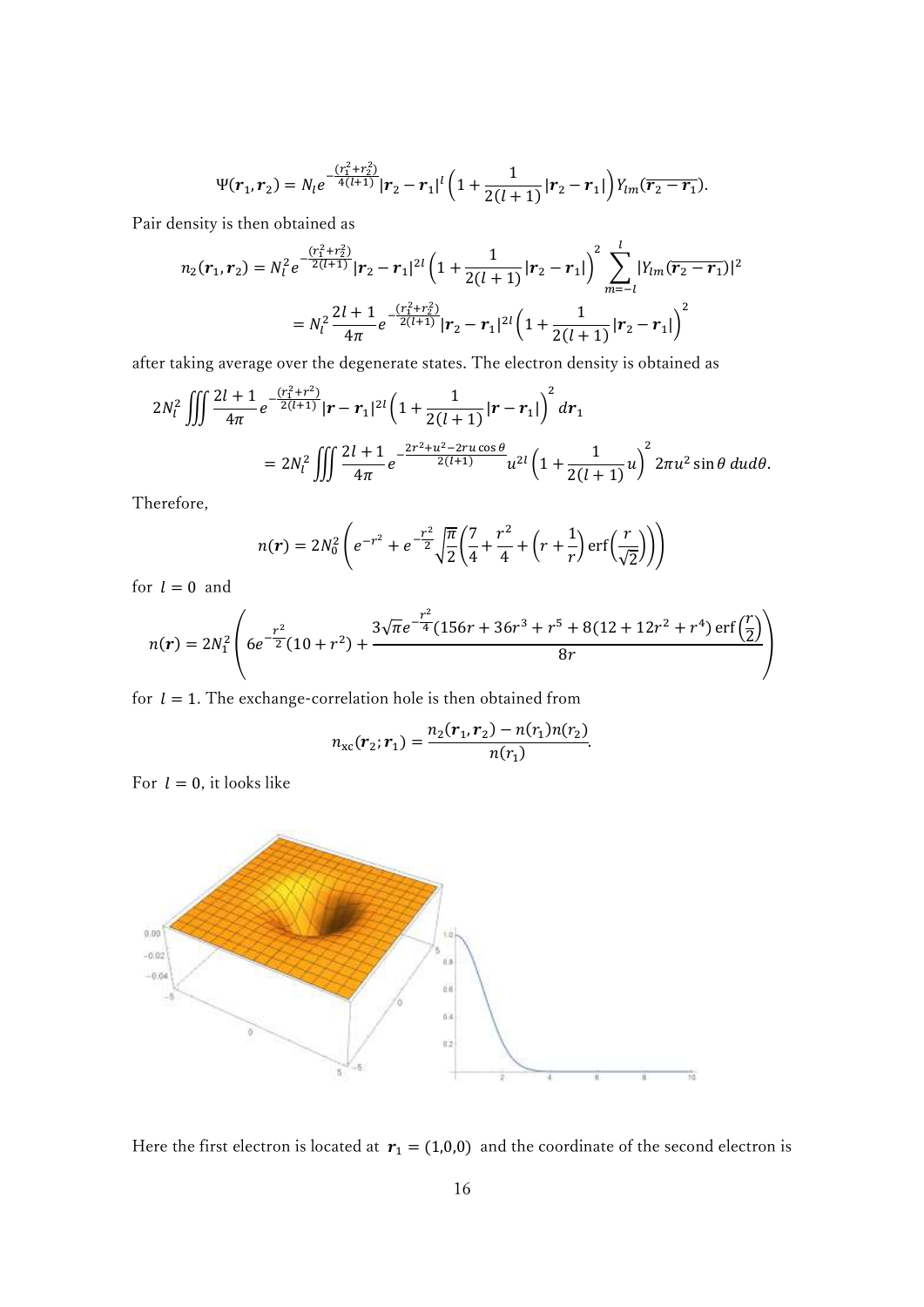taken as  $r_2 = (x, y, 0)$ . The aim of KS-DFT is to establish the relationship between the electron density (right; unnormalized) and the (exchange-)correlation hole (left). For  $l = 1$ , the exchange-correlation hole looks like



 $l = 1$  is an excited state, so that this is outside the scope of DFT strictly.

Returning to the main steam, let us continue the discussion on the exchange-correlation hole. We can separate the exchange-correlation functional into exchange and correlation. This can be done by using the pair density of the Kohn-Sham single-determinant  $\Phi[n]$  as

$$
n_{2,\text{KS}}(\mathbf{r}_1,\mathbf{r}_2)=n(\mathbf{r}_1)n(\mathbf{r}_2)+n(\mathbf{r}_1)n_{\text{X}}(\mathbf{r}_1,\mathbf{r}_2)
$$

The exchange hole can be written using the Kohn-Sham orbitals as

$$
n_{\mathbf{x}}(r_1,r_2)n(r_1)=-\sum_{\sigma}\left|\sum_{j}^{N}\phi_j^*(r_1\sigma)\phi_j(r_2\sigma)\right|^2,
$$

so that it is negative everywhere.

In weakly correlation cases, the exchange hole is much larger in magnitude than the correlation hole in general. Therefore, the major task of DFT in those systems is to find an appropriate functional form for the exchange plus relatively small contribution from the correlation. In practice, finding the form for the correlation is much more difficult. Note that, when using the above form for the change, which is implicitly the functional of the electron density via the Kohn-Sham orbitals, one needs to try to find the correlation functional only; when, on the other hand, when using a local (and approximate) value, one usually tries to find the form for the exchange-correlation without separating it into pieces.

#### Adiabatic connection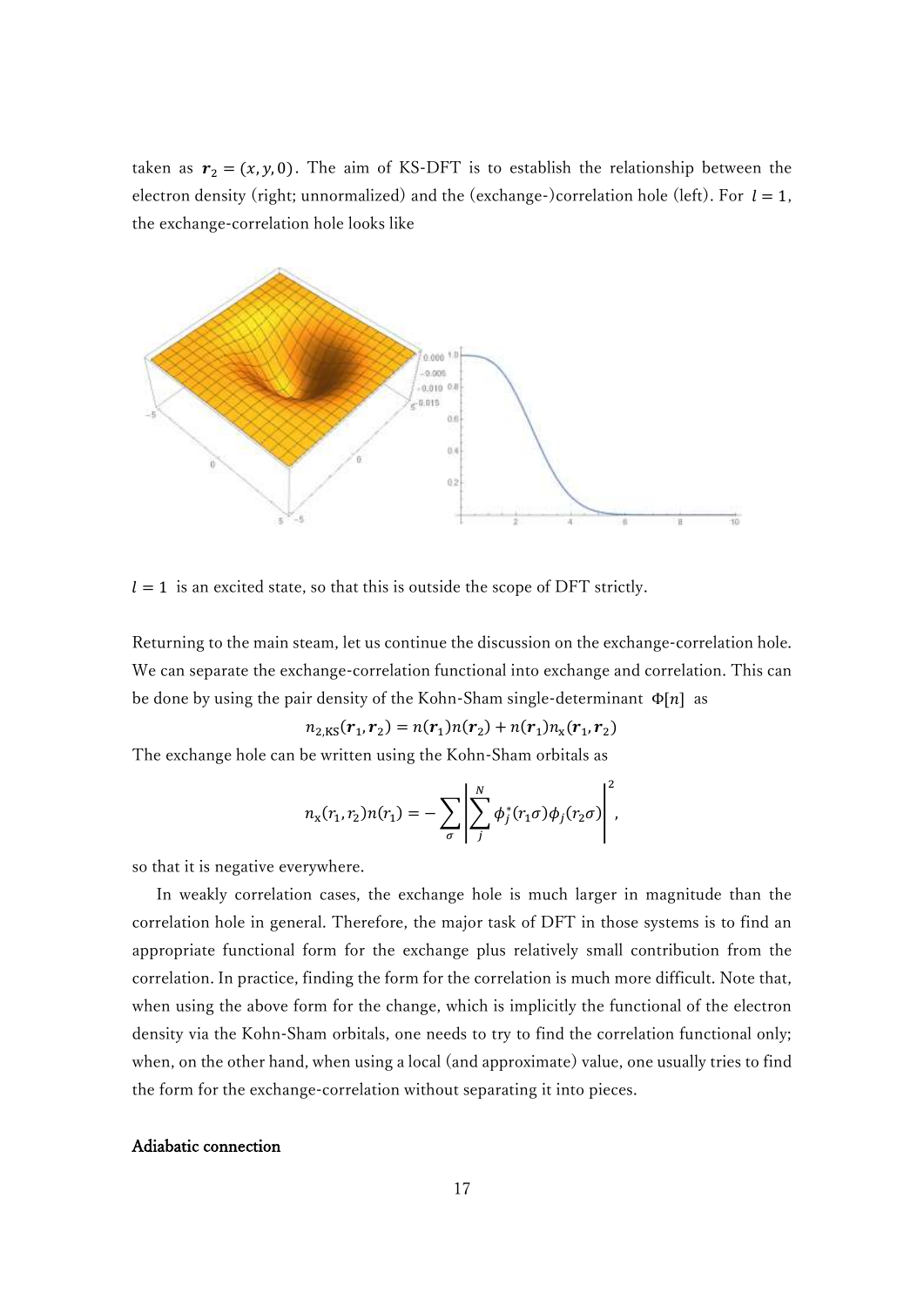Here I introduce the important technique called adiabatic connection, with which to redefine the exchange-correlation. In my view, this is extremely important in connecting DFT to formally rigorous many-body theories.

 In this scheme, we introduce a continue path between the non-interacting KS system and the target system of interest while keeping the density constant. The density is kept equal to the exact one. The Hamiltonian changes in the path as

$$
\widehat{H}^{\lambda} = \widehat{T} + \lambda \widehat{W}_{ee} + \widehat{V}^{\lambda},\tag{2.18}
$$

where  $\widehat{V}^{\lambda}$  is the external local potential operator playing a role to keep the density constant. Note that the Hamiltonian is the Kohn-Sham one when  $\lambda$  is zero and is the physical one when it is 1. Along the line we have discussed, we can introduce the HK functional for each  $\lambda$ .

$$
F^{\lambda}[n] = \min_{\Psi \to n} \langle \Psi | \hat{T} + \lambda \hat{W}_{ee} | \Psi \rangle = \langle \Psi^{\lambda}[n] | \hat{T} + \lambda \hat{W}_{ee} | \Psi^{\lambda}[n] \rangle \tag{2.19}
$$

This functional can be decomposed into

$$
F^{\lambda}[n] = T_s[n] + E^{\lambda}_{\text{H}}[n] + E^{\lambda}_{\text{xc}}[n] \tag{2.20}
$$

with

$$
E_{\rm H}^{\lambda}[n] = \frac{1}{2} \iint \frac{n(r_1)n(r_2)}{|r_1 - r_2|} \lambda dr_1 dr_2 = \lambda E_{\rm H}[n],\tag{2.21}
$$

$$
E_{\rm x}^{\lambda}[n] = \langle \Phi[n] | \lambda \hat{W}_{\rm ee} | \Phi[n] \rangle - E_{\rm H}^{\lambda}[n] = \lambda E_{\rm x}[n] \tag{2.22}
$$

$$
E_{\rm c}^{\lambda}[n] = \langle \Psi^{\lambda}[n] | \hat{T} + \lambda \hat{W}_{\rm ee} | \Psi^{\lambda}[n] \rangle - \langle \Phi[n] | \hat{T} + \lambda \hat{W}_{\rm ee} | \Phi[n] \rangle. \tag{2.23}
$$

The last equation can be used to derive

$$
\frac{\partial E_{\rm c}^{\lambda}[n]}{\partial \lambda} = \langle \Psi^{\lambda}[n] | \widehat{W}_{\rm ee} | \Psi^{\lambda}[n] \rangle - \langle \Phi[n] | \widehat{W}_{\rm ee} | \Phi[n] \rangle. \tag{2.24}
$$

Here the Hellmann Feynman theorem has been used. Then, we can derive

$$
E_c[n] = \int_0^1 \langle \Psi^\lambda[n] | \hat{W}_{ee} | \Psi^\lambda[n] \rangle d\lambda - \langle \Phi[n] | \hat{W}_{ee} | \Phi[n] \rangle.
$$
 (2.25)

Therefore, only the potential contribution appears in the formulation. We can further rewrite the correlation energy as

$$
E_c[n] = \frac{1}{2} \int_0^1 d\lambda \iint \frac{n(r_1) n_c^{\lambda}(r_1, r_2)}{|r_1 - r_2|} dr_1 dr_2
$$
 (2.26)

or

$$
E_c[n] = \frac{1}{2} \iint \frac{n(r_1)\bar{n}_c(r_1, r_2)}{|r_1 - r_2|} dr_1 dr_2
$$
 (2.27)

where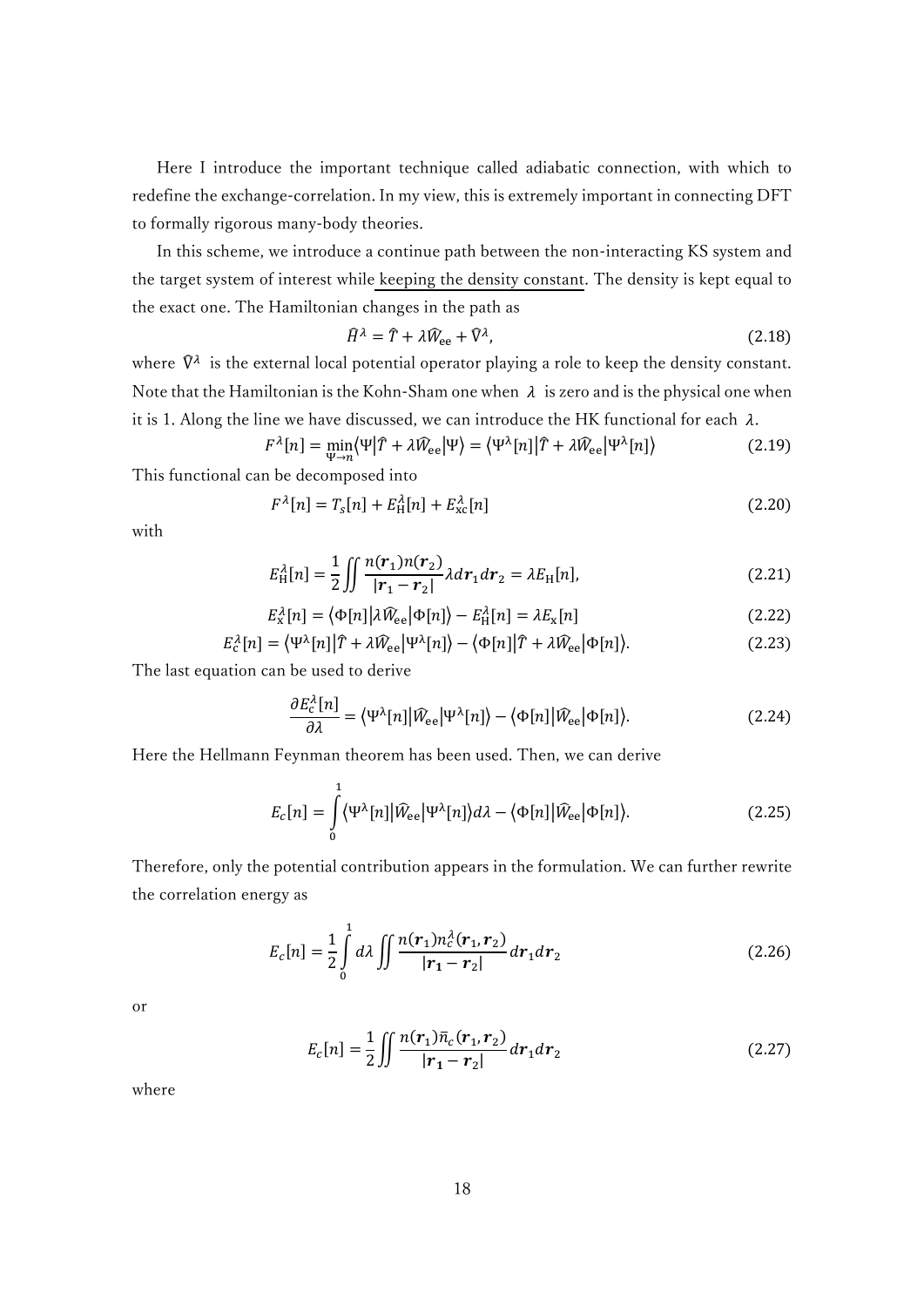$$
\bar{n}_c(\boldsymbol{r}_1,\boldsymbol{r}_2)=\int\limits_0^1 d\lambda n_c^{\lambda}(\boldsymbol{r}_1,\boldsymbol{r}_2).
$$

This indicates that it is the parameter averaged correlation functional that needs to be related to the density in DFT. Later, I will show that this can be done using the fluctuation dissipation theorem.

It seems to me that it is more difficult to obtain  $\Psi^{\lambda}[n]$  than to obtain  $\Psi[n]$ . If this is true, the adiabatic connection has only conceptual importance.

# Fractional number of electron

 With DFT, it is plausible if one can consider the system under finite temperatures, where the system contains thermally excited state and thus the theory is no more a ground-state one. It is also plausible if one can study a subsystem interacting with host materials, and in addition, exchanging electrons with the host. Extension of DFT in those directions were discussed in the past. I will briefly explain the density functional theory for fractional number of electrons as a step towards those problems.

Let us denote the number as N which is also written as  $N = N - 1 + f$  with  $N \in \mathbb{I}$  and  $0 \le f \le 1$ . The total-energy is described as

$$
E_0^{\mathcal{N}} = \min_{\widehat{\Gamma}} \text{Tr}[\widehat{\Gamma}(\widehat{T} + \widehat{W}_{\text{ee}} + \widehat{V}_{\text{ne}})],\tag{2.30}
$$

using the ensemble density matrix defined as

$$
\hat{\Gamma} = (1 - f)|\Psi^{N-1}\rangle\langle\Psi^{N-1}| + f|\Psi^N\rangle\langle\Psi^N|.
$$
\n(2.31)

(One may use many states with different number of electrons as well.) The variation is done for  $\Psi^{N-1}$  and  $\Psi^N$ , by which the ensemble density matrix is obtained as

$$
\hat{\Gamma}_0 = (1 - f)|\Psi_0^{N-1}\rangle\langle\Psi_0^{N-1}| + f|\Psi_0^N\rangle\langle\Psi_0^N|.\tag{2.32}
$$

Then the total-energy can be described as

$$
E_0^N = (1 - f)E_0^{N-1} + fE_0^N.
$$

From this definition, it is clear that the total-energy has a derivative discontinuity as

$$
\frac{dE_0^N}{dN} = \begin{cases} E_0^N - E_0^{N-1} \equiv -I_N \text{ when } N-1 < N < N\\ E_0^{N+1} - E_0^N \equiv -A_N \text{ when } N < N < N+1 \end{cases}
$$

Usually, the ionization  $I_N$  and the affinity  $A_N$  are different, so that the electronic chemical potential  $dE_0^{\mathcal{N}}/d\mathcal{N} \equiv \mu$  is discontinuous at the integer number: This is called integer discontinuity. Note that the fundamental gaps, or the HOMO-LUMO gap, is defined as

$$
I_N - A_N \equiv E_{\text{gap}}^N.
$$

DFT for fractional number of electrons assumes existence of universal HK functional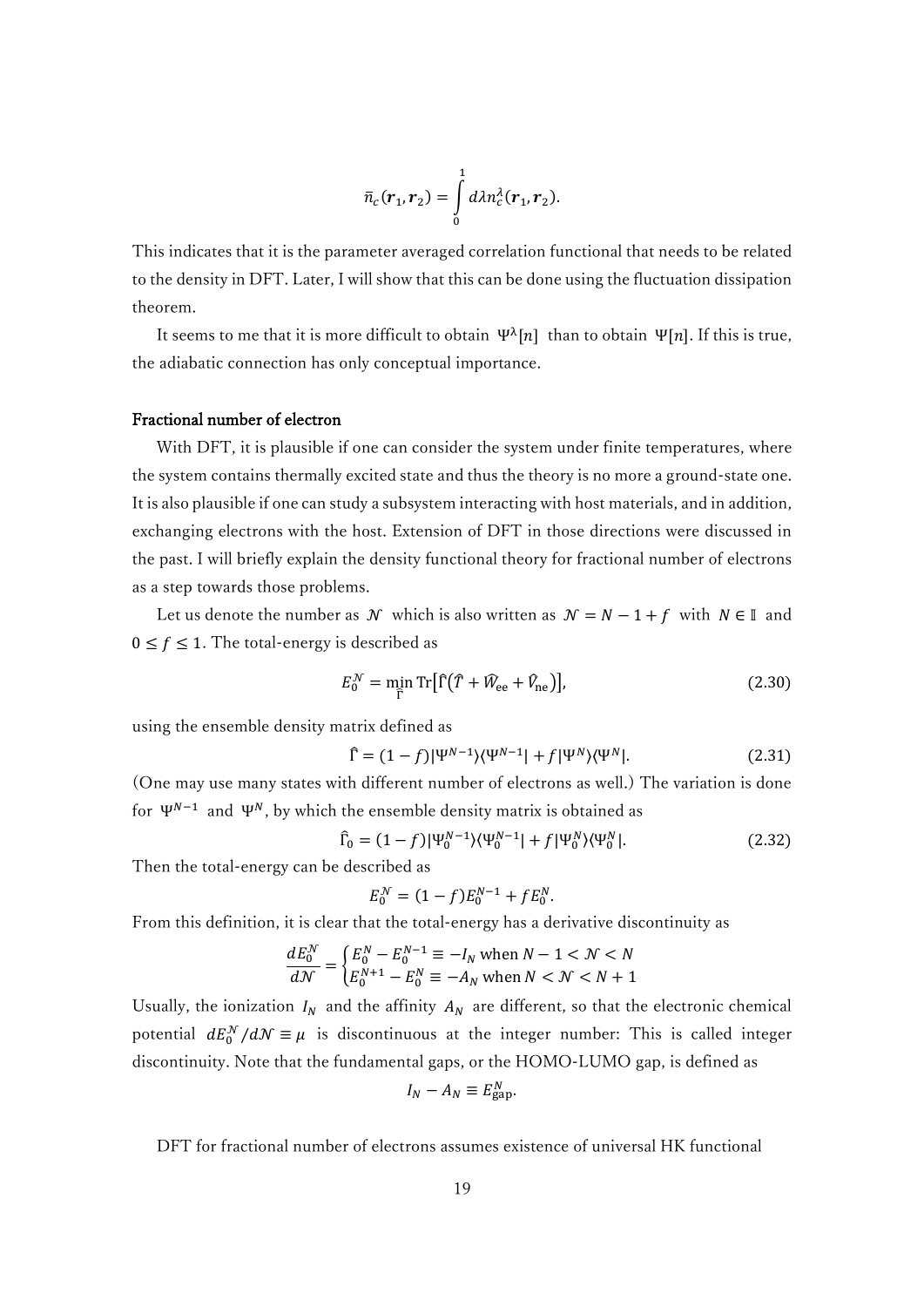$$
F[n] = \min_{\widehat{\Gamma} \to n} \text{Tr}[\widehat{\Gamma}(\widehat{T} + \widehat{W}_{\text{ee}})]. \tag{2.38}
$$

This can be decomposed, in the KS theory, into

$$
F[n] = T_s[n] + E_{Hxc}[n] \tag{2.39}
$$

where the Kohn-Sham non-interacting kinetic energy is given as

$$
T_{\rm s}[n] = \min_{\widehat{\Gamma}_{\rm s}\to n} \rm{Tr}[\widehat{\Gamma}_{\rm s}\widehat{T}],
$$

and the ensemble non-interacting density matrix is

$$
\hat{\Gamma}_s = (1 - f) \left| \Phi^{N-1,f} \right| \left\langle \Phi^{N-1,f} \right| + f \left| \Phi^{N,f} \right\rangle \left\langle \Phi^{N,f} \right|.
$$
\n(2.41)

The total-energy can also be described using the Kohn-Sham orbitals in a way very similar to the one shown above, but here I show the resulting equations. By introducing partial occupation number of each KS orbitals  $n_i$ , the total-energy can be described as

$$
E = \sum_{i}^{N} n_i \int \phi_i^*(r) \left( -\frac{1}{2} \nabla^2 + v_{\text{ne}}(r) \right) \phi_i(r) dr + E_{\text{Hxc}}[n], \tag{2.42}
$$

with the density

$$
n(r) = \sum_{i}^{N} n_i |\phi_i(r)|^2.
$$
 (2.43)

Note that the occupation number satisfy the condition that  $n_i = 1$  for  $i \le N - 1$  and  $n_N =$  $f$ . The KS equation is thereby unchanged

$$
\left(-\frac{1}{2}\nabla^2 + v_s(\mathbf{r})\right)\phi_i(\mathbf{r}) = \varepsilon_i\phi_i(\mathbf{r})
$$
\n(2.44)

$$
v_{\rm s}(\boldsymbol{r}) = v_{\rm ne}(\boldsymbol{r}) + \frac{\delta E_{\rm Hxc}[n]}{\delta n(\boldsymbol{r})}.
$$
 (2.45)

It should be reminded, however, the derivative with respect to the electron density becomes ambiguous when allowing change in the number of electrons. Therefore  $\delta E_{\text{Hxc}}[n]$  should be understood in terms of

$$
\delta E_{\text{Hxc}}[n] = \int \left( \frac{\delta E_{\text{Hxc}}[n]}{\delta n(\mathbf{r})} + \text{const} \right) \delta n(\mathbf{r}) d\mathbf{r}
$$
 (2.46)

and the change in the number of electrons should be carefully taken into account to determine the constant, as will be shown in the next subsection. From the above equations, we can derive

$$
\frac{\partial E}{\partial n_i} = \varepsilon_i. \tag{2.47}
$$

This is called Janak theorem. Recall the Koopmans theorem of the Hartree-Fock, which is similar to Eq. (2.46) but is different in that the differentiation is replaced by finite difference in the Koopmans.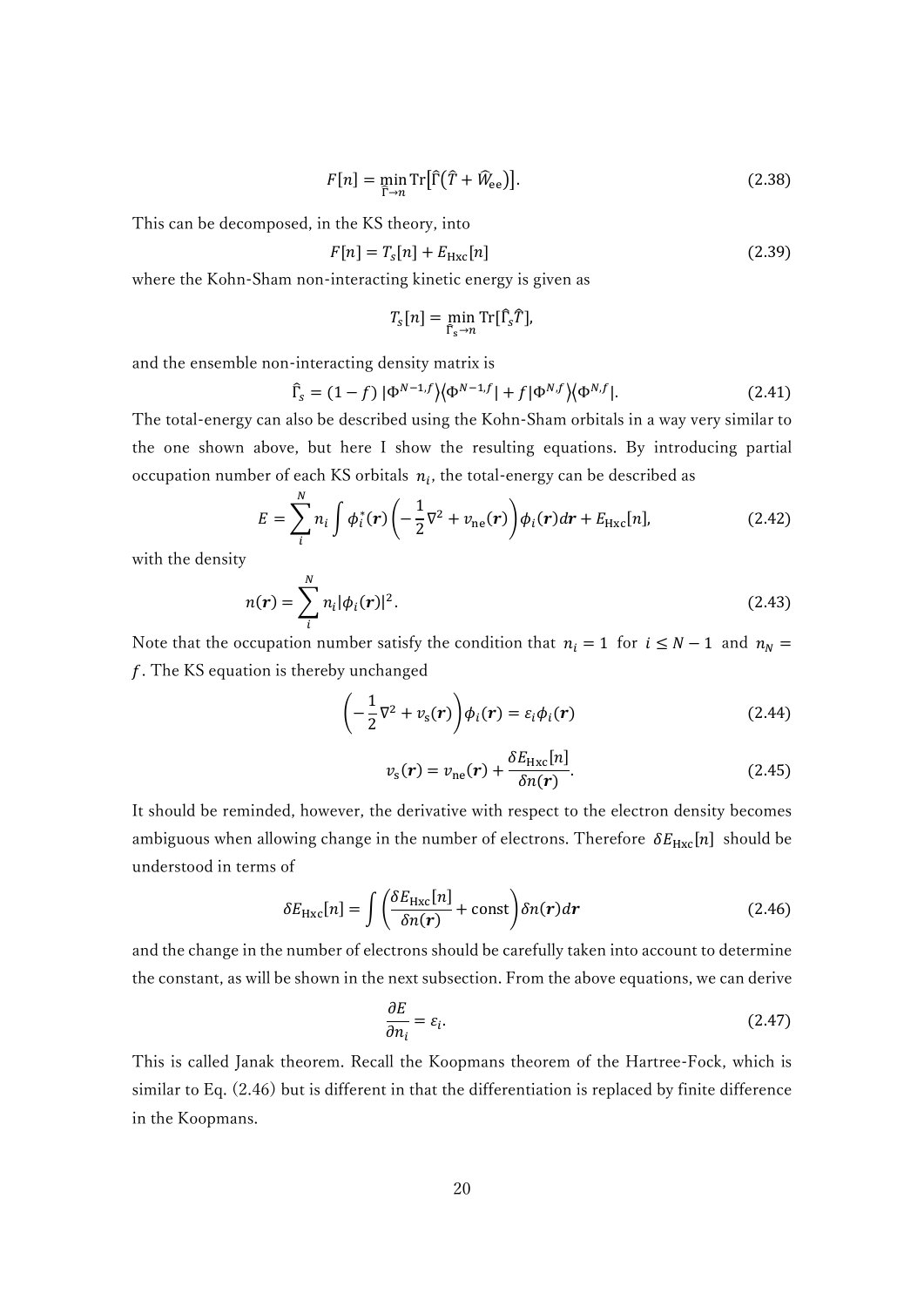#### LUMO energy and the derivative discontinuity

From the Janak theorem, the derivative at a number slightly larger than an integer is,

$$
\left(\frac{\partial E_0^{\mathcal{N}}}{\partial \mathcal{N}}\right)_{N+\delta} = \varepsilon_{\text{HOMO}}^{N+\delta},\tag{2.54}
$$

where the right-hand side is equal to the HOMO energy at  $N + 1$ -th orbital. Since Eq. (2.54) is identical to the definition of the affinity, we have

$$
\varepsilon_{\text{HOMO}}^{N+\delta} = -A_N. \tag{2.55}
$$

This means that the affinity can be calculated using the HOMO energy. But, actually, this is unrelated to the LUMO energy. To see it, let us write the HOMO orbital in terms of the KS orbitals as

$$
\varepsilon_{\text{HOMO}}^{N+\delta} = \int \phi_{\text{HOMO}}^{N+\delta}(\mathbf{r})^* \left( -\frac{1}{2} \nabla^2 + v_s^{N+\delta}(\mathbf{r}) \right) \phi_{\text{HOMO}}^{N+\delta}(\mathbf{r}) d\mathbf{r}.
$$
 (2.56)

The naive counterpart will be the LUMO energy of a system with a number slightly smaller than  $N$ . The corresponding LUMO energy is

$$
\varepsilon_{\text{LUMO}}^{N-\delta} = \int \phi_{\text{LUMO}}^{N-\delta}(r)^* \left( -\frac{1}{2} \nabla^2 + v_s^{N-\delta}(r) \right) \phi_{\text{LUMO}}^{N-\delta}(r) dr. \tag{2.57}
$$

With decreasing  $\delta \to 0^+, v_s^{N+\delta}(r)$  and  $v_s^{N-\delta}(r)$  approach the potentials that are equal to each other except for the additive constant,  $v_s^{N+\delta}(\mathbf{r}) - v_s^{N-\delta}(\mathbf{r}) \equiv \Delta_{\text{xc}}^N$ . Therefore,

$$
{}_{\text{HOMO}}^{N+\delta} = \varepsilon_{\text{LUMO}}^{N-\delta} + \Delta_{\text{xc}}^{N} \tag{2.58}
$$

holds. Namely, after taking the limit,

 $\varepsilon$ 

$$
\varepsilon_{\text{LUMO}}^N = -A_N - \Delta_{\text{xc}}^N. \tag{2.60}
$$

This allows to rewrite the fundamental gap in terms of the derivative discontinuity as

$$
E_{\rm gap}^N = \varepsilon_{\rm LUMO}^N - \varepsilon_{\rm HOMO}^N + \Delta_{\rm xc}^N.
$$

The constant appeared in the derivation of HK theorem turns out to be the derivative discontinuity.

#### Existing approximate functionals

 There are many different functionals of different level of approximations. Usually, there is a trend that the more complex the functional is the more accurate the result is, but this does not mean superiority in all respects. A functional can be more accurate in one respect but is less accurate in the other respects. Let us briefly survey popular functionals.

Local density approximation (LDA): The exchange-correlation of LDA can be written as

$$
E_{\rm xc}^{\rm LDA}[n] = \int n(r) \varepsilon_{\rm xc}^{\rm uniform\,gas}(n(\boldsymbol{r})) dr.
$$

 $\varepsilon$  is obtained by doing a Monte Carlo simulation of uniform electron gas of a fixed electron density. The result of the exchange-correlation energy is fitted to a form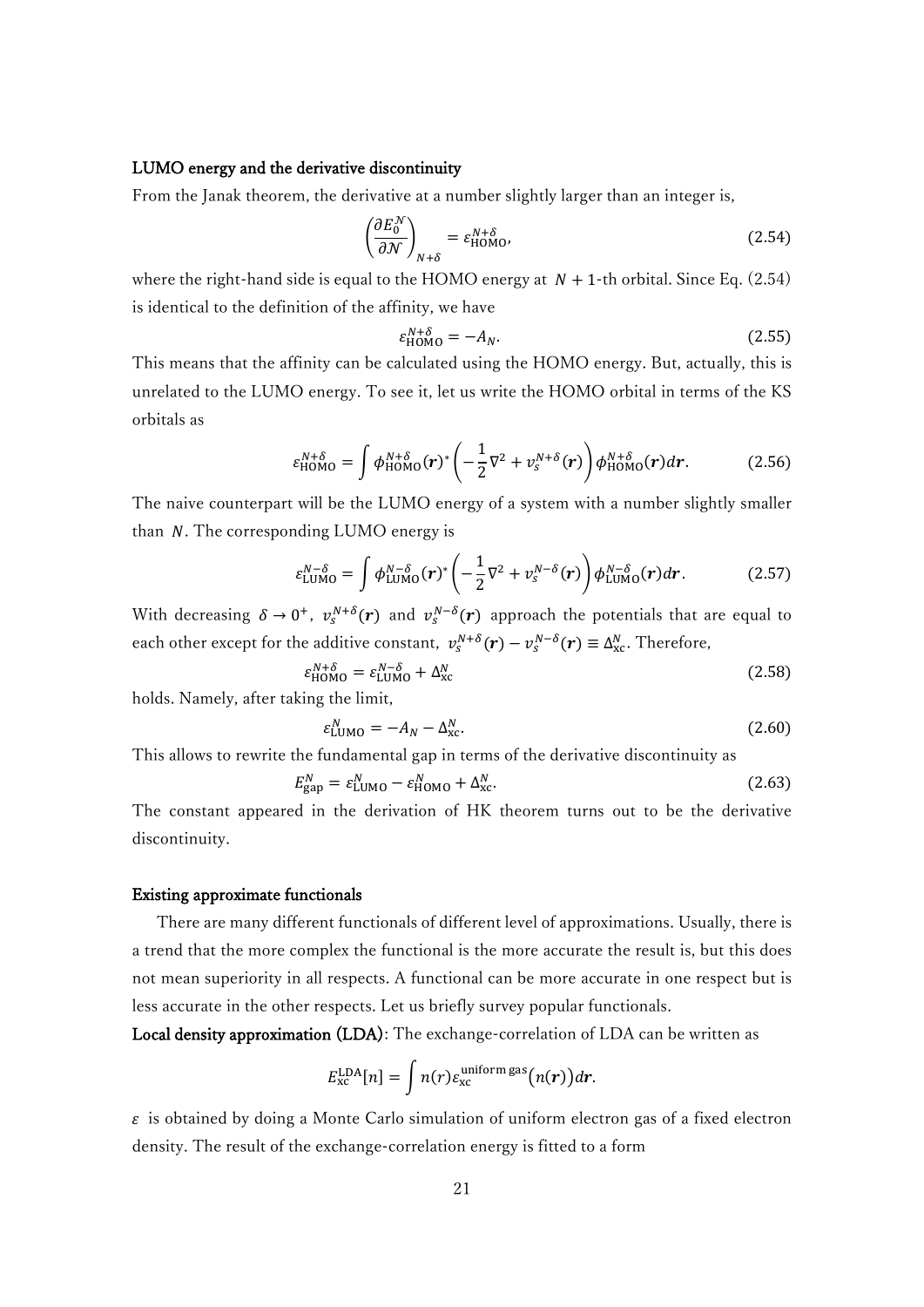$$
-\frac{3}{4}\left(\frac{3}{\pi}\right)^{\frac{1}{3}}n^{\frac{1}{3}}(r) + \varepsilon_c(r_s(n(r)))
$$

$$
\varepsilon_c(r_s) = \begin{cases} A \ln r_s + B + C \, r_s \ln r_s & \text{when } r_s \le r_{s,0} \\ \frac{a}{r_s} + \frac{b}{r_s^{3/2}} & \text{when } r_s > r_{s,0} \end{cases}
$$

where  $r_s = \left(\frac{3}{4\pi n}\right)$ 1 3 .

Generalized gradient approximation (GGA): LDA is based on the uniform electron gas and therefore is more accurate for a system having more uniform electron density. This means LDA favors too much metallic systems over insulating systems and favors also condensed phases over isolated phases like an atom. This is a serious drawback when comparing phases of different electronic structure. It is also known that the adsorption energy on the surface or atomization energy is too large and is beyond the required chemical accuracy. As a method to overcome it, gradient of the electron density is incorporated into the functional. A natural form for the gradient corrected exchange-correlation functional is obtained by expanding by the dimensionless parameter  $\nabla n(r)/n(r)^{4/3}$  as

$$
E_{\rm xc}^{\rm GEA}[n] = E_{\rm xc}^{\rm LDA}[n] + \int C_{\rm xc}(n(r))n(r)^{\frac{4}{3}} \left(\frac{\nabla n(r)}{n(r)^{\frac{4}{3}}}\right)^2 dr,\tag{3.10}
$$

The expansion parameter, however, can be large in some part of the target system making the expansion break down. In this context, people have tried to construct a functional so that

$$
E_{\rm xc}^{\rm GGA}[n] = \int f\big(n(\mathbf{r}), \nabla n(\mathbf{r})\big) d\mathbf{r}
$$
 (3.11)

Note that LDA uses a local approximation to the exchange-correlation, in this sense GGA is said to be a semi-local approximation scheme for the exchange-correlation. Some works nicely at crystalline phases and others at surfaces, and so on. For details, please read the textbooks shown at the beginning.

GGA[#1] B88 exchange functional: Becke 88 was constructed to reproduce the nonlocal exchange functional (Eq. (1.26)), such as the asymptotic behavior of the exchange energy per particle and the value of the nonlocal exchange energy of rare-gas atoms.

GGA[#2] LYP correlation functional: Lee-Yang-Parr (LYP) correlation functional was constructed based on an approximation of the Hartree-Fock pair density.

GGA[#3] PW91 exchange-correlation functional: Perdew-Wang 91 exchange-correlation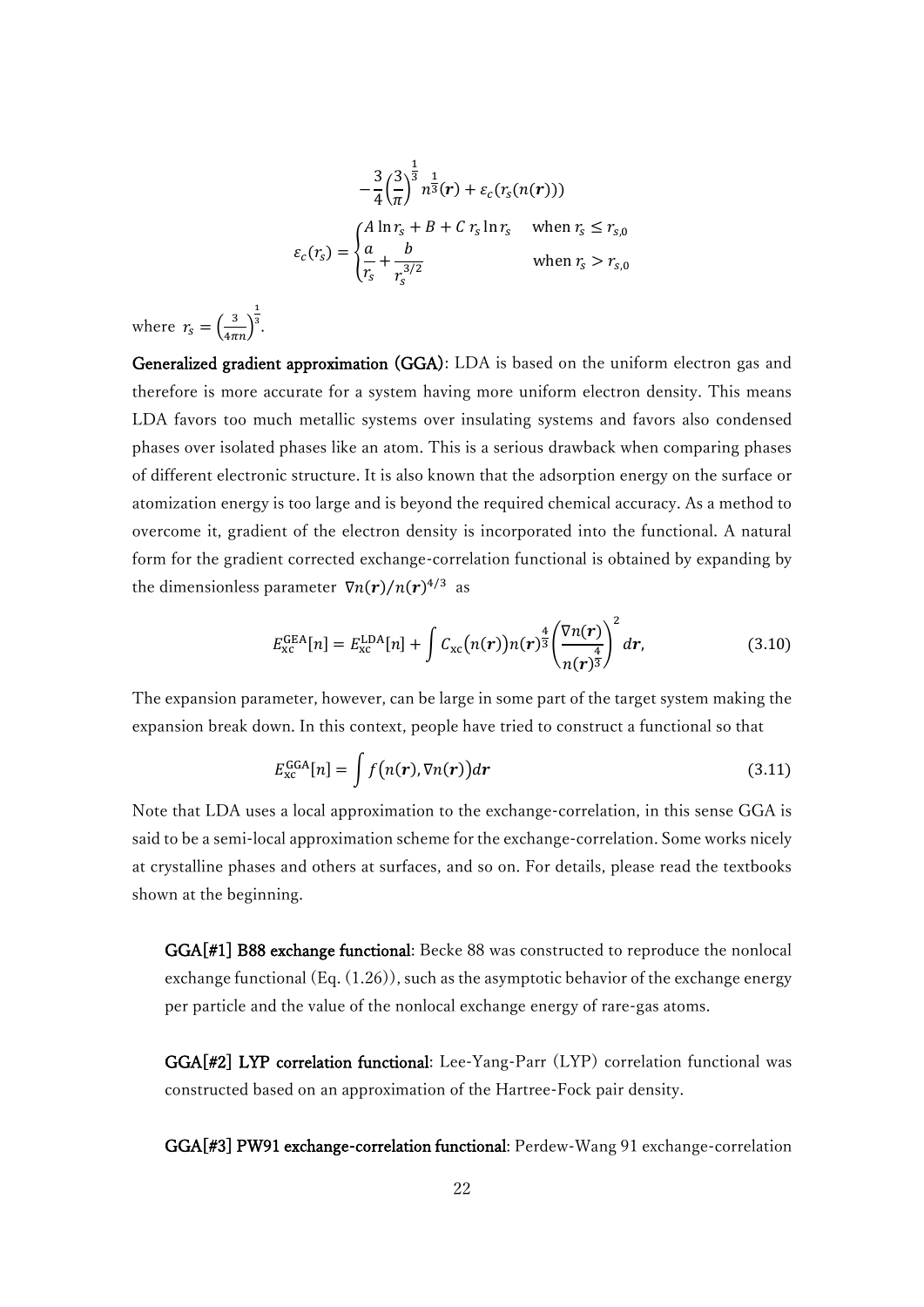functional is based on a model of the exchange hole (Eq. (2.14)) and the couplingconstant-averaged correlation hole (Eq. (2.29)).

GGA[#4] PBE exchange-correlation functional: Perdew-Burke-Ernzerhof exchangecorrelation functional is a simplified PW91.

Meta GGA: Meta GGA is based on the description of the functional using the second derivative of the density and the newly introduced quantity  $\tau(\mathbf{r})$  defined by Eq. (3.14).

$$
E_{\text{xc}}^{\text{mGGA}} = \int f\big(n(\mathbf{r}), \nabla n(\mathbf{r}), \nabla^2 n(\mathbf{r}), \tau(\mathbf{r})\big) d\mathbf{r}
$$
 (3.13)

$$
\tau(r) = \frac{1}{2} \sum_{i}^{N} |\nabla \phi_i(r)|^2
$$
\n(3.14)

 $\tau(r)$  is constructed by the square of the KS gradient. This quantity is distinct from the electron density and thus the ground-state energy is given formally as

 $E_0 = \min_{\Phi} \langle \Phi | \hat{T} + \hat{V}_{\text{ne}} | \Phi \rangle + E_{\text{H}}[n_{\Phi}] + E_{\text{xc}}[n_{\Phi}, \tau_{\Phi}].$ 

Therefore, it is a slight extension of the KS-DFT formalism. Meta GGA is generally superior to GGA but requires dedicated basis functions or finer real-space mesh.

Hybrid DFT: Becke proposed to mix the nonlocal exchange energy, or the Hartree-Fock exchange energy,

$$
E_{\rm x}^{\rm HF} = -\frac{1}{2} \sum_{\sigma} \sum_{ij}^{N_{\sigma}} \iint \frac{\phi_{i\sigma}^*(r_1)\phi_{j\sigma}(r_1)\phi_{j\sigma}^*(r_2)\phi_{i\sigma}(r_2)}{|r_1 - r_2|} dr_1 dr_2, \tag{3.18}
$$

with the existing forms for the exchange and correlation, such as

$$
E_{\rm xc}^{\rm 3H} = aE_{\rm x}^{\rm HF} + bE_{\rm x}^{\rm GGA} + (1 - a - b)E_{\rm x}^{\rm LDA} + cE_{\rm c}^{\rm GGA} + (1 - c)E_{\rm c}^{\rm LDA}.\tag{3.17}
$$

The most famous parameterization is known as B3LYP, which was constructed by using the B88 exchange for the GGA exchange and the LYP correlation for the GGA correlation. Another form is

$$
E_{\rm xc}^{\rm 1H} = aE_{\rm x}^{\rm HF} + (1 - a)E_{\rm x}^{\rm DFA} + E_{\rm c}^{\rm DFA},\tag{3.19}
$$

where DFA stands for any semilocal density functional approximation (DFA). The most famous one is called PBE0 where the fitting parameter was set to be 0.25. Hybrid DFT is rather free from the self-interaction error. The mixing parameters,  $a$  to  $c$ , are determined by comparing with the experimental data for selected matters: Because of its highly empirical nature, the range of applicability should be limited. It is also noted that hybrid DFT generally works for insulators but sometimes fails for metals.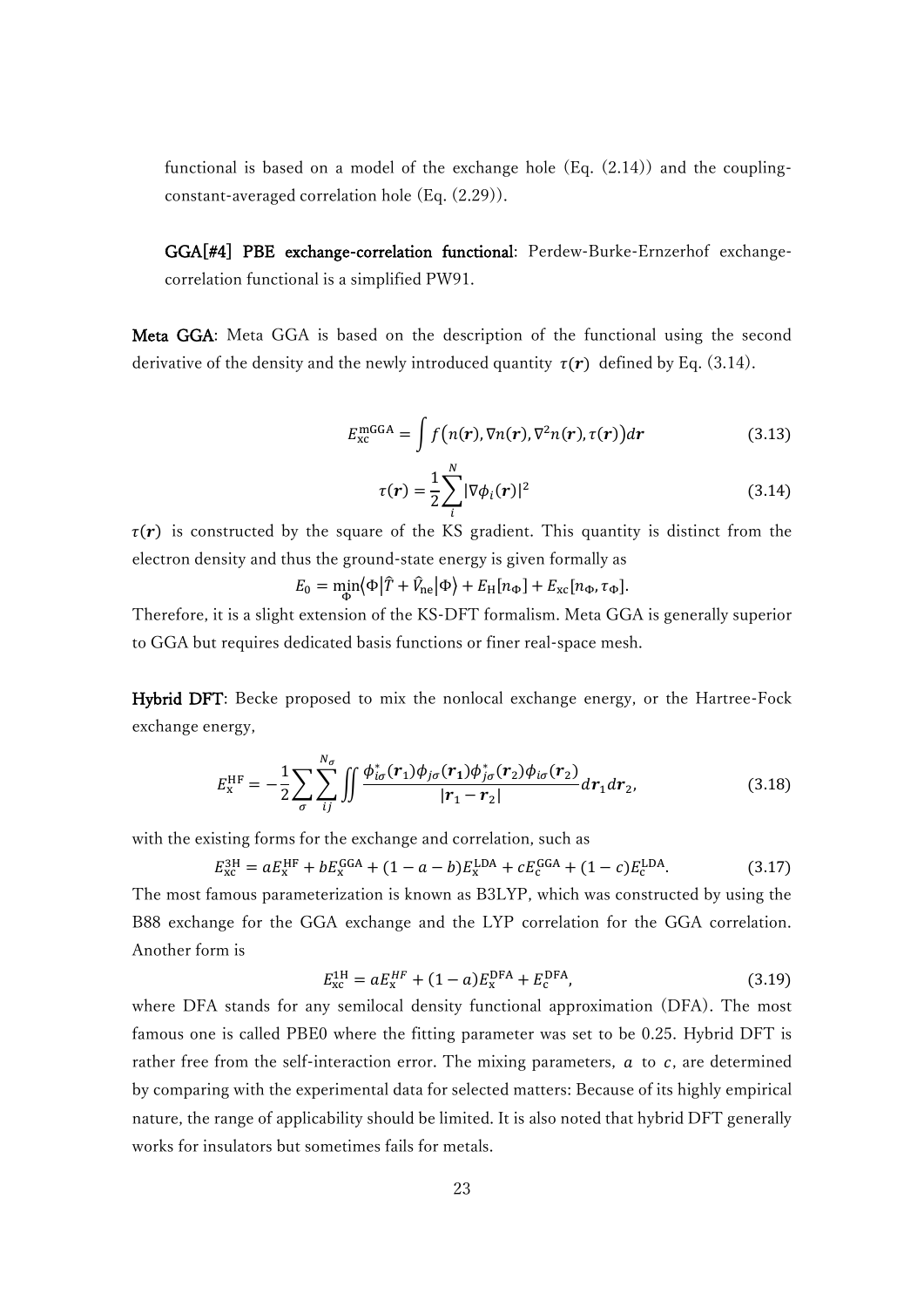## Double hybrid DFT: Grimme constructed

$$
E_{\rm xc}^{\rm 2DH} = a_{\rm x} E_{\rm x}^{\rm HF} + (1 - a_{\rm x}) E_{\rm x}^{\rm DFA} + (1 - a_{\rm c}) E_{\rm c}^{\rm DFA} + a_{\rm c} E_{\rm c}^{\rm MP2},\tag{3.22}
$$

where MP2 stands for the second order approximation to the correlation energy

$$
E_c^{\rm MP2} = -\frac{1}{4} \sum_{ij=1}^{N} \sum_{ab=N+1}^{2M} \frac{\left| \langle \psi_i \psi_j | \psi_a \psi_b \rangle - \langle \psi_i \psi_j | \psi_b \psi_a \rangle \right|^2}{\varepsilon_a + \varepsilon_b - \varepsilon_i - \varepsilon_j},\tag{3.23}
$$

where the bracket appearing in the numerator indicates the Coulomb integral

$$
\langle \psi_i \psi_j | \psi_a \psi_b \rangle = \iint \frac{\psi_i^*(r_1) \psi_j^*(r_2) \psi_a(r_1) \psi_b(r_2)}{|r_1 - r_2|} dx_1 dx_2.
$$
 (3.24)

Note that  $a$  and  $b$  is large than  $N$  indicating that unoccupied KS orbitals are included in the formalism contrary to others introduced so far, where only occupied orbitals are included. This way, the computation of the functional are becoming more and more demanding although the accuracy is generally improving by that.

Range-separated hybrid DFT: Iikura, Tsuneda, Yanai, and Hirao proposed a long-range correction (LC) scheme to assign different forms for the exchange depending on the distance between the electrons as

$$
E_{\rm xc}^{\rm LC}=E_{\rm x}^{\rm long\ range, HF}+E_{\rm x}^{\rm short\ range, DFA}+E_{\rm c}^{\rm DFA}.
$$

The range-separation is done using the error function as

$$
E_{\rm x}^{\rm long\,range,HF} = -\frac{1}{2} \sum_{\sigma} \sum_{ij}^{N_{\sigma}} \iint \frac{\phi_{i\sigma}^*(r_1)\phi_{j\sigma}(r_1) \mathrm{erf}(\mu | r_1 - r_2|) \phi_{j\sigma}^*(r_2) \phi_{i\sigma}(r_2)}{|r_1 - r_2|} dr_1 dr_2, \quad (3.27)
$$

This is based on the idea that the error of the semilocal approximation to the exchange is serious when two electrons are apart and the error is effectively corrected by the HF exchange. The cutoff distance for the range-separation needs to be introduced empirically.

#### Exact exchange (HF exchange)

In this scheme, the one-electron orbitals  $\phi_{i\sigma}$  appearing in Eq. (3.18) is not treated as an independent variable but is regarded as a functional of the electron density  $n(r)$ . That is, the orbitals are treated as the solution of a KS equation where a (semi-)local form is used for the exchange-correlation functional. The exchange potential thereby generated is the derivative of Eq. (3.18),

$$
\frac{\delta E_{\rm x}}{\delta v_{\rm s}(\mathbf{r})} = \int \frac{\delta E_{\rm x}}{\delta n(\mathbf{r}')}\frac{\delta n(\mathbf{r}')}{\delta v_{\rm s}(\mathbf{r})}d\mathbf{r}'.\tag{4.2}
$$

The derivative of the electron density can be obtained by using the definition of the response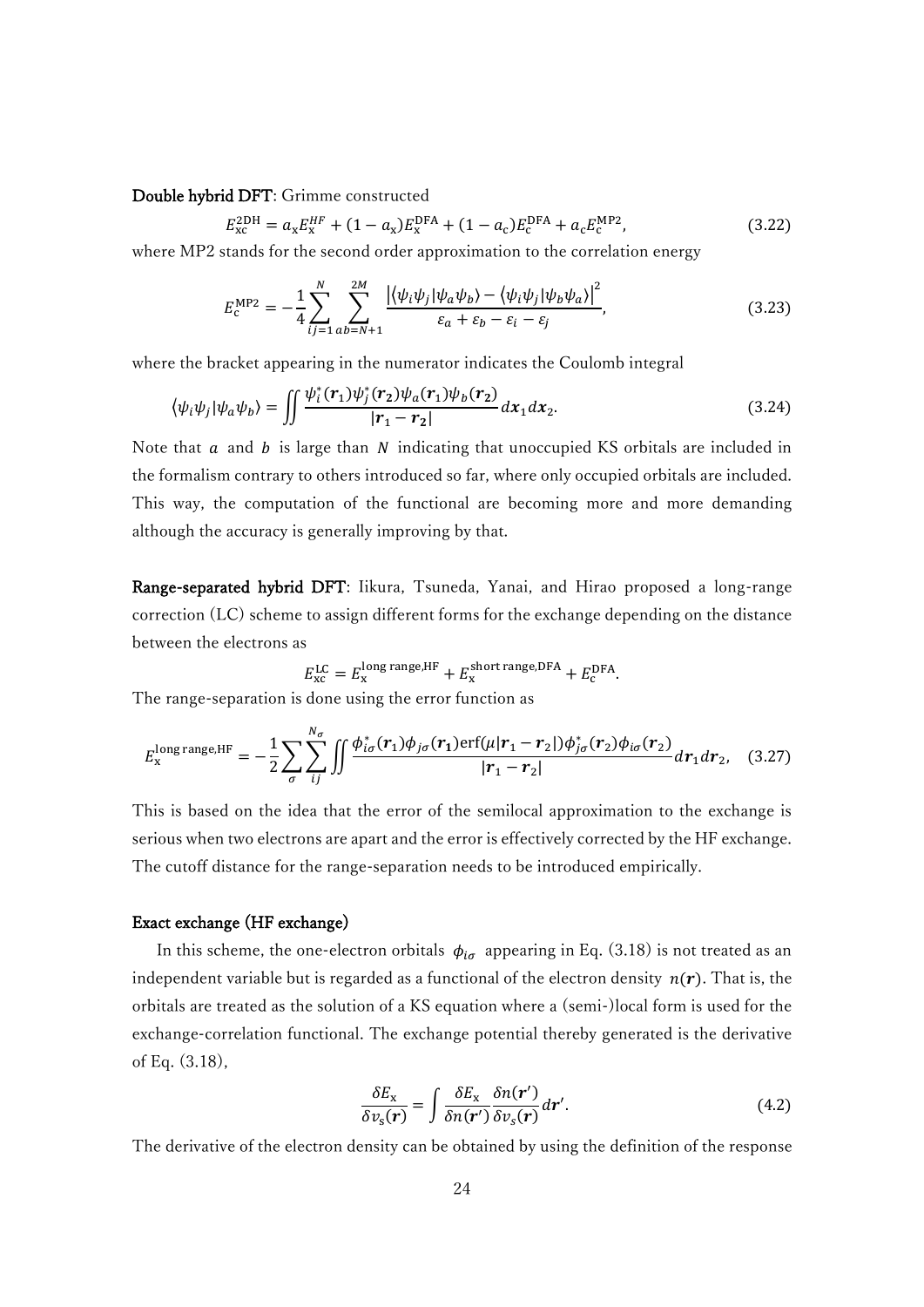function

$$
\chi_0(\mathbf{r}',\mathbf{r})=\frac{\delta n(\mathbf{r}')}{\delta v_s(\mathbf{r})}
$$

as

$$
\int v_{\rm x}(\mathbf{r}') \chi_0(\mathbf{r}', \mathbf{r}) d\mathbf{r}' = \frac{\delta E_{\rm x}}{\delta v_{\rm s}(\mathbf{r})}.
$$
\n(4.3)

That is, using the response function, change in the electron density with respect to the effective potential is expressed using the KS orbital as

$$
\chi_0(\mathbf{r}',\mathbf{r}) = -\sum_{\sigma} \sum_{i=1}^{N_{\sigma}} \sum_{a=N_{\sigma}+1}^{M} \iint \frac{\phi_{i\sigma}^*(\mathbf{r}')\phi_{a\sigma}(\mathbf{r})\phi_{a\sigma}^*(\mathbf{r})\phi_{i\sigma}(\mathbf{r}')}{\varepsilon_{a\sigma} - \varepsilon_{i\sigma}} d\mathbf{r}_1 d\mathbf{r}_2 + \text{c.c.}
$$
 (4.5)

When this is used, we can derive the exchange potential using the two-electron integral as

$$
\frac{\delta E_{\mathbf{x}}}{\delta v_{\mathbf{s}}(\mathbf{r})} = \sum_{\sigma} \sum_{ij=1}^{N_{\sigma}} \sum_{a=N_{\sigma}+1}^{M} \left( \phi_{a\sigma} \phi_{j\sigma} | \phi_{j\sigma} \phi_{i\sigma} \right) \frac{\phi_{a\sigma}(\mathbf{r}) \phi_{i\sigma}^{*}(\mathbf{r})}{\varepsilon_{a\sigma} - \varepsilon_{i\sigma}} + \text{c.c.} \tag{4.6}
$$

This method for expressing the HF exchange is called optimized effective potential (OEP) method.

# Second-order Görling-Levy perturbation theory

The Hamiltonian appearing in the adiabatic connection,  $\hat{H}^{\lambda} = \hat{T} + \lambda \hat{W}_{ee} + \hat{V}^{\lambda}$ , is decomposed using  $\hat{V}^{\lambda} = \hat{V}_{s} - \lambda \hat{V}_{Hx} - \hat{V}_{c}^{\lambda}$  as

$$
\widehat{H}^{\lambda} = (\widehat{T} + \widehat{V}_{\rm S}) + \lambda (\widehat{W}_{\rm ee} - \widehat{V}_{\rm Hx}) - \widehat{V}_{\rm c}^{\lambda},
$$

following the second order expansion of  $\hat{V}_c^{\lambda}$  with respect to  $\lambda$ , which starts from the second order as  $\hat{V}_c^{\lambda} = \lambda^2 \hat{V}_c$ <sup>(2)</sup>. Then the perturbation theory is applied to the KS state  $\Phi_{n=0}$  as

$$
|\Psi^{(1)}\rangle = -\sum_{n\neq 0} |\Phi_n\rangle \frac{\langle \Phi_n | \widehat{W}_{ee} - \widehat{V}_{Hx} | \Phi_n \rangle}{\mathcal{E}_n - \mathcal{E}_0},
$$

and this expression is inserted into Eq. (2.23)

$$
E_{\rm c}^{\lambda} = \langle \Psi^{\lambda} | \hat{T} + \lambda \hat{W}_{\rm ee} | \Psi^{\lambda} \rangle - \langle \Phi | \hat{T} + \lambda \hat{W}_{\rm ee} | \Phi \rangle
$$

to obtain the correlation energy by expanding it in powers of  $\lambda$ . The result is

$$
E_{\rm c}^{(2)} = \langle \Phi | \widehat{W}_{\rm ee} | \Psi^{(1)} \rangle = \langle \Phi | \widehat{W}_{\rm ee} - \widehat{V}_{\rm Hx} | \Psi^{(1)} \rangle = - \sum_{n \neq 0} \left| \frac{\langle \langle \Phi | \widehat{W}_{\rm ee} - \widehat{V}_{\rm Hx} | \Phi_n \rangle \right|^2}{\epsilon_n - \epsilon_0}.
$$

 It was found this does not improve the correlation satisfactorily, indicating that it is necessary to go beyond the second order approximation.

There are so many types of approximation. As we have seen above, some of them are introduced to approximate the HF exchange, which takes large computational time, with semi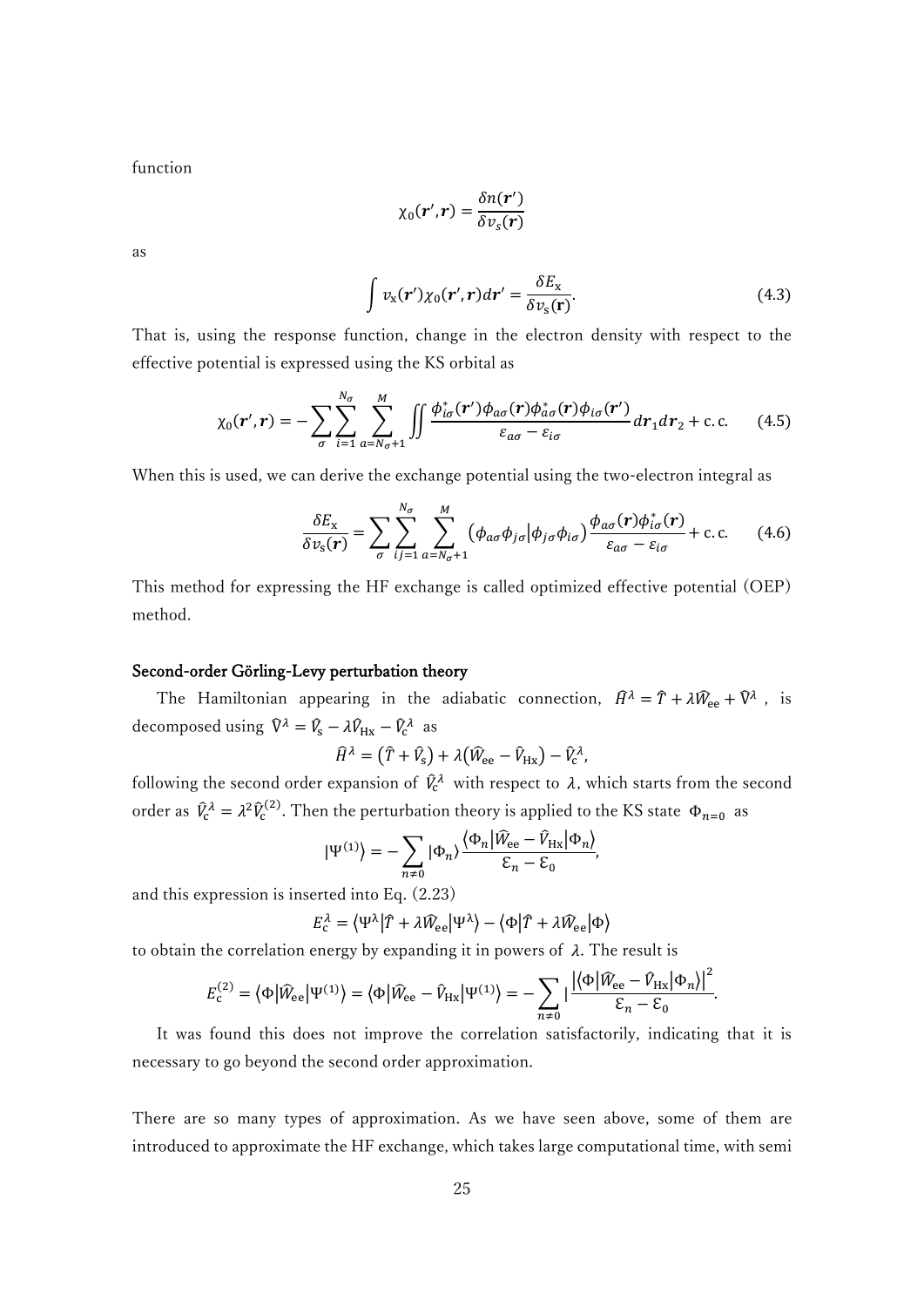local one, for which the computational time is generally much smaller. Others are introduced to better describe the correlation functionals semilocally. In many cases, the accuracy has been improved empirically in the sense that fitting parameters are introduced to better reproduce experiments or accurate simulations. This idea is recently combined with machine learning methods which enable to use much flexible fitting functions like neural network. Contrary to this approach, there have been trials to derive plausible functionals theoretically.

### Fluctuation dissipation formula

To derive the functional form theoretically, I will introduce the general idea of many-body theories called fluctuation dissipation formula that relates the correlation described using the pair density  $n_2(r_1, r_2)$  with the fluctuation  $\langle \Psi | \hat{n}_2(r_1, r_2) | \Psi \rangle$  described by the expectation value of the pair density operator. The fluctuation is known to be more easily evaluated than the correlation when the fluctuation is described by using the response functions. Note that this is a step toward combining the density functional theory with the many-body theory.

### Density operator

To compactly describe the fluctuation dissipation theorem, let us introduce the density operator without using the terminology of the field theory. The density operator is defined as

$$
\hat{n}_1(\mathbf{r}) = \sum_i^N \delta(\mathbf{r} - \mathbf{r}_i)
$$

where  $r_i$  is the coordinate of the constituent N electrons and r is a point in real-space. The density can be obtained as

$$
n(r) = \langle \Psi | \hat{n}_1(r) | \Psi \rangle.
$$

The pair density operator can also be defined as

$$
\hat{n}_2(\mathbf{r}_1,\mathbf{r}_2)=\hat{n}_1(\mathbf{r}_1)\hat{n}_1(\mathbf{r}_2)-\hat{n}_1(\mathbf{r}_1)\delta(\mathbf{r}_1-\mathbf{r}_2).
$$

Those are used to obtain

$$
T = -\frac{1}{2} \int [\nabla_r^2 \hat{n}_1(\mathbf{r}, \mathbf{r}')]_{\mathbf{r}' = \mathbf{r}} d\mathbf{r}
$$

$$
V_{\text{ee}} = \frac{1}{2} \iint w_{\text{ee}}(\mathbf{r}_1, \mathbf{r}_2) \hat{n}_2(\mathbf{r}_1, \mathbf{r}_2) d\mathbf{r}_1 d\mathbf{r}_2
$$

$$
V_{\text{ne}} = \int v_{\text{ne}}(\mathbf{r}) \hat{n}(\mathbf{r}) d\mathbf{r}
$$

To obtain the correlation energy using the adiabatic connection,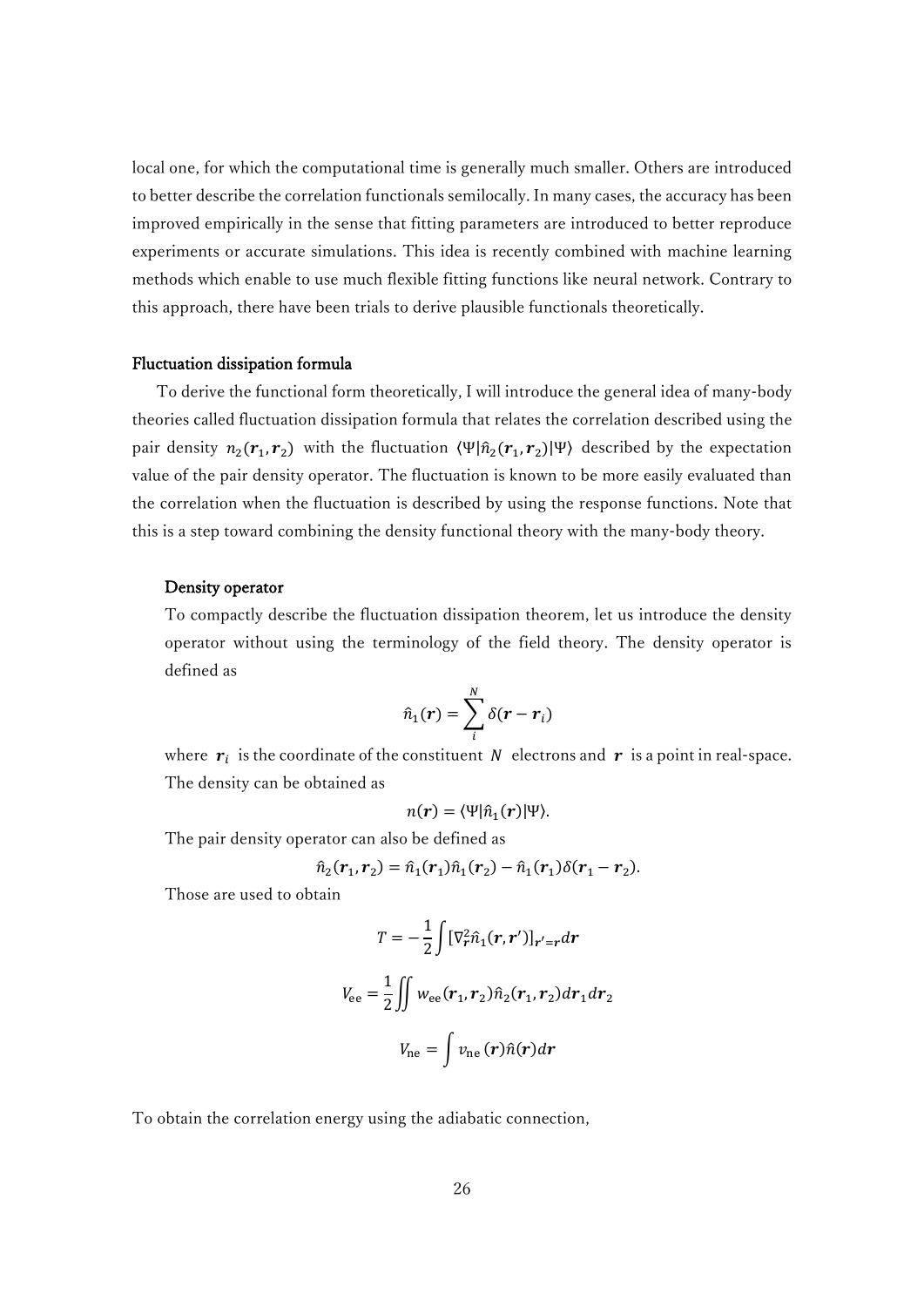$$
E_{\rm c} = \int_0^1 d\lambda \left\langle \Psi^{\lambda} \right| \widehat{W}_{\rm ee} | \Psi^{\lambda} \rangle - \left\langle \Phi \right| \widehat{W}_{\rm ee} | \Phi \rangle = \frac{1}{2} \int_0^1 d\lambda \iint \frac{n_{2,c}^{\lambda}(\mathbf{r}_1, \mathbf{r}_2)}{|\mathbf{r}_1 - \mathbf{r}_2|} d\mathbf{r}_1 d\mathbf{r}_2, \qquad (4.15)
$$

we need the quantity

$$
n_{2,c}^{\lambda}(\boldsymbol{r}_1,\boldsymbol{r}_2)=n_2^{\lambda}(\boldsymbol{r}_1,\boldsymbol{r}_2)-n_{2,\text{KS}}(\boldsymbol{r}_1,\boldsymbol{r}_2).
$$

Using the relations

$$
n_2^{\lambda}(\mathbf{r}_1, \mathbf{r}_2) = \langle \Psi^{\lambda} | \hat{n}_2(\mathbf{r}_1, \mathbf{r}_2) | \Psi^{\lambda} \rangle = \langle \Psi^{\lambda} | \hat{n}_1(\mathbf{r}_1) \hat{n}_1(\mathbf{r}_2) | \Psi^{\lambda} \rangle - \delta(\mathbf{r}_1 - \mathbf{r}_2) \langle \Psi^{\lambda} | \hat{n}_1(\mathbf{r}_1) | \Psi^{\lambda} \rangle
$$
  
\n
$$
n_{2,KS}(\mathbf{r}_1, \mathbf{r}_2) = \langle \Phi | \hat{n}_1(\mathbf{r}_1) \hat{n}_1(\mathbf{r}_2) | \Phi \rangle - \delta(\mathbf{r}_1 - \mathbf{r}_2) \langle \Phi | \hat{n}_1(\mathbf{r}_1) | \Phi \rangle \qquad (4.16 - 4.17)
$$

and the fact that the density is independent of  $\lambda$ , we have

$$
n_{2,c}^{\lambda}(\mathbf{r}_1,\mathbf{r}_2) = \langle \Psi^{\lambda} | \hat{n}_1(\mathbf{r}_1) \hat{n}_1(\mathbf{r}_2) | \Psi^{\lambda} \rangle - \langle \Phi | \hat{n}_1(\mathbf{r}_1) \hat{n}_1(\mathbf{r}_2) | \Phi \rangle. \tag{4.18}
$$

Now we relate the correlation function to the response function, i.e. response of the density to the external perturbation. Equation (4.5) is a static response function

$$
\chi_0(\mathbf{r}',\mathbf{r})=\frac{\delta n(\mathbf{r}')}{\delta v_s(\mathbf{r})}
$$

but it is better to use a time-dependent one like

$$
\chi_0(\mathbf{r}'t',\mathbf{r}t)=\frac{\delta n(\mathbf{r}'t')}{\delta v_s(\mathbf{r}t)}.
$$

We also need to consider that eq. (4.5) describes a response of the non-interacting system, but we need response of the interacting systems

$$
\chi(\mathbf{r}'t',\mathbf{r}t)=\frac{\delta n(\mathbf{r}'t')}{\delta v_{\rm ne}(\mathbf{r}t)}.
$$

For this purpose, we use a many-body Green's function formalism for the time-dependent Schrödinger equation. So, let us introduce the many-body Green's function formalism for a while and then return to the discussion on the fluctuation dissipation theorem.

#### Many-body Green's function (article 2)

 We briefly introduce the many-body Green's function following another article written by Toulouse. For this purpose, we first change the language to that of the field theory. The Hamiltonian can be rewritten as

$$
\hat{H} = \int dx \,\hat{\psi}^{\dagger}(x) \left( -\frac{1}{2} \nabla^2 + v_{\text{ne}}(r) \right) \hat{\psi}(x) + \frac{1}{2} \iint dx_1 dx_2 \,\hat{\psi}^{\dagger}(x_1) \hat{\psi}^{\dagger}(x_2) \nu(r_1, r_2) \hat{\psi}(x_2) \hat{\psi}(x_1),
$$

where  $v(r_1, r_2)$  is the Coulombic interaction  $1/|r_1 - r_2|$  and the term parenthesized in the first term  $-\frac{1}{3}$  $\frac{1}{2}\nabla^2 + v_{\text{ne}}(\mathbf{r})$  will be denoted as  $h(\mathbf{r})$ . Here we have introduced the field operator

$$
\psi(x) \equiv \sum_{i} \psi_i(x) \hat{c}_i,
$$

which will be time-evolved using the Heisenberg representation as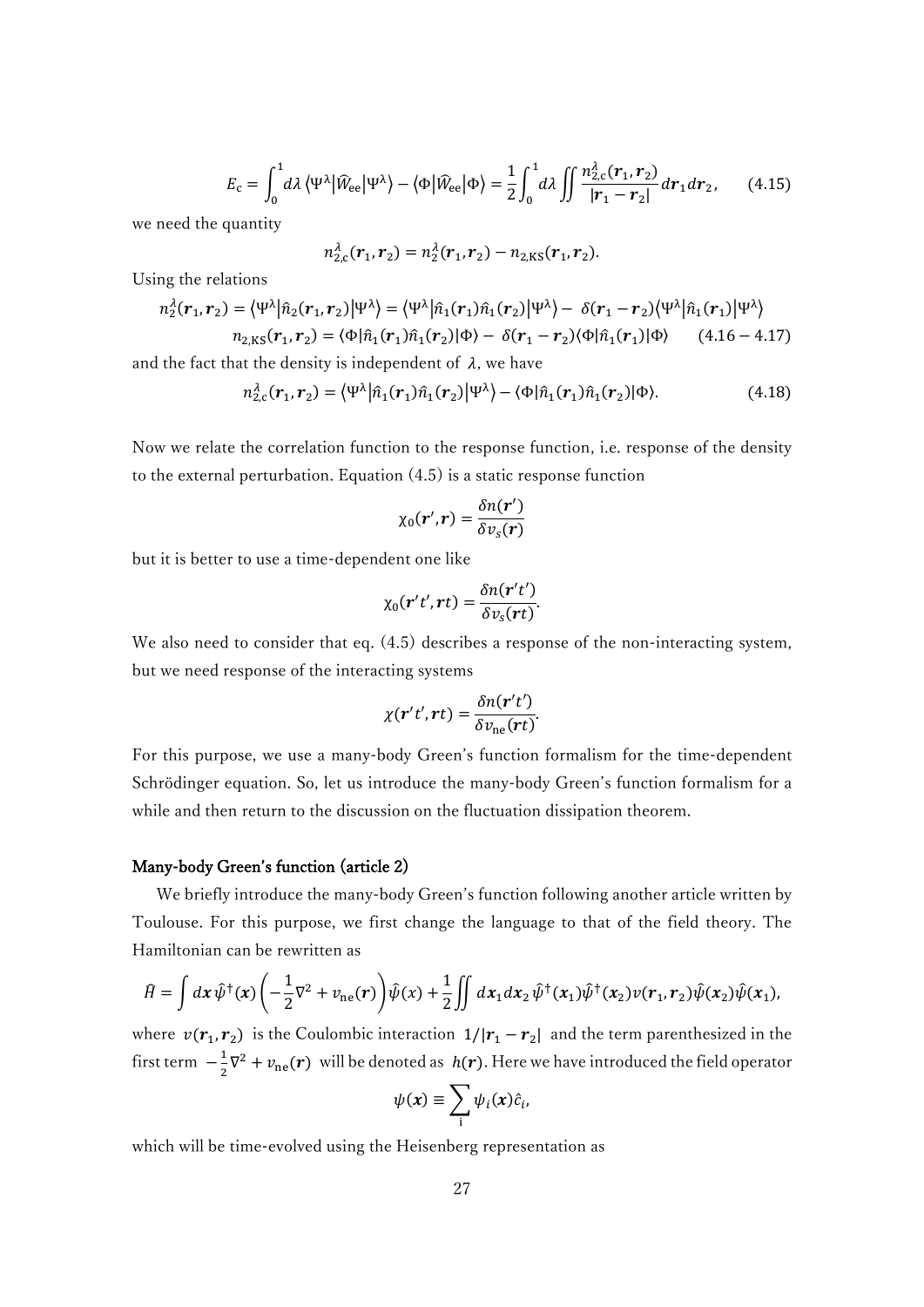$$
\psi(1) \equiv \psi(x_1, t_1) = e^{i\hat{H}t_1}\psi(x_1)e^{-i\hat{H}t_1}.
$$

This is just a rewrite of equations but helps to make equations much simpler. I intuitively note that the "physical" Green's function is the retarded one but "convenient" Green's function is the time-ordered one; there is a way to make the former from the latter. The time-ordered Green's function is given for an  $N$  electron system by

$$
iG(1,2) = \langle N|T[\hat{\psi}(1)\hat{\psi}^{\dagger}(2)]|N\rangle
$$
  
= 
$$
\begin{cases} \langle N|\hat{\psi}(1)\hat{\psi}^{\dagger}(2)|N\rangle & \text{when } t_1 > t_2\\ -\langle N|\hat{\psi}^{\dagger}(2)\hat{\psi}(1)|N\rangle & \text{when } t_1 < t_2 \end{cases}
$$
 (2)

Here operators are ordered from the more past ones to the more recent ones. The Green's function follows the equation of motion

$$
\left(i\frac{\partial}{\partial t} + \frac{\nabla^2}{2}\right)G(1,2) = \delta(1-2) - i\sum_{\sigma_3}\nu(3,1)\left\langle N\left|T\left[\hat{\psi}^\dagger(3)\hat{\psi}(3)\hat{\psi}(1)\hat{\psi}^\dagger(2)\right]\right|N\right\rangle.
$$

This can be derived as follows:

First, consider the equation of motion of the field operator, which is

$$
\frac{\partial \hat{\psi}(1)}{\partial t_1} = -ie^{i\hat{H}t_1}[\hat{\psi}(x_1),\hat{H}]e^{-i\hat{H}t_1}.
$$

By calculating the commutation relation, we get

$$
\left[\hat{\psi}(x_1),\hat{H}\right] = h(r_1)\hat{\psi}(x_1) + \int dx_2 \hat{\psi}^{\dagger}(x_2)\nu(r_1,r_2)\hat{\psi}(x_2)\psi(x_1)
$$

and then

$$
\frac{\partial \hat{\psi}(1)}{\partial t_1} = -ih(1)\hat{\psi}(1) - i \int d3\hat{\psi}(3)\nu(1,3)\hat{\psi}(3)\hat{\psi}(1).
$$

This can be used time derivative of the one-body Green's function

$$
i\frac{\partial}{\partial t_1}G(1,2) = \delta(t_1 - t_2)\langle N|\hat{\psi}(1)\hat{\psi}^{\dagger}(2)|N\rangle + \theta(t_1 - t_2)\langle N|\frac{\partial\hat{\psi}(1)}{\partial t_1}\hat{\psi}^{\dagger}(2)|N\rangle
$$

$$
- \delta(t_1 - t_2)\langle N|\hat{\psi}^{\dagger}(2)\hat{\psi}(1)|N\rangle - \theta(t_1 - t_2)\langle N|\hat{\psi}^{\dagger}(2)\frac{\partial\hat{\psi}(1)}{\partial t_1}|N\rangle
$$

This can be simplified as

$$
i\frac{\partial}{\partial t_1}G(1,2) = \delta(1,2) + h(1)G(1,2)
$$
  

$$
-i\int d3 \nu(1,3)[\theta(t_1 - t_2)\langle N|\hat{\psi}^{\dagger}(3)\hat{\psi}(3)\hat{\psi}(1)\hat{\psi}^{\dagger}(2)|N\rangle - \theta(t_2 - t_1)\langle N|\hat{\psi}^{\dagger}(2)\hat{\psi}^{\dagger}(3)\hat{\psi}(3)\hat{\psi}(1)|N\rangle
$$

Using the definition of the two-body Green's function as will appear below

$$
i^{2}G_{2}(1,2;1',2') = \langle N|T[\hat{\psi}(1)\hat{\psi}(2)\hat{\psi}^{\dagger}(1')\hat{\psi}^{\dagger}(2')]|N\rangle,
$$

further simplification is possible and the result is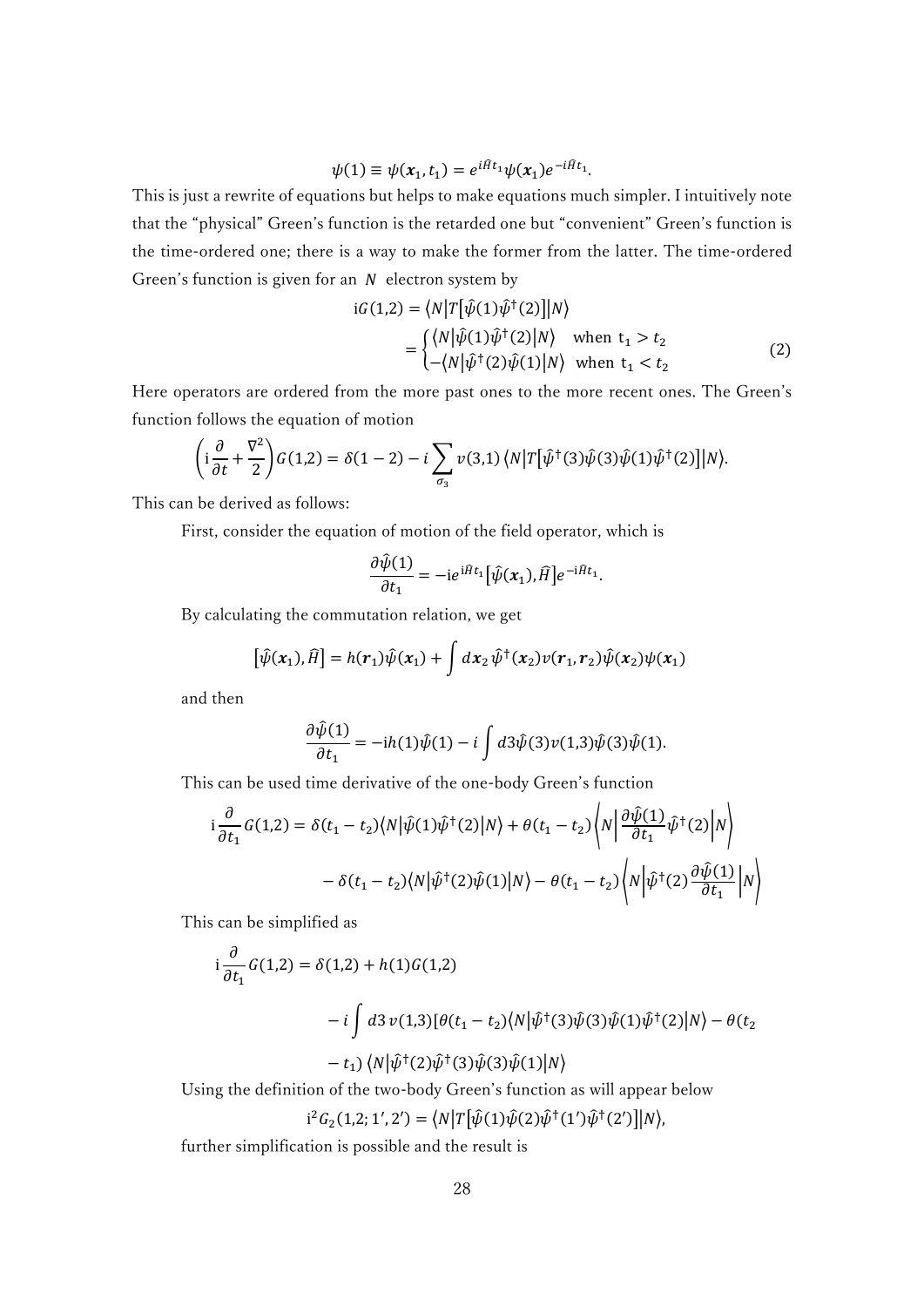$$
i\frac{\partial}{\partial t_1}G(1,2) = \delta(1,2) + h(1)G(1,2) + i \int d3\nu(1,3)G_2(1,3^{\dagger};2,3^{++}),
$$

where time is ordered as  $t_3^{++} > t_3^+ > t_3$  and the difference in the time is infinitesimal. The one-body density matrix can be written as

$$
n_1(x_1, x_2) = \langle N | \hat{\psi}^{\dagger}(x_2) \hat{\psi}(x_1) | N \rangle = -i G(x_1 t_1, x_2 t_1^+). \tag{3}
$$

and the one-body electron density as

$$
n_1(r_1, r_2) = -i \sum_{\sigma} G(r_1 \sigma t_1, r_2 \sigma t_1^+).
$$
 (4)

The Green's function can be rewritten using the completeness relation of  $N \pm 1$  body states as

$$
iG(x_1, x_2, \tau) = \theta(\tau) \sum_{a} \langle N | \hat{\psi}(x_1) | N + 1, a \rangle \langle N + 1, a | \hat{\psi}^{\dagger}(x_2) | N \rangle e^{-i(E_{N+1, a} - E_N)\tau}
$$

$$
- \theta(-\tau) \sum_{a} \langle N | \hat{\psi}^{\dagger}(x_2) | N - 1, a \rangle \langle N - 1, a | \hat{\psi}(x_1) | N \rangle e^{-i(E_N - E_{N-1, a})\tau}, \quad (5)
$$

so that the Fourier component is

$$
G(\mathbf{x}_1, \mathbf{x}_2, \omega) = \sum_{a} \frac{\langle N | \hat{\psi}(\mathbf{x}_1) | N+1, a \rangle \langle N+1, a | \hat{\psi}^{\dagger}(\mathbf{x}_2) | N \rangle}{\omega - E_{N+1, a} + E_N + i0^+} + \sum_{a} \frac{\langle N | \hat{\psi}^{\dagger}(\mathbf{x}_2) | N-1, a \rangle \langle N-1, a | \hat{\psi}(\mathbf{x}_1) | N \rangle}{\omega - E_{N-1, a} + E_N - i0^+}.
$$

This is called the Lehman representation of the one-particle Green's function. It is simply rewritten as

$$
= \sum_{a} \frac{f_a(x_1) f_a^*(x_2)}{\omega + A_a + i0^+} + \sum_{i} \frac{f_i(x_1) f_i^*(x_2)}{\omega - I_i - i0^+},
$$
(6)

where the affinity and ionization potential has been used. The function  $f$  appearing in the denominator is called as the (quasi particle) wave function.

# Linear response and response function

 At this moment, let us definite the linear-response function. For this, we will consider a system applied with a perturbation like

$$
\widehat{H}'(\mathsf{t}) = \int \widehat{n}(\mathbf{r}) V_{\text{ext}}(\mathbf{r}, t) d\mathbf{r}
$$

and evaluate the expectation value of the density. We can use the equation of motion for the time-evolution operator in the interaction representation

$$
i\frac{\partial U_I(t,t_0)}{\partial t} = \widehat{H}'_I(t)U_I(t,t_0)
$$

which is solved as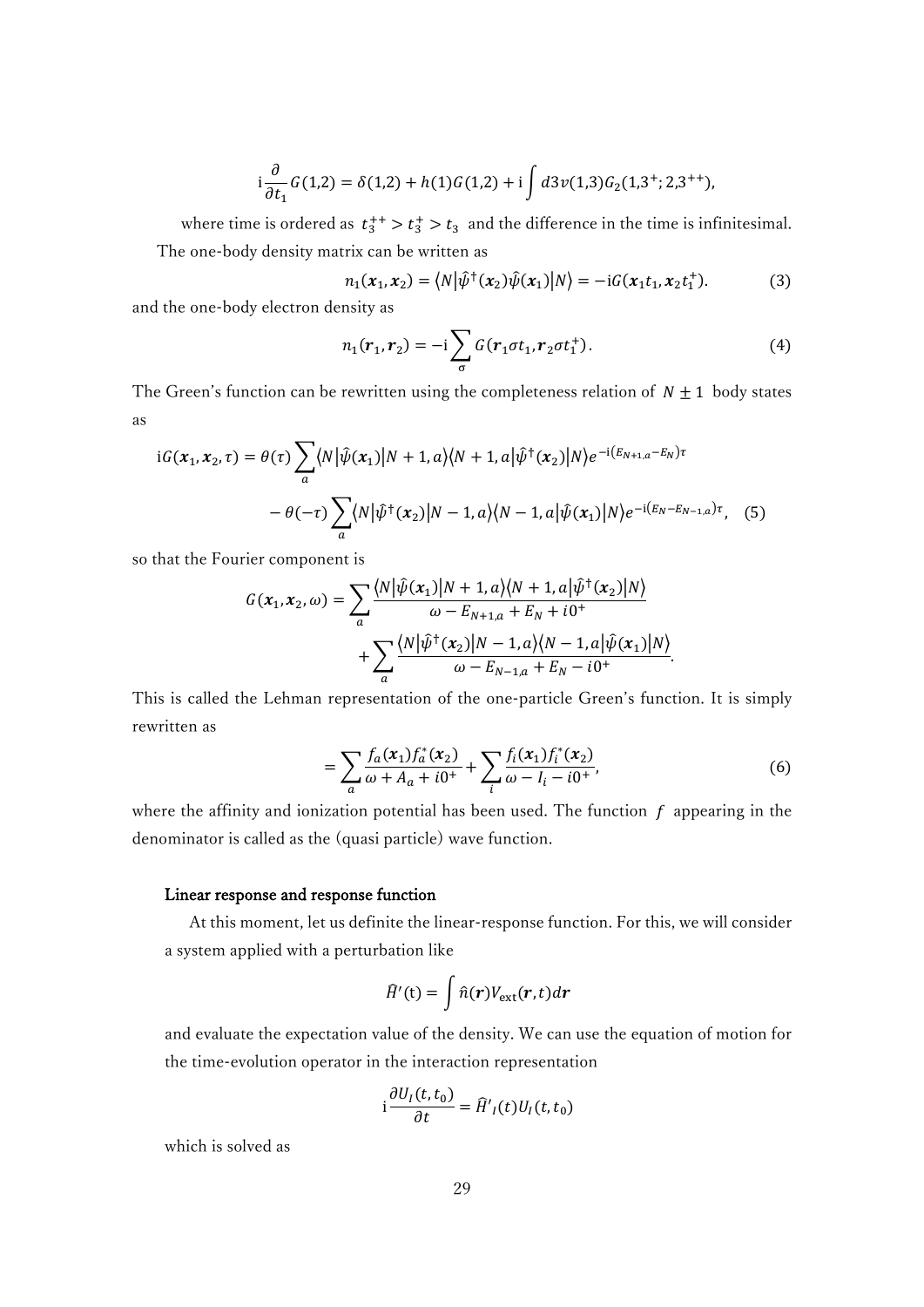$$
U_I(t,t_0) \simeq 1 - i \int_{t_0}^t dt' \,\hat{H}'_I(t') = 1 - i \int_{t_0}^t dt' \, e^{i\hat{H}_0 t'} \hat{H}(t') e^{-i\hat{H}_0 t'}.
$$

Therefore, the expectation value of the density is given as

$$
\delta n(\mathbf{r}t) = \langle U_I^{\dagger}(t,t_0)\hat{n}_I(\mathbf{r}t)U_I(t,t_0)\rangle.
$$

The terms linear with respect to the perturbation is

$$
\delta n(\mathbf{r}t) = i \int_{t_0}^t dt'^{\int dr'} \langle [\hat{n}_I(\mathbf{r}t), \hat{n}_I(\mathbf{r}'t')] \rangle V_{\text{ext}}(\mathbf{r}', t')
$$

The response function is thus given by the density-density correlation function as

$$
\chi(rt, r't') = i\langle [\hat{n}_I(rt), \hat{n}_I(r't')]\rangle.
$$

Here the subscript  $I$  may be regarded as the Heisenberg representation. Depending on the boundary condition, we can make the causal or time-ordered response function. Note that this is a plausible extension of the static definition  $\hat{n}_2(\mathbf{r}_1, \mathbf{r}_2) = \hat{n}_1(\mathbf{r}_1)\hat{n}_1(\mathbf{r}_2)$  $\hat{n}_1(r_1)\delta(r_1-r_2)$ 

One can likewise introduce the two-body Green's function as

$$
i^{2}G_{2}(1,2;1',2') = \langle N|T[\hat{\psi}(1)\hat{\psi}(2)\hat{\psi}^{\dagger}(1')\hat{\psi}^{\dagger}(2')]|N\rangle, \tag{7}
$$

which describes the propagation of a pair of particles; electrons, holes, or electron-hole. A related quantity called four-point linear response function is defined as

$$
i\chi(1,2;1',2') = i^2 G_2(1,2;1',2') - iG(1,1')iG(2,2').
$$
\n(8)

For a special time-ordering relation, it can be rewritten as

$$
i\chi(1,2; x_1't_1^+, x_2't_2^+)
$$
  
=  $\langle N|T[\hat{\psi}^+(1')\hat{\psi}(1)\hat{\psi}^+(2')\hat{\psi}(2)]|N\rangle$   
-  $\langle N|\hat{\psi}^+(1')\hat{\psi}(1)|N\rangle\langle N|\hat{\psi}^+(2')\hat{\psi}(2)|N\rangle,$  (9)

and the Fourie transformed equation is then given by

$$
\chi(x_1, x_2; x_1', x_2'; \omega)
$$
\n
$$
= \sum_{n \neq 0} \left[ \frac{\langle N | \hat{\psi}^{\dagger}(1') \hat{\psi}(1) | N, n \rangle \langle N, n | \hat{\psi}^{\dagger}(2') \hat{\psi}(2) | N \rangle}{\omega - (E_{N,n} - E_N) + i0^+} - \frac{\langle N | \hat{\psi}^{\dagger}(2') \hat{\psi}(2) | N, n \rangle \langle N, n | \hat{\psi}^{\dagger}(1') \hat{\psi}(1) | N \rangle}{\omega + (E_{N,n} - E_N) - i0^+} \right]
$$
(11)

This indicates that the four-point linear response function in this special time-ordering corresponds to the linear-response of particle-hole pairs.

One can further introduce the independent-particle four-point linear-response function

$$
\chi_{IP}(1,2;1',2') = -iG(1,1')G(2,2')
$$
\n(12)

and the corresponding response function

$$
\chi_{IP}(x_1, x_2; x_1', x_2'; \tau) = -iG(x_1, x_2'; \tau)G(x_2, x_1'; -\tau)
$$
\n(13)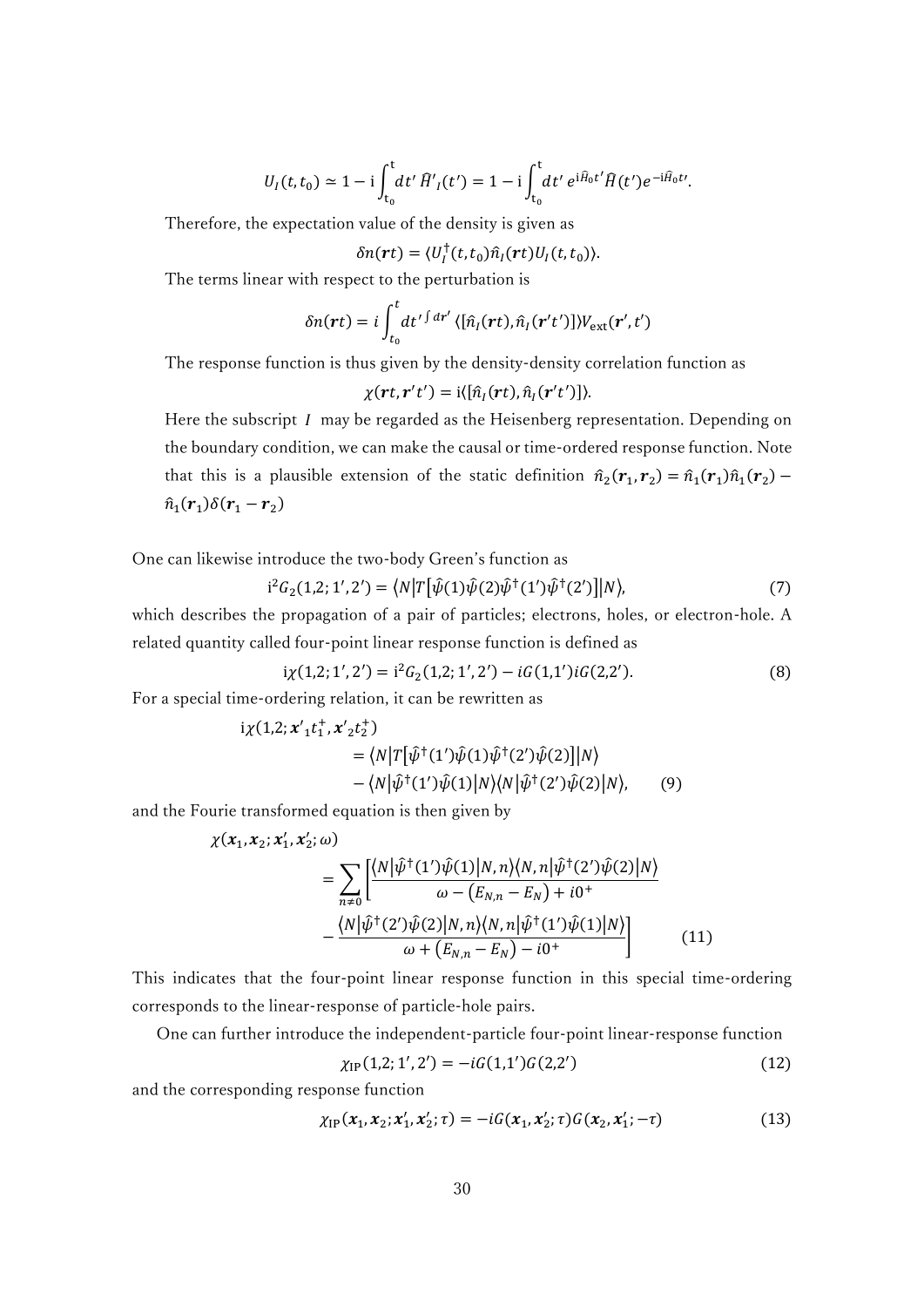$$
\chi_{IP}(x_1, x_2; x_1', x_2'; \omega) = \sum_{i \le N < a} \left[ \frac{f_i^*(x_1') f_a(x_1) f_a^*(x_2') f_i(x_2)}{\omega - (\mathcal{E}_a - \mathcal{E}_i) + i0^+} - \frac{f_i^*(x_2') f_a(x_2) f_a^*(x_1') f_i(x_1)}{\omega + (\mathcal{E}_a - \mathcal{E}_i) - i0^+} \right]. \tag{14}
$$

Having introduced the many-body Green's function, let us return to the discussion on the fluctuation dissipation theorem. The response function (Eqs. (9-10)) can be written as  $\mathrm{i}\chi_\lambda(\boldsymbol{r}_1t_1,\boldsymbol{r}_2t_2) = \big\langle \Psi^\lambda \big| T [\hat{n}^\lambda(\boldsymbol{r}_1t_1) \hat{n}^\lambda(\boldsymbol{r}_2t_2)] \big| \Psi^\lambda \big\rangle - \big\langle \Psi^\lambda \big| T \big[ \hat{n}^\lambda(\boldsymbol{r}_1t_1) \big] \big| \Psi^\lambda \big\rangle \big\langle \Psi^\lambda \big| T \big[ \hat{n}^\lambda(\boldsymbol{r}_2t_2) \big] \big| \Psi^\lambda \big\rangle$  $=\langle \Psi^\lambda \big| T [\hat{n}^\lambda({\bm r}_1 t_1) \hat{n}^\lambda({\bm r}_2 t_2)] \big| \Psi^\lambda \rangle - \langle \Psi^\lambda \big| \hat{n}({\bm r}_1) \big| \Psi^\lambda \rangle \langle \Psi^\lambda \big| \hat{n}({\bm r}_2) \big| \Psi^\lambda$  $(4.19)$ 

If we set  $t_2 = t_1 + 0^+$ , the Heisenberg phase factor is canceled out and

$$
i\chi_{\lambda}(r_1, r_2; \tau = 0^-) = \langle \Psi^{\lambda} | \hat{n}(r_1) \hat{n}(r_2) | \Psi^{\lambda} \rangle - \langle \Psi^{\lambda} | \hat{n}(r_1) | \Psi^{\lambda} \rangle \langle \Psi^{\lambda} | \hat{n}(r_2) | \Psi^{\lambda} \rangle. \tag{4.20}
$$
  
It is possible to derive similar equation for  $\lambda = 0$ , giving

$$
i\chi_0(\mathbf{r}_1, \mathbf{r}_2; \tau = 0^-) = \langle \Phi | \hat{n}(\mathbf{r}_1) \hat{n}(\mathbf{r}_2) | \Phi \rangle - \langle \Phi | \hat{n}(\mathbf{r}_1) | \Phi \rangle \langle \Phi | \hat{n}(\mathbf{r}_2) | \Phi \rangle. \tag{4.21}
$$

This makes it possible to write the two-body density correlation in terms of the response function as

$$
n_{2,c}^{\lambda}(\mathbf{r}_1, \mathbf{r}_2) = \mathbf{i}[\chi_{\lambda}(\mathbf{r}_1, \mathbf{r}_2; \tau = 0^-) - \chi_0(\mathbf{r}_1, \mathbf{r}_2; \tau = 0^-)], \tag{4.22}
$$

and using the Fourier transformed form as

$$
n_{2,c}^{\lambda}(\mathbf{r}_1,\mathbf{r}_2) = -\int_{-\infty}^{\infty} \frac{d\omega}{2\pi i} e^{i\omega 0^+} [\chi_{\lambda}(\mathbf{r}_1,\mathbf{r}_2;\omega) - \chi_0(\mathbf{r}_1,\mathbf{r}_2;\omega)], \tag{4.23}
$$

which is known as the fluctuation dissipation theorem. When this is combined with the adiabatic connection formula, we get

$$
E_{\rm c} = -\frac{1}{2} \int\limits_{0}^{1} d\lambda \int\limits_{-\infty}^{\infty} \frac{d\omega}{2\pi i} e^{i\omega 0^+} \iint \frac{\chi_{\lambda}(r_1, r_2; \omega) - \chi_{0}(r_1, r_2; \omega)}{|r_1 - r_2|} dr_1 dr_2
$$

This is a particularly important formula which provides a practical way to compute the correlation functional in that we do not need the many-body wave function.

The problem is now reduced to the evaluation of the response function  $\chi_{\lambda}$ . This can be done either by using the time-dependent DFT or the many-body perturbation within the GW approximation. For the moment, let us concentrate the former.

# Time-dependent density functional theory (TD-DFT)

To explain the response function within DFT, I will briefly introduce TDDFT. According to Runge and Gross, there exists a one-to-one correspondence between the time-dependent density  $n(r,t)$  and the time-dependent effective potential  $v_s(r,t)$ , so that  $n(r,t)$  can be obtained by solving the time-dependent Kohn-Sham equation:

$$
i\frac{\partial}{\partial t}\varphi_i(\mathbf{r},t) = \left[-\frac{1}{2}\nabla^2 + v_{\rm s}(\mathbf{r},t)\right]\varphi_i(\mathbf{r},t),
$$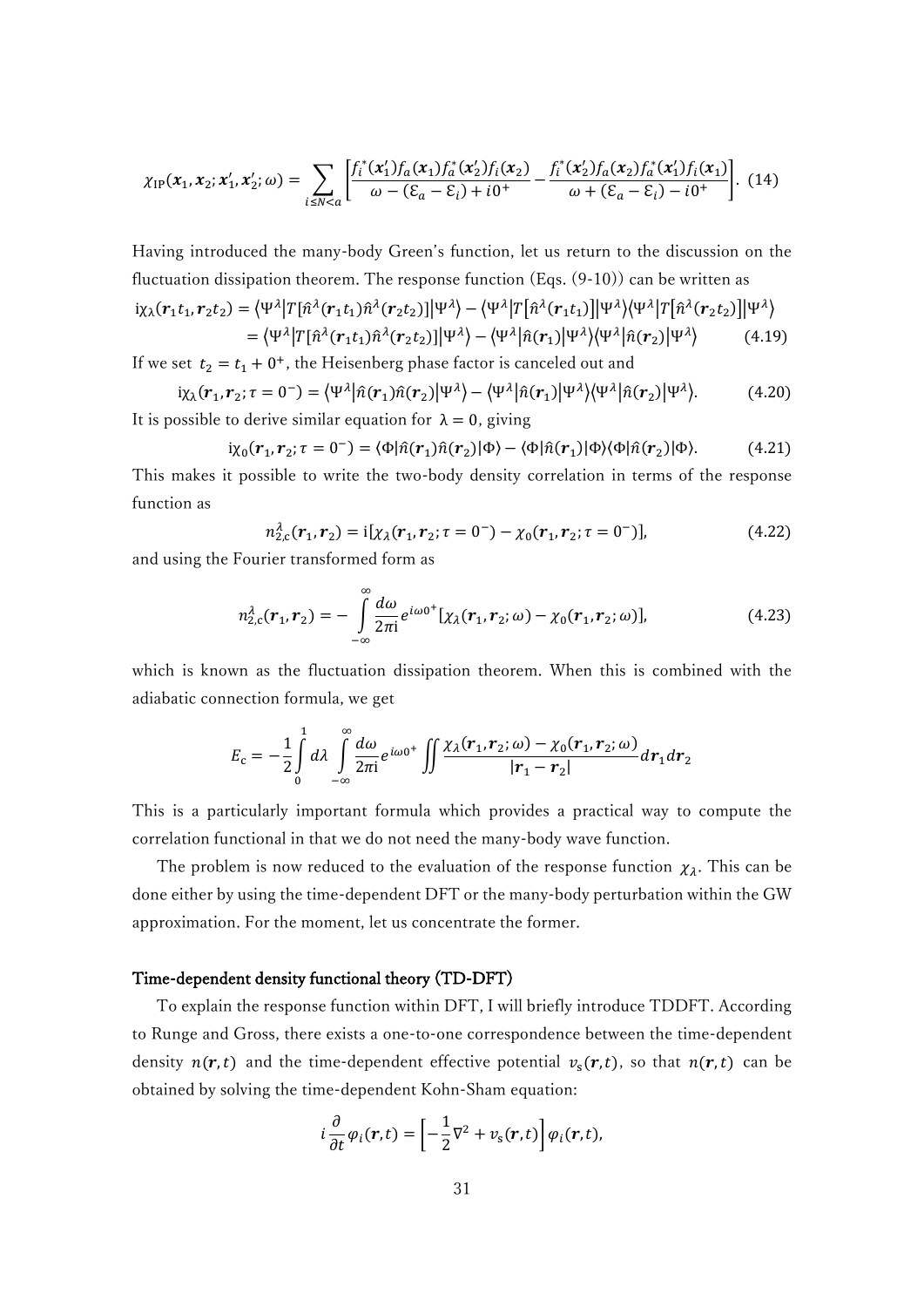and

$$
n(\mathbf{r},t)=\sum_{i}^{N}|\varphi_{i}(\mathbf{r},t)|^{2}
$$

This is a natural extension of the Kohn-Sham DFT.

 According to the many-body theory, in the linear response regime, the change in the density and change in the external potential can be related via the response function as

$$
\delta n_{\lambda}(r,t) = \int\limits_{0}^{\infty} dt' \int dr' \chi_{\lambda}(rt, r't') \delta v_{\text{ext}}^{\lambda}(r't')
$$

where

$$
\chi_{\lambda}(rt, r't') = \frac{\delta n(rt)}{\delta v_{\text{ext}}^{\lambda}(r't')}
$$

the response function can be given (from the definition) as

$$
\chi_{\lambda}(r,r',\omega)=\sum_{m\neq 0}\left[\frac{\langle \Psi^{\lambda}|\hat{n}(r)|\Psi^{\lambda}_{m}\rangle\langle \Psi^{\lambda}_{m}|\hat{n}(r')|\Psi^{\lambda}_{m}\rangle}{\omega-\omega_{m}+i0^{+}}-\frac{\langle \Psi^{\lambda}|\hat{n}(r')|\Psi^{\lambda}_{m}\rangle\langle \Psi^{\lambda}_{m}|\hat{n}(r)|\Psi^{\lambda}_{m}\rangle}{\omega+\omega_{m}+i0^{+}}\right].
$$

In TDDFT, the equations are replaced by those of a noninteracting system

$$
\delta n(\mathbf{r},t) = \int_{0}^{\infty} dt' \int dr' \chi_{\lambda,\text{KS}}(\mathbf{r}t,\mathbf{r}'t') \delta v_{\text{s}}^{\lambda}(\mathbf{r}'t'),
$$

$$
\chi_{\lambda,\text{KS}}(\mathbf{r}t,\mathbf{r}'t') = \frac{\delta n(\mathbf{r}t)}{\delta v_{\text{s}}^{\lambda}(\mathbf{r}'t')},
$$

and

$$
\chi_{\lambda,\text{KS}}(r,r',\omega)=\sum_{kj}\frac{\varphi_k^{\lambda*}(r)\varphi_j^{\lambda}(r)\varphi_j^{\lambda*}(r')\varphi_k^{\lambda}(r')}{\omega-\omega_{jk}+i\eta}
$$

The effective potential,  $v_s^{\lambda}(r't') = v_{\text{ext}}^{\lambda}(r't') + v_{\text{H}}(r't) + v_{\text{xc}}^{\lambda}(r't')$ , is related to the density via the exchange-correlation kernel  $K$  as

$$
K_{\rm xc}^{\lambda}(\boldsymbol{r}t,\boldsymbol{r}'t')=\frac{\delta v_{\rm xc}^{\lambda}(\boldsymbol{r}t)}{\delta n(\boldsymbol{r}'t')}
$$

so that

$$
\delta v_{\rm s}^{\lambda}(\mathbf{r}t) = \delta v_{\rm ext}^{\lambda}(\mathbf{r}t) + \int d\mathbf{r}' \frac{\delta n(\mathbf{r}'t)}{|\mathbf{r} - \mathbf{r}'|} + \int d\mathbf{r}' dt' \mathbf{K}_{\rm xc}^{\lambda}(\mathbf{r}t, \mathbf{r}'t') \delta n(\mathbf{r}'t')
$$

Since the same density response results in both cases, we get

$$
\chi_{\lambda}(rt, r't') = \chi_{\lambda,\text{KS}}(rt, r't') + \iiint \chi_{\lambda,\text{KS}}(rt, r_1t_1) \left[ \frac{\delta(t_1 - t_2)}{|r_1 - r_2|} + K_{\text{xc}}^{\lambda}(r_1t_1, r_2t_2) \right] \chi_{\lambda}(r_2t_2, r't')
$$

Namely, once functional form for the exchange-correlation kernel is determined, we get the response function, with which one can calculate the correlation functional. The problem has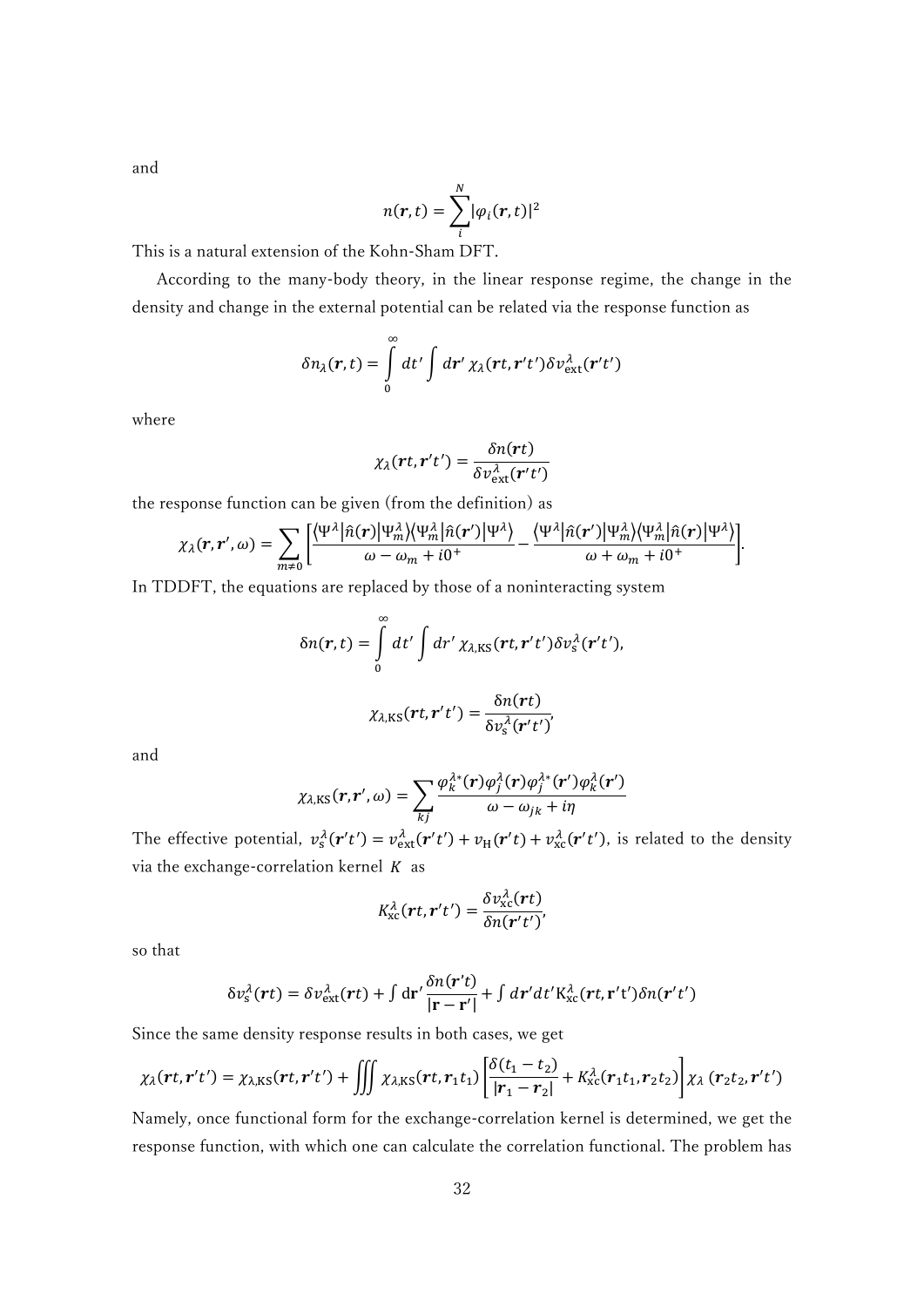not been solved by this, instead, the problem has been transferred to the construction of  $K_{\text{xc}}^{\lambda}$ , which is practically easier. Also, there is a way to construct it from a rigorous many-body theory.

Let us then introduce the many-body theory for constructing the response function. Again, we will follow the article written by Toulouse.

# Self-energy

Returning to the equation of motion, which was derived above as

$$
i\frac{\partial}{\partial t_1}G(1,2) = \delta(1,2) + h(1)G(1,2) + i\int d3\nu(1,3)G_2(1,3^{\dagger};2,3^{++}),\tag{15}
$$

let us introduce the self-energy operator. For this purpose, let us assume that we can find a solution for the following equation

$$
\int d3\Sigma_{Hxc}(1,3)G(3,2) = -i \int d3\nu(1,3)G_2(1,3^{\dagger};2,3^{++})
$$
\n(17)

or equivalently let us introduce the following quantity

$$
\Sigma_{Hxc}(1,4) = -i \int d3\nu(1,3) G_2(1,3^{\dagger};2,3^{++}) G^{-1}(2,4).
$$
 (18)

Then, we obtain a formally closed form for the Green's function

$$
\left[i\frac{\partial}{\partial t_1} - h(1)\right] G(1,2) = \delta(1,2) + \int d3\Sigma_{Hxc}(1,3)G(3,2). \tag{16}
$$

This means that with the self-energy (Eq.(18)) we do not have to introduce the complicated multi-body Green's function.

Note that Green's function is given for independent electron approximation as

$$
\left[i\frac{\partial}{\partial t_1} - h(1)\right] G_{\text{indep}}(1,2) = \delta(1,2)
$$
\n(19)

Using  $G(1,2) = \int G_{\text{indep}}(1,4)G_{\text{indep}}^{-1}(4,3)G(3,2)$ , we get

$$
\int d3 \big[ G_{\text{indep}}^{-1}(1,3) - \Sigma_{\text{Hxc}}(1,3) \big] G(3,2) = \delta(1,2) \tag{20}
$$

This is rewritten as

$$
G(1,2) = G_{\text{indep}}(1,2) + \iint G_{\text{indep}}(1,3) \Sigma_{\text{Hxc}}(3,4) G(4,2), \tag{21}
$$

or as

$$
G^{-1}(1,2) = G_{\text{indep}}^{-1}(1,2) - \Sigma_{\text{Hxc}}(3,4). \tag{22}
$$

Equation (21) is known as the Dyson equation for the one-body Green's function.

Fourie transform is (assuming homogeneity of the system with respect to time) given as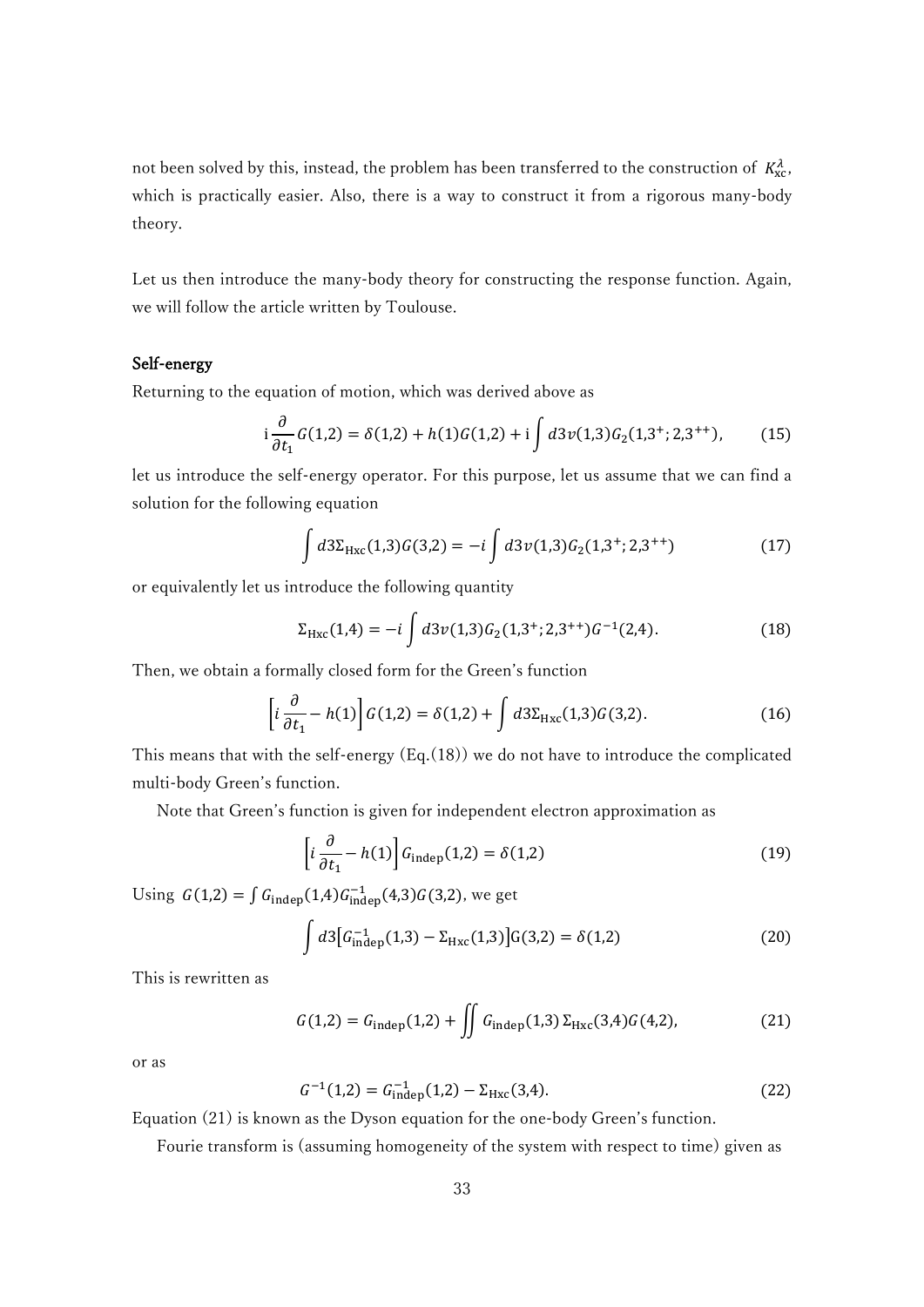$$
[\omega - h(r_1)]G(x_1, x_2; \omega) = \delta(x_1, x_2) + \int dx_3 \Sigma_{Hxc}(x_1, x_3; \omega)G(x_3, x_2; \omega)
$$
 (23)

Using the pole  $\mathcal{E}_k$  and the wave function  $f_k(x)$  of the Green's function, we can rewrite Eq. (23) at the pole as

$$
[\mathcal{E}_k - h(\mathbf{r}_1)] f_k(\mathbf{x}_1) f_k^*(\mathbf{x}_2) = \int d\mathbf{x}_3 \, \Sigma_{Hxc}(\mathbf{x}_1, \mathbf{x}_3; \mathcal{E}_k) f_k(\mathbf{x}_3) f_k^*(\mathbf{x}_2) = 0, \qquad (24)
$$

when there is no degeneracy. This can be further simplified as

$$
h(\mathbf{r}_1)f_k(\mathbf{x}_1) + \int d\mathbf{x}_3 \Sigma_{Hxc}(\mathbf{x}_1, \mathbf{x}_3; \varepsilon_k) f_k(\mathbf{x}_3) = \varepsilon_k f_k(\mathbf{x}_1). \tag{25}
$$

If the imaginary part of the self-energy is zero, Eq. (25) is equivalent to a one-particle Schrödinger equation. Because of the imaginary part, however, it becomes similar to the equation with absorption potential, indicating decreasing amplitude of the wave function with time. It is known in some cases that the imaginary part is small for the energy states close to the Fermi level. So, Eq.(25) is called quasiparticle equation.

 Note that the self-energy is apparently equivalent to the exchange-correlation potential of TD-DFT. It is therefore possible, in principle, to derive the exchange-correlation from the many-body theory although it is determined from empirical argument.

#### Exchange-correlation kernel from first principles

### 1. Green's function using the interaction representation

Suppose the system is perturbed by an external field  $u(r)$ , or

$$
H'(t_1) = \int d1 \, u(1) n(1).
$$

The Green's function can be described using the interaction representation

$$
G(1,1') = -i \frac{\langle N|T[S\hat{\psi}(1)\hat{\psi}^{\dagger}(1')]|N\rangle}{\langle N|T[S]|N\rangle},
$$

where  $S$  is the time-evolution operator in the interaction representation

$$
S(t_a, t_b) = \exp\left[-i \int\limits_{t_b}^{t_a} dt_1 H'_I(1)\right]; \quad S = S(-\infty, \infty).
$$

The two-body Green's function is also

$$
G_2(1,1';2,2')=(-\mathrm{i})^2\frac{\big\langle N\big|T\big[S\hat{\psi}(1)\hat{\psi}(2)\hat{\psi}^{\dagger}(2')\hat{\psi}^{\dagger}(1')\big]\big|N\big\rangle}{\langle N|T[S]|N\rangle},
$$

similarly to the one in the limit of  $u \to 0$ .

### 2. Equation of motion

The Green's function follows an equation of motion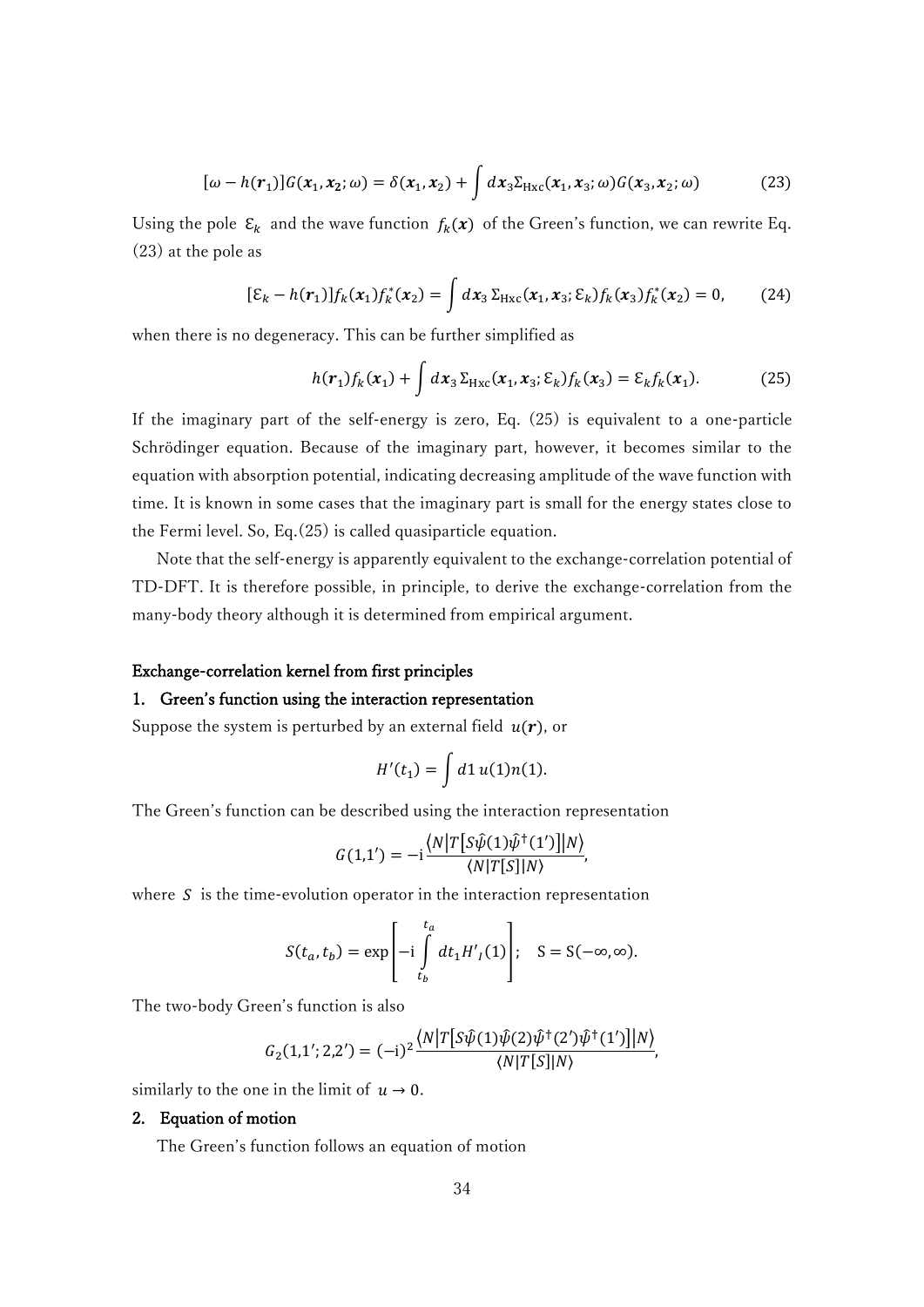$$
\left[i\frac{\partial}{\partial t_1} - h(1) - u(1)\right] G(1,1') + i \int d2\nu(1,2) G_2(1,1',2^+,2^{++}) = \delta(1,1').
$$

When the Green's function is differentiated with respect to  $u$ , we get the equation known as Schwinger's trick

$$
\frac{\delta G(1,1')}{\delta u(2)} = -G_2(1,1',2,2^+) + iG(1,1')G(2,2^+) = -G_2(1,1',2,2^+) + iG(1,1')\langle \hat{n}(2) \rangle.
$$

With this, one can formally remove the two-body Green's function from the equation of motion:

$$
\left[i\frac{\partial}{\partial t_1} - h(1) - u(1) - \int d2\nu(1,2)\langle \hat{n}(2) \rangle\right] G(1,1') - i \int d2\nu(1^+,2) \frac{\delta G(1,1')}{\delta u(2)} = \delta(1,1').
$$

As we did above, we can define the self-energy operator

$$
\Sigma(1,1') = \int d2\nu(1,2)\langle \hat{n}(2)\rangle \delta(1,1') + i \iint d23 \ \nu(1^+,2) \frac{\delta G(1,3)}{\delta u(2)} G^{-1}(3,1')
$$
  

$$
\equiv \Sigma^{\rm H}(1,1') + \Sigma^{\rm xc}(1,1')
$$

so that the equation of motion can be rewritten as

$$
\left[i\frac{\partial}{\partial t_1} - h(1) - u(1)\right] G(1,1') - i \int d2\Sigma(1,2)G(2,1') = \delta(1,1').
$$

When unperturbed Green's function is defined from

$$
\left[i\frac{\partial}{\partial t_1} - h(1)\right] G^{(0)}(1,1') = \delta(1,1'),
$$

we have the equation of Dyson type

$$
G(1,1') = G^{(0)}(1,1') + \iint d23 G^{(0)}(1,2) \Sigma(2,3) G(3,1').
$$

# 3. Self-energy

The self-energy operator has a form difficult to understand. Let us relate it physically understandable quantities. For this purpose, we define the total potential as a sum of the external potential and the Hartree-potential

$$
V(1) = u(1) + \int d2\nu(1,2)\langle \hat{n}(2)\rangle
$$

and consider the response of the Green's function to the change in the total potential;

$$
-\frac{\delta G^{-1}(1,2)}{\delta V(3)} \mapsto \Gamma(1,2;3)
$$

The vertex function  $\Gamma(1,2; 3)$  can be rewritten in a Dyson form as

$$
\Gamma(1,2;3) = \delta(1,2)\delta(2,3) + \iiint d4567 \frac{\delta \Sigma^{xc}(1,2)}{\delta G(4,5)} G(4,6)G(7,5) \Gamma(6,7;3),
$$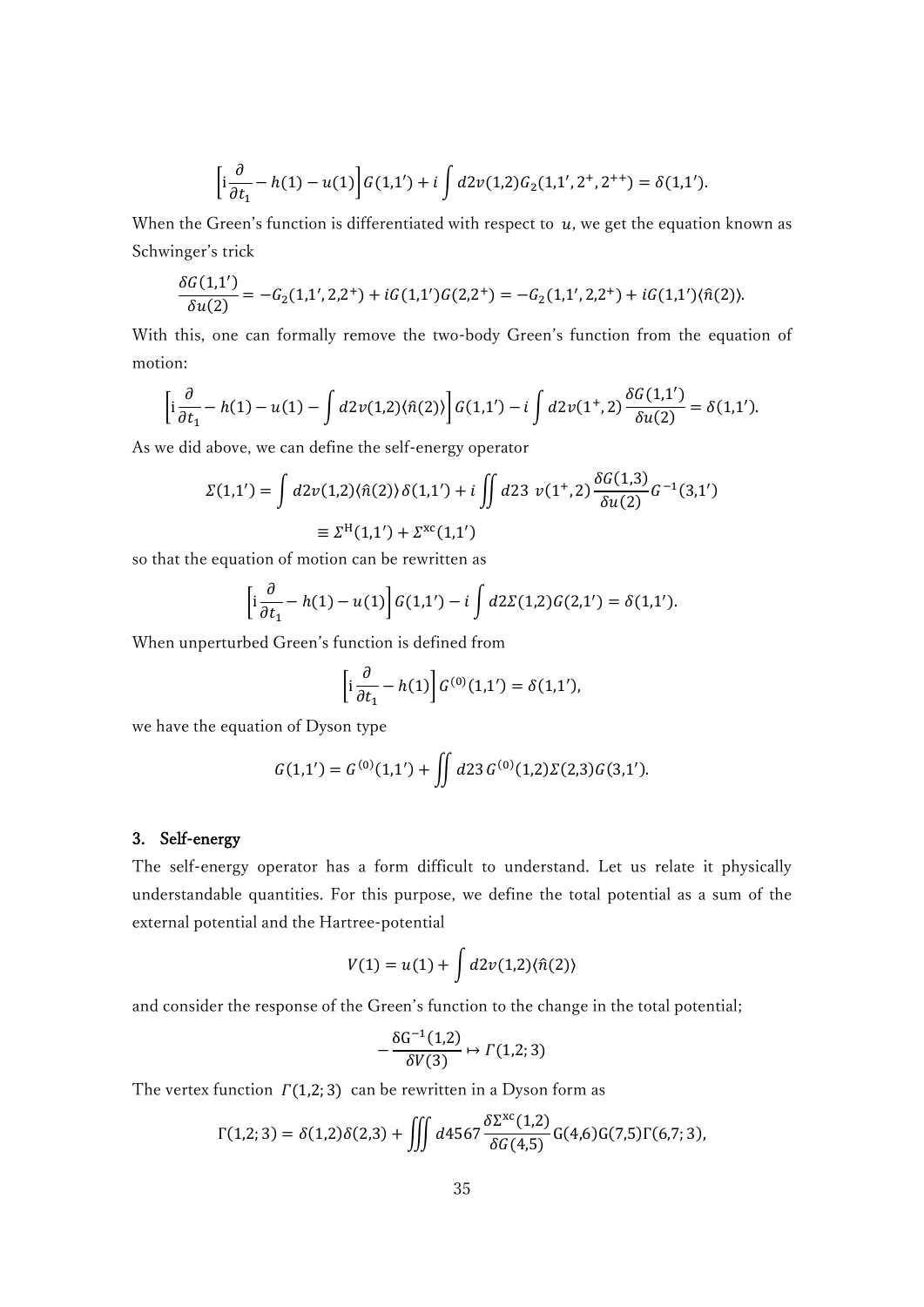so that one may start the first order approximation from  $\delta(1,2)\delta(2,3)$ .

 With the vertex, let us remove the unpleasant δ/δu operator from the definition of the self-energy. The exchange-correlation part can be rewritten as

$$
\Sigma^{xc}(1,2) = i \iint d3456 \nu(1^+,3) \frac{\delta V(4)}{\delta u(3)} G(1,6) \Gamma(6,2;5).
$$

Using the fact that the change in the total potential induced by the external potential is the dielectric function

$$
\epsilon^{-1}(4,3) = \frac{\delta V(4)}{\delta u(3)}
$$

and the fact that the dielectric function operated to the Coulomb potential is the screened Coulomb

$$
W(1^+,4) = \int d3 \ v(1^+,3)\epsilon^{-1}(4,3)
$$

Σ xc can be rewritten as

$$
\Sigma^{xc}(1,2) = i \iint d56 W(1^+,3)G(1,6)\Gamma(6,2;5).
$$

To remove the δ/δu operator from the screened Coulomb, it is rewritten as

$$
W(1^+,2) = v(1^+,2) + \int d34 \ v(1^+,4) \frac{\delta G(4,4^+)}{\delta V(5)} \frac{\delta V(5)}{\delta u(3)} v(3,2)
$$
  
=  $v(1^+,2) + \int d34 \ v(1^+,4) \frac{\delta G(4,4^+)}{\delta V(5)} W(5,2)$   
=  $v(1^+,2) + \int d34 \ v(1^+,4) \frac{\delta \langle \hat{\rho}(2) \rangle}{\delta V(5)} W(5,2)$ 

and then, the derivative appearing in the last line, which is the polarization, is rewritten using the vertex function as

$$
P(1,2) = \mathrm{i} \int d34 G(1,3) \frac{\delta G^{-1}(3,4)}{\delta V(2)} G(4,1^+) = -\mathrm{i} \int d34 G(1,3) G(4,1^+) \Gamma(3,4;2).
$$

Then, we can obtain a Dyson equation for the screened Coulomb as

$$
W(1^+,2) = v(1^+,2) + \int d34 \ v(1^+,4)P(2,5)W(5,2).
$$

## 4. Hedin's equation

Finally, we arrive at a closed set of equations called Hedin's equation

$$
G(1,2) = G^{0}(1,2) + \int d34G^{0}(1,3)\Sigma(3,4)G(4,2)
$$
  
\n
$$
\Sigma^{xc}(1,2) = i \int d34W(1^{+},3)G(1,4)\Gamma(4,2;3)
$$
  
\n
$$
P(1,2) = -i \int d34 G(1,3)G(4,1^{+})\Gamma(3,4;2)
$$
  
\n
$$
W(1,2) = V_{C}(1,2) + \int d34V_{C}(1,3)P(3,4)W(4,2)
$$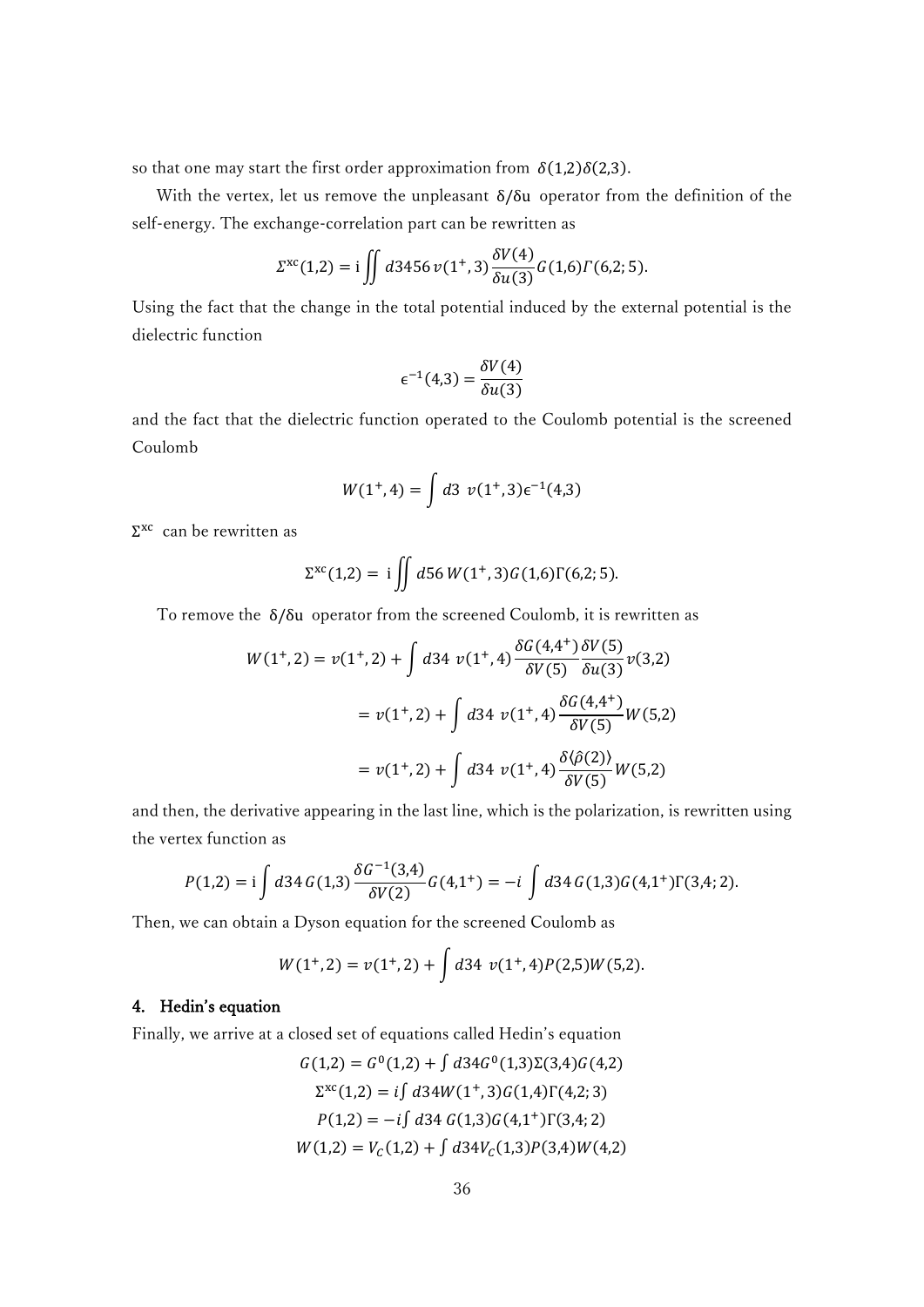$$
\Gamma(1,2;3)=\delta(1,2)\delta(1,3)+\int d4567\frac{\delta\Sigma^{xc}(1,2)}{\delta G(4,5)}G(4,6)G(7,5)\Gamma(6,7;3)
$$

By self-consistently solve them, one can rigorously obtain the Green's function. When the vertex function is approximated as the product of delta functions, it corresponds to approximating as  $\Sigma^{xc}(1,2) = i \int d34W(1^+,3)G(1,4)$ . This is the reason why it is called the GW approximation. This approximation also means to taking  $P(1,2) = -i \int d34 G(1,3)G(4,1^+),$ which indicates two particles are propagating independently. As a higher order approximation, one can use the first order approximation

$$
\Gamma(1,2;3) = \delta(1,2)\delta(1,3) + \int d4567 \frac{\delta \Sigma^{xc}(1,2)}{\delta G(4,5)} G(4,6)G(7,5)
$$

to obtain the polarization. The resulting set of equations is called the  $GW +$  Bethe Salpeter equation.

To describe the equation, it is convenient to use the four-point response function defined above

$$
\chi(1,2;1',2') = L(1,1',2,2') = iG_2(1,1',2,2') - G(1,1')G'2',2).
$$

It can be derived by Schwinger that this quantity is given as a response of the Green's function  $G(1,1')$  perturbed by a nonlocal external potential  $u(2,2)$  as

$$
L(1,1',2,2') = -i \frac{\delta G(1,1')}{\delta u(2,2)}.
$$

Using the identity of the functional derivative,

$$
\frac{\delta F(1,1')}{\delta G(3)} = -\int F(1,3) \frac{\delta F^{-1}(3,3')}{\delta G(2)} F(3',1') d3 d3',
$$

we obtain

$$
\frac{\delta G(1,1')}{\delta u(2,2')} = -\int G(1,3)G(3',1') \frac{\delta G^{-1}(3,3')}{\delta u(2,2')} d3d3'.
$$

When this is substituted into the Dyson equation

$$
G^{-1}(3,3') = G_0^{-1}(3,3') - u(3,3') - \Sigma(3,3'),
$$

We obtain

$$
\frac{\delta G(1,1')}{\delta u(2,2')} = G(1,2)G(2',1) + \int G(1,3)G(3',1') \frac{\delta \Sigma(3,3')}{\delta u(2,2')} d3d3'
$$
  
= G(1,2)G(2',1) +  $\int G(1,3)G(3',1') \frac{\delta \Sigma(3,3')}{\delta G(4,4')} \frac{\delta G(4,4')}{\delta u(2,2')} d3d3'd4d4'.$ 

The first term in the left-hand side, or the product of the Green's functions, is regarded as the four-point response function within the independent pair approximation. Therefore, it will be denoted as  $L_0(1,1',2,2')$ . The second term contains the derivative of the self-energy, which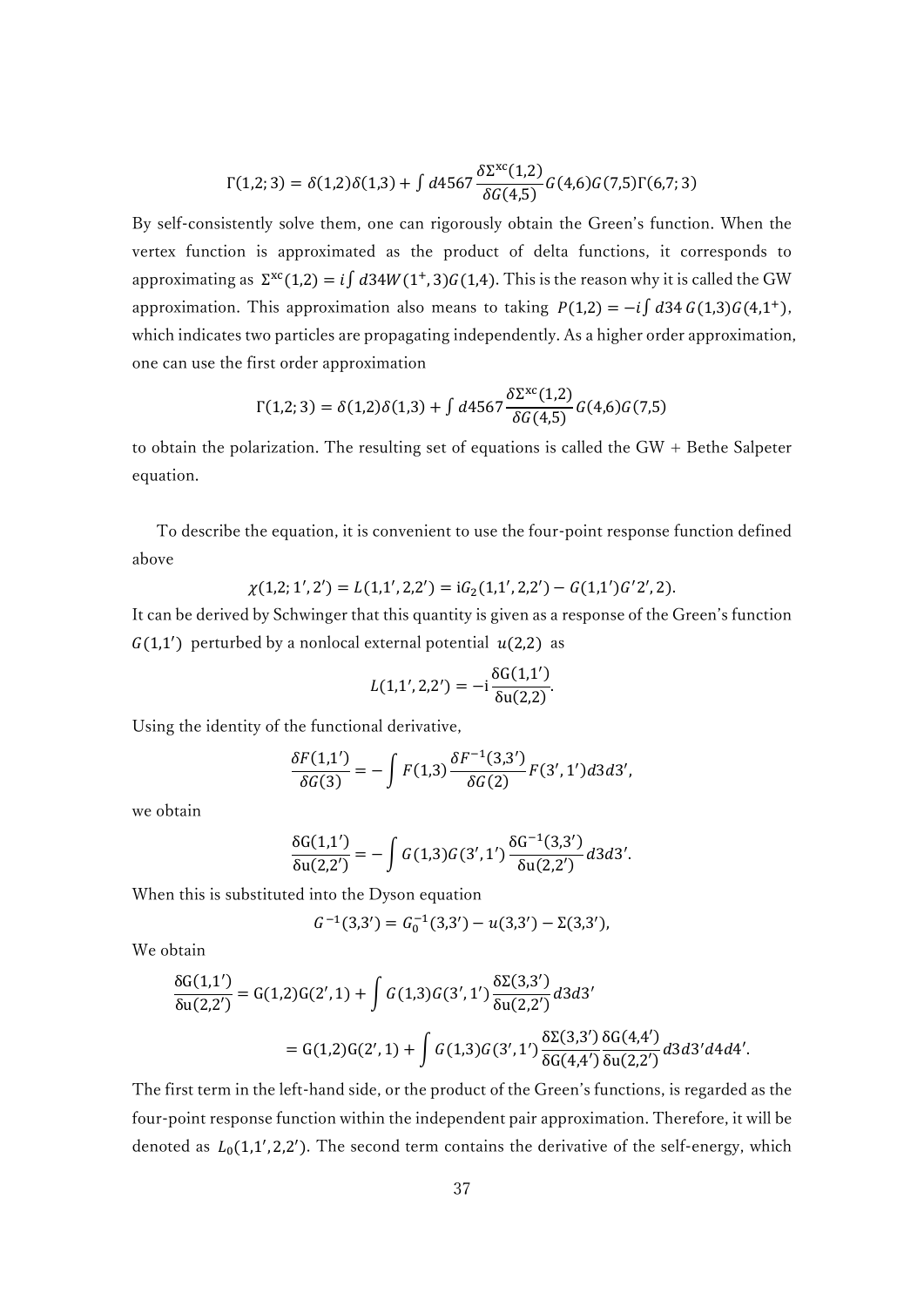will be denoted as

$$
K(3,3',4,4') = \mathrm{i} \frac{\delta \Sigma(3,3')}{\delta G(4,4')}.
$$

This quantity is the electron-hole interaction kernel because it relates the non-interacting response function with the interacting one as

$$
L(1,1',2,2') = L_0(1,1',2,2') + \int L_0(1,1',3,3')K(3,3',4,4')L(4,4',2,2')d3d3'd4d4'.
$$

The kernel  $K$  can be decomposed into the Hartree and exchange-correlation contributions. The former

$$
K^{x}(3,3',4') \equiv i \frac{\delta \Sigma^{H}(3,3')}{\delta G(4,4')}
$$

is called bare Coulomb exchange interaction and can be described as

$$
K^{x}(3,3',4') = \delta(3,3')\delta(4,4')\nu(3,4).
$$

While the latter is given within the  $GW$  approximation as

$$
i\frac{\delta \Sigma^{GW}(3,3')}{\delta G(4,4')} = -\delta(3,4)\delta(3',4')W(3^+,3') - G(3,3')\frac{\delta W(3^+,3')}{\delta G(4,4')}.
$$

The functional derivative, the second term in the right-hand side, can be removed by using the polarization,  $W = v + vPW$ , which provides the relation  $\delta W / \delta G = W \delta P / \delta G W$  as

$$
i\frac{\delta \Sigma^{GW} (3,3')}{\delta G(4,4')} = -\delta(3,4) \delta(3',4') W(3^+,3') - \int G(3,3') W(3^+,5) \frac{\delta P(5,6)}{\delta G(4,4')} W(6,3') d5 d6.
$$

Using the approximation  $P = -GG$ ,

$$
i\frac{\delta\Sigma^{GW}(3,3')}{\delta G(4,4')} = -\delta(3,4)\delta(3',4')W(3^+,3')
$$
  
+
$$
+i\int G(3,3')W(3^+,5)\frac{\delta(G(5,6)G(6,5^+))}{\delta G(4,4')}W(6,3')d5d6,
$$

and further,

$$
i\frac{\delta\Sigma^{GW}(3,3')}{\delta G(4,4')} = -\delta(3,4)\delta(3',4')W(3^+,3') + iW(3^+,4)G(4',4^+)W(4',3')+ iW(3^+,4')G(4',4^+)W(4,3').
$$

The first term is called the direct term, and the second and third terms are called secondorder correction terms.

$$
K^{x}(3,3',4,4') = \delta(3,3')\delta(4,4')\nu(3,4)
$$

$$
K^{d}(3,3',4,4') = -\delta(3,4)\delta(3'4')W(3^{+},3')
$$

$$
K'^{(3,3',4,4')} = -G(3,3')\frac{\delta W(3,3^{+})}{\delta G(4,4')}.
$$

It is important that this GW + Bethe Salpeter equation can be rewritten using the Kohn-Sham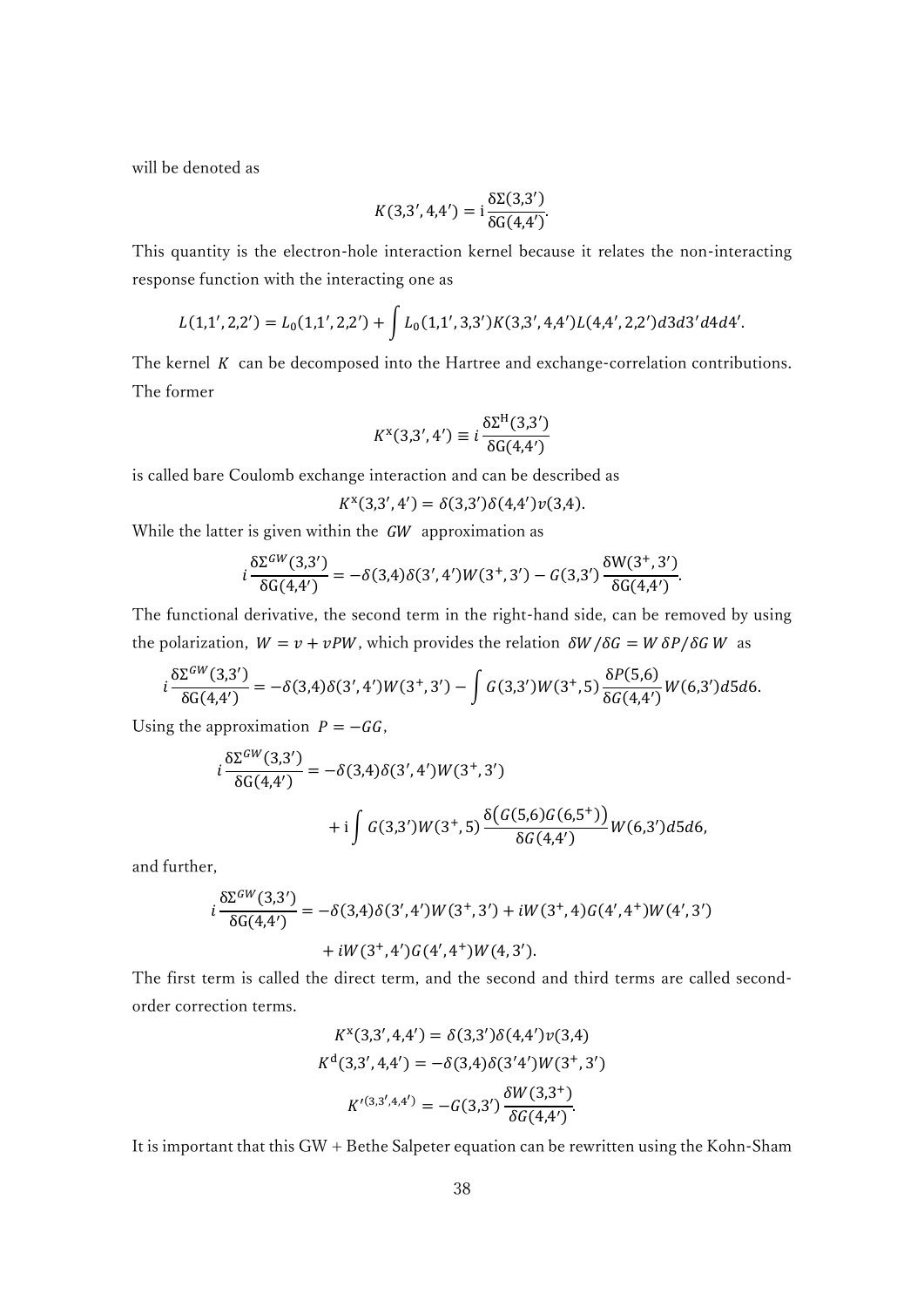orbitals as basis. The resulting equation is formally the same as the response function appeared above in TD-DFT,

$$
\chi(rt, r't') = \chi_{KS}(rt, r't') + \iiint \chi_{KS}(rt, r_1t_1) \left[ \frac{\delta(t_1 - t_2)}{|r_1 - r_2|} + K_{xc}(r_1t_1, r_2t_2) \right] \chi(r_2t_2, r't').
$$

When we take the standpoint that the response function is given as a functional of the electron density through the KS orbitals, this is a density functional theory with advanced form for the exchange-correlation.

#### Direct random phase approximation

 Let us go back to the density functional theory again. One of the crude approximations to the response function was to take the direct term only, which is within the adiabatic connection path

$$
K_{\text{Hxc}}^{\lambda}(\mathbf{r}_1, \mathbf{r}_2; \omega) \simeq K_{\text{H}}^{\lambda}(\mathbf{r}_1, \mathbf{r}_2) = \lambda v(\mathbf{r}_1, \mathbf{r}_2). \tag{4.28}
$$

When this is used, the resulting equation for the response function is

$$
\chi_{\lambda}(\mathbf{r}_1,\mathbf{r}_2;\omega)=\chi_0(\mathbf{r}_1,\mathbf{r}_2;\omega)+\lambda\iiint\chi_0(\mathbf{r}_1,\mathbf{r}_3;\omega)v(\mathbf{r}_3,\mathbf{r}_4)\chi_{\lambda}(\mathbf{r}_4,\mathbf{r}_2;\omega). \qquad (4.29)
$$

By this we can define the correlation functional within this approximation called direct RPA as

$$
E_{c}^{\text{dRPA}} = -\frac{1}{2} \int_{0}^{1} d\lambda \int_{\infty}^{\infty} \frac{d\omega}{2\pi i} e^{-i\omega 0^{+}} [\lambda \iiint \frac{\chi_{0}(r_{1}, r_{3}; \omega)\chi_{0}(r_{4}, r_{2}; \omega)}{|r_{1} - r_{2}||r_{3} - r_{4}|} dr_{1} dr_{2} dr_{3} dr_{4} + \lambda^{2} \iiint \frac{\chi_{0}(r_{1}, r_{3}; \omega)\chi_{0}(r_{4}, r_{5}; \omega)\chi_{0}(r_{6}, r_{2}; \omega)}{|r_{1} - r_{2}||r_{3} - r_{4}||r_{5} - r_{6}|} dr_{1} dr_{2} dr_{3} dr_{4} dr_{5} dr_{6} + \cdots \qquad (4.30)
$$

# Practical formulation of dRPA

Equation (4.29) can be expressed using the four-point response function as

$$
i\chi_{\lambda}(x_1, x_2, x'_1, x'_2; \tau)
$$
  
=  $\langle \Psi^{\lambda} | T[\hat{n}_1^{\lambda}(x_1, x'_1; t_1) \hat{n}_1^{\lambda}(x_2, x'_2; t_2)] | \Psi^{\lambda} \rangle$   
-  $\langle \Psi^{\lambda} | \hat{n}_1^{\lambda}(x_1, x'_1; t_1) | \Psi^{\lambda} \rangle \langle \Psi^{\lambda} | \hat{n}_1^{\lambda}(x_2, x'_2; t_2) | \Psi^{\lambda} \rangle.$  (4.34)

Within dRPA the Dyson equation for the response function is

$$
\chi_{\lambda}^{dRPA}(x_1, x_2, x_1', x_2'; \omega)
$$
\n
$$
= \chi_0(x_1, x_2, x_1', x_2'; \omega)
$$
\n
$$
+ \iiint dx_3 dx_4 dx_5 dx_6 \chi_0(x_1, x_4, x_1', x_3; \omega) K_H^{\lambda}(x_3, x_6; x_4, x_5) \chi_{\lambda}^{dRPA}(x_5, x_2, x_6, x_2'; \omega) \quad (4.36)
$$

with the kernel being given by

$$
K_{\rm H}^{\lambda}(x_1, x_2, x_1', x_2') = \lambda v(|r_1 - r_2|) \delta(x_1 - x_1') \delta(x_2 - x_2')
$$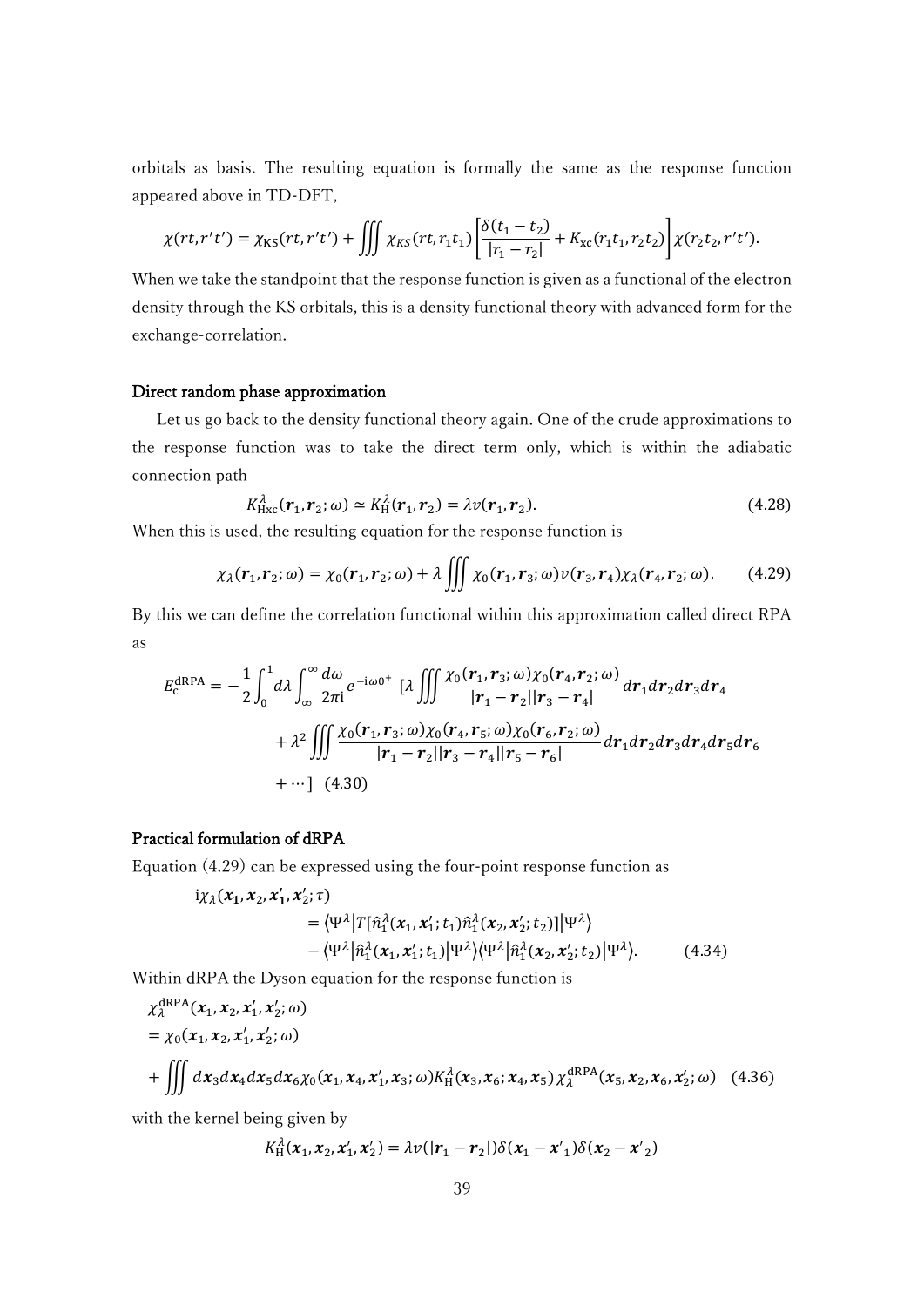Note that the non-interacting kernel can be given by the KS orbitals as

$$
\chi_0(x_1, x_2, x'_1, x'_2; \omega) = \sum_{i \le N < a} \left[ \frac{\phi_i^*(x'_1)\phi_a(x_1)\phi_a^*(x'_2)\phi_i(x_2)}{\omega - (\varepsilon_a - \varepsilon_i) + i0^+} - \frac{\phi_i^*(x'_2)\phi_a(x_2)\phi_a^*(x'_1)\phi_i(x_1)}{\omega + (\varepsilon_a - \varepsilon_i) - i0^+} \right]
$$

Now we take a basis representation. The basis is formed using the combined occupied and unoccupied orbitals as

$$
f_{ia}(x_1, x'_1) = \phi_i^*(x'_1)\phi_a(x_1)
$$
  

$$
f_{ai}(x_1, x'_1) = \phi_a^*(x'_1)\phi_i(x_1).
$$

Then  $\chi_0$  can be expanded as

$$
\chi_0(x_1, x_2, x_1', x_2'; \omega) \sum_{pq} [\chi_0]_{pq} f_p(x_1, x_1') f_q^*(x_2, x_2')
$$

where

$$
[\chi_0(\omega)]_{ia,jb} = \frac{\delta_{ij}\delta_{ab}}{\omega - (\varepsilon_a - \varepsilon_i) + i0^+}
$$

$$
[\chi_0(\omega)]_{ai,bj} = \frac{\delta_{ij}\delta_{ab}}{\omega + (\varepsilon_a - \varepsilon_i) - i0^+}
$$

$$
[\chi_0(\omega)]_{ia,bj} = [\chi_0(\omega)]_{ai,jb} = 0.
$$

Therefore, in a matrix representation

$$
(\chi_0)^{-1}(\omega) = -\begin{bmatrix} \begin{pmatrix} \Delta \varepsilon & \mathbf{0} \\ \mathbf{0} & \Delta \varepsilon \end{pmatrix} - \omega \begin{pmatrix} \mathbf{1} & \mathbf{0} \\ \mathbf{0} & -\mathbf{1} \end{pmatrix} \end{bmatrix}
$$
(4.39)

with

$$
\Delta \varepsilon_{ia,jb} \equiv (\varepsilon_a - \varepsilon_i) \delta_{ij} \delta_{ab}.
$$

Then

$$
\left(\chi_{\lambda}^{\text{dRPA}}\right)^{-1}(\omega) = -\left[\begin{pmatrix} \mathbf{A}_{\lambda} & \mathbf{B}_{\lambda} \\ \mathbf{B}_{\lambda}^{*} & \mathbf{A}_{\lambda}^{*} \end{pmatrix} - \omega \begin{pmatrix} \mathbf{1} & \mathbf{0} \\ \mathbf{0} & -\mathbf{1} \end{pmatrix}\right]
$$
(4.40)

with

$$
(A_{\lambda})_{ia,jb} = \Delta \varepsilon_{ia,jb} + \lambda \langle \phi_a \phi_j | \phi_i \phi_b \rangle
$$
  
\n
$$
(B)_{ia,jb} = \lambda \langle \phi_a \phi_b | \phi_i \phi_j \rangle.
$$
\n(4.41)

To take the inverse in Eq. (4.40), we solve the generalized eigenvalue problem

$$
\begin{pmatrix} \mathbf{A}_{\lambda} & \mathbf{B}_{\lambda} \\ \mathbf{B}_{\lambda}^{*} & \mathbf{A}_{\lambda}^{*} \end{pmatrix} \begin{pmatrix} X_{n,\lambda} \\ Y_{n,\lambda} \end{pmatrix} = \omega_n^{\lambda} \begin{pmatrix} \mathbf{1} & \mathbf{0} \\ \mathbf{0} & -\mathbf{1} \end{pmatrix} \begin{pmatrix} X_{n,\lambda} \\ Y_{n,\lambda} \end{pmatrix}
$$
(4.42)

Under the normalization condition for the eigenvectors  $(X, Y)$ , the response function is

$$
\chi_{\lambda}^{\text{dRPA}}(\omega) = \sum_{n} \left[ \frac{1}{\omega - \omega_n^{\lambda} + i0^{+}} {X_{n,\lambda} \choose Y_{n,\lambda}} (X_{n,\lambda}^{\dagger} Y_{n,\lambda}^{\dagger}) - \frac{1}{\omega + \omega_n^{\lambda} - i0^{+}} {X_{n,\lambda}^{*} \choose Y_{n,\lambda}^{*}} (X_{n,\lambda}^{* \dagger} Y_{n,\lambda}^{* \dagger}) \right],
$$

and the correlation part of the two-body density matrix is then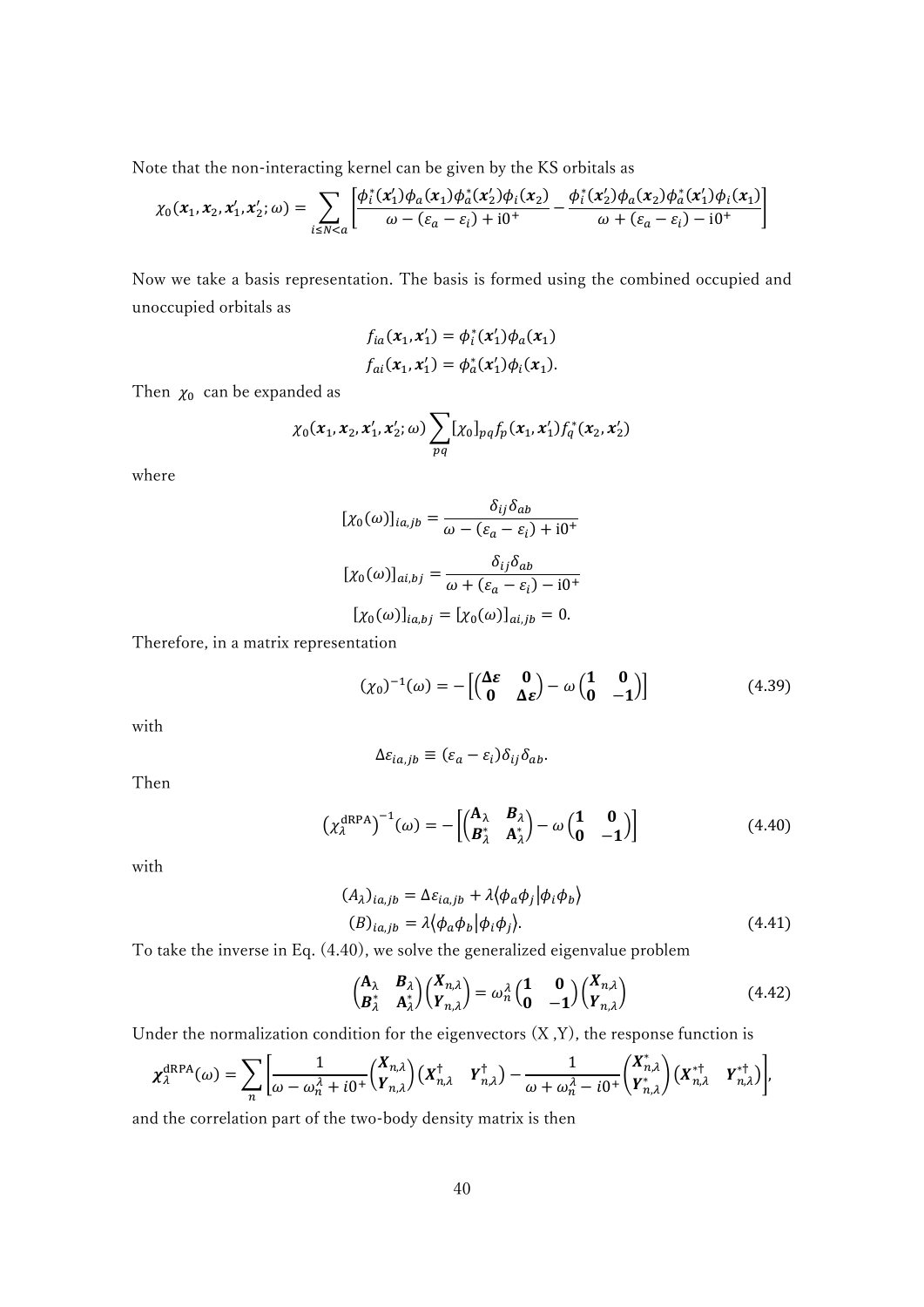$$
\boldsymbol{n}_{2,\mathrm{c}}^{\lambda,\mathrm{dRPA}} = -\int_{\infty}^{\infty} \frac{d\omega}{2\pi \mathrm{i}} e^{\mathrm{i}\omega 0^+} [\boldsymbol{\chi}_{\lambda}(\omega) - \boldsymbol{\chi}_{0}(\omega)] = \sum_{n} \left[ \begin{pmatrix} \boldsymbol{Y}_{n,\lambda}^{*} \boldsymbol{Y}_{n,\lambda}^{* \dagger} & \boldsymbol{Y}_{n,\lambda}^{*} \boldsymbol{X}_{n,\lambda}^{* \dagger} \\ \boldsymbol{X}_{n,\lambda}^{*} \boldsymbol{Y}_{n,\lambda}^{* \dagger} & \boldsymbol{X}_{n,\lambda}^{*} \boldsymbol{X}_{n,\lambda}^{* \dagger} \end{pmatrix} - \begin{pmatrix} \mathbf{0} & \mathbf{0} \\ \mathbf{0} & \mathbf{1} \end{pmatrix} \right]
$$

Therefore, the correlation functional is given by

$$
E_{c}^{\text{dRPA}} = \frac{1}{2} \int_{0}^{1} d\lambda \sum_{ij \le N < ab} \sum_{n} \langle \phi_{i} \phi_{b} | \phi_{a} \phi_{j} \rangle \left(Y_{n,\lambda}\right)_{ia}^{*} \left(Y_{n,\lambda}\right)_{jb} + \langle \phi_{i} \phi_{j} | \phi_{a} \phi_{b} \rangle \left(X_{n,\lambda}\right)_{ia}^{*} \left(X\right)_{jb} + \langle \phi_{a} \phi_{b} | \phi_{i} \phi_{j} \rangle \left(X_{n,\lambda}\right)_{ia}^{*} \left(Y_{n,\lambda}\right)_{jb} + \langle \phi_{i} \phi_{b} | \phi_{a} \phi_{j} \rangle \left[\left(X\right)_{ia}^{*} \left(X_{n,\lambda}\right)_{jb} - \delta_{ij} \delta_{ab}\right].
$$

This is the formulation within the direct RPA. There are other formulations as well depending on how the  $\lambda$  integration is done efficiently by introducing approximations/assumptions.

 Most of the dRPA calculations are done non-self-consistently using a lower-level electron density although self-consistent calculation can be done using the optimized effective potential scheme. With this, we can incorporate the van der Waals interaction. Yet, this scheme is not free-from the self-interaction, that will affect insulators more significantly. To overcome it, one can add the exchange to the direct term as

$$
K_{\text{Hxc}}^{\lambda}(\boldsymbol{r}_1,\boldsymbol{r}_2;\omega)\simeq K_{\text{Hx}}^{\lambda}(\boldsymbol{r}_1,\boldsymbol{r}_2;\omega)=\lambda v(\boldsymbol{r}_1,\boldsymbol{r}_2)+\lambda K_{x}(\boldsymbol{r}_1,\boldsymbol{r}_2;\omega).
$$

This approach is found to correct the problem only minorly. It is thus necessary to go beyond the RPA approach by adding terms that include the vertex correction.

## Nonadiabatic coupling of electrons and nuclei (ions)

Here we consider the whole system, consisting of electrons and ions, quantum mechanically although ions have been treated classically so far. We will go beyond the Born-Oppenheimer (BO) approximation here. By the way, what was the BO approximation?

BO approximation is explained as originating from large difference in mass between an electron and a nucleus; even for proton the ratio is  $1/1700$ . For heavier elements, the ratio amounts to that of Earth over Sun. It is no wonder to decouple the motion of nuclei from that of electrons. Even though BO approximation will be generally valid to first order approximation, there are phenomena related to breaking down of BO approximation. Such occurs for chemical reactions, electronic friction, and so on.

Now let us discuss it quantitatively using the BO theory.

As the starting point, let us consider the system with

$$
\hat{H} = -\frac{\hbar^2}{2M}\nabla_R^2 - \frac{\hbar^2}{2m}\nabla_r^2 + V(R,r)
$$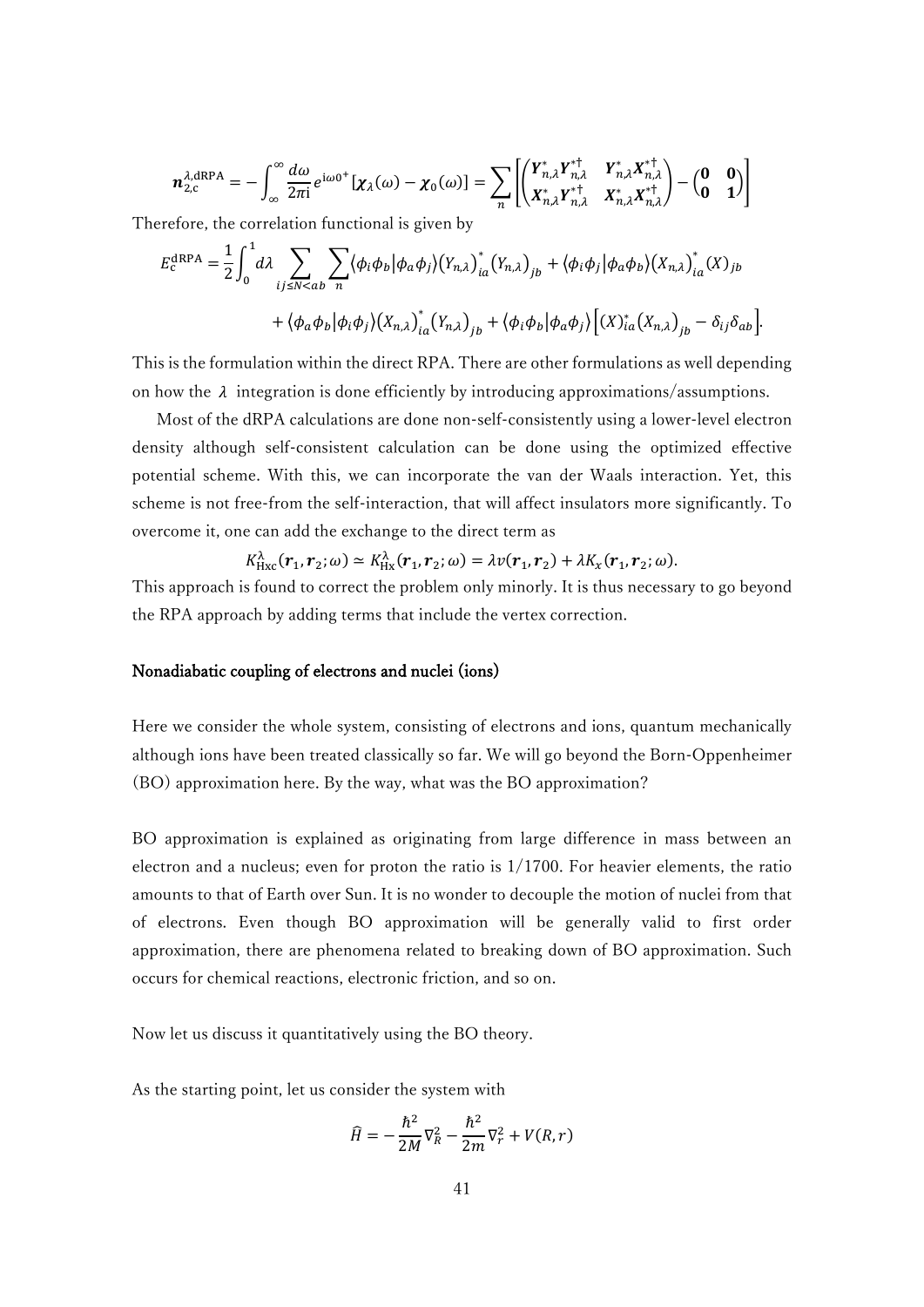where an electron with coordinate  $r$  and mass  $m$  and a nucleus with coordinate  $R$  and mass M is interacting via  $V(R, r)$ . The time-dependent Schrödinger equation is

$$
i\hbar \partial_t \Psi(r, R, t) = \widehat{H} \Psi(r, R, t).
$$

When  $M \gg m$ , naïve approximation is to neglect the first term in the Hamiltonian and treat the nuclear coordinate classically. It can be also assumed that the nuclear velocity is much smaller than the electronic one, by which the electrons will have enough time to deexcite to the ground state via coupling to environmental degrees of freedom, like electromagnetic field, phonon, and so on. In that case, one need to solve a static equation

$$
\widehat{H}_{el}(R(t)) = -\frac{\hbar^2}{2m}\nabla_r^2 + V(r;R(t))
$$

$$
\widehat{H}_{el}\Psi_{el}(r;R(t)) = E_{el}(R(t))\Psi_{el}(r;R(t))
$$

where  $E_{el}(R(t))$  is the ground state energy of electrons for a given configuration of nuclei, which is usually called the BO potential energy surface. The classical nuclei will evolve with time according to the Newton equation

$$
M\partial_t^2 R(t) = -\nabla_{\mathbf{R}} E_{el}(R(t)).
$$

Let us derive this more formally. To do this, we prepare a complete set of the electronic Hamiltonian and expand the whole wave function as

$$
\Psi(r, R, t) = \sum_{n} \chi_n(R, t) \psi_n(r; R),
$$

where

$$
\widehat{H}_{\mathrm{el}}\psi_{\mathrm{n}}(r;R)=E_{n}(R)\psi_{n}(r;R).
$$

Note that the nuclear coordinate is treated quantum mechanically through the nuclear wave function  $\chi_n(R,t)$ , which is introduced as the expansion coefficient.  $\psi_n(r;R)$  is timeindependent and is given as a function of parameter *; time-dependence is considered only* through  $\chi$ .

The nuclear wave function follows an equation of motion, which can be straightforwardly obtained by applying the whole wave function into the starting time-dependent Schrödinger equation

$$
i\hbar \partial_t \chi_m(R,t) = \left[ -\frac{\hbar^2}{2M} \nabla_R^2 + E_m(R) \right] \chi_m(R,t)
$$

$$
-\frac{\hbar^2}{M} \sum_n \langle \psi_m | \nabla_R | \psi_n \rangle \nabla_R \chi_n(R,t) - \frac{\hbar^2}{2M} \sum_n \langle \psi_m | \nabla_R^2 | \psi_n \rangle \chi_n(R,t) \qquad (1).
$$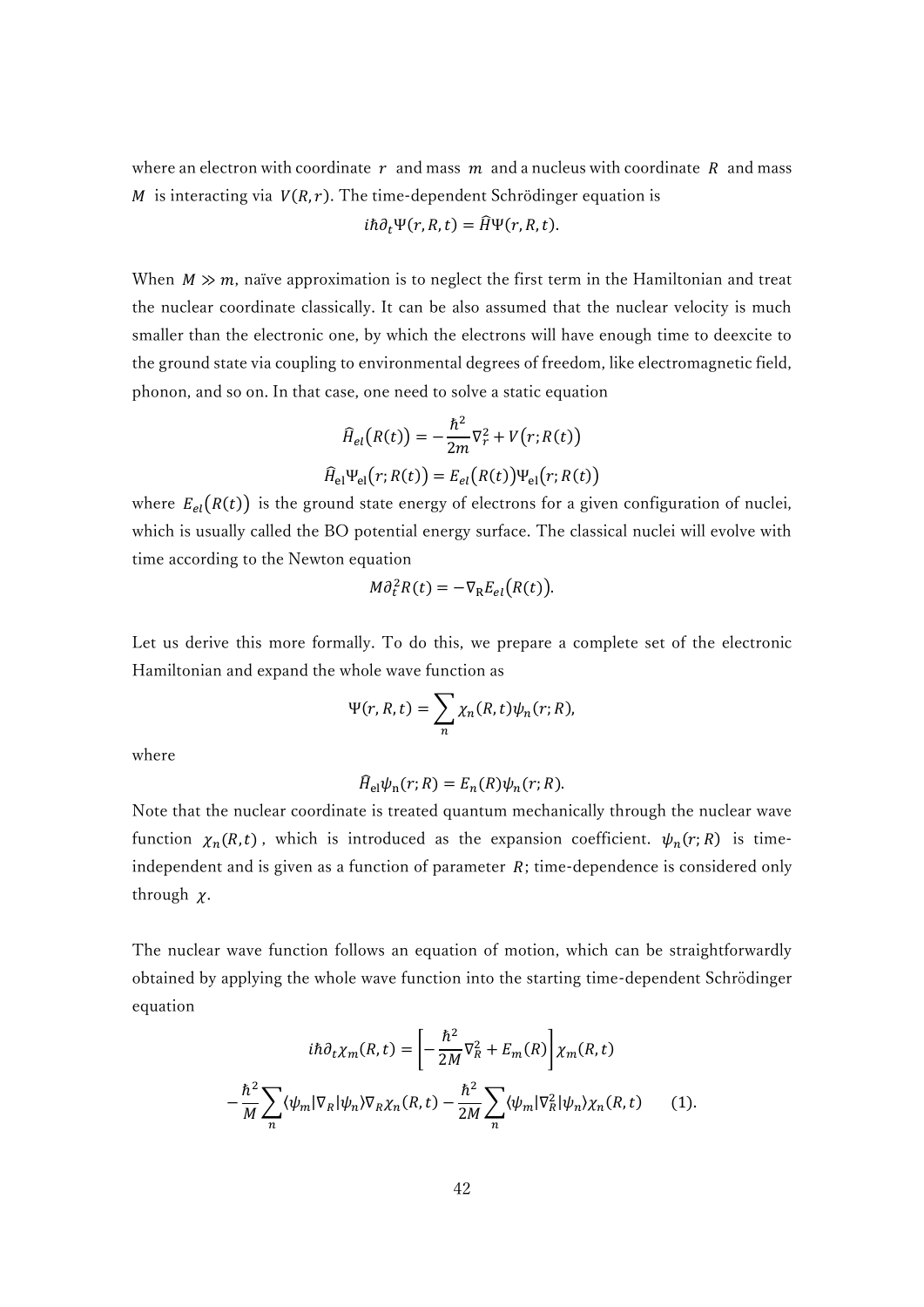When the first term in the right-hand side is larger than the second and third terms, the nuclear wave function of m-th excited state  $\chi_m(R,t)$  follows quantum equation of motion given by the corresponding potential surface  $E_m(R)$ . Then  $\chi_m(R,t)$  can be regarded as the wave packet. The centroid of  $\chi_m(R,t)$  follows the Newton equation. This corresponds to the BO approximation.

Because of the second and third terms, the nuclear wave packets are interfering with each other. The BO approximation thus breaks down. The second term represents a coupling through the first-order nonadiabatic coupling (NAC) vector

# $\langle \psi_m | \nabla_R | \psi_n \rangle$

and the third term represents the coupling through the second-order NAC  $\langle \psi_m | \nabla_R^2 | \psi_n \rangle$ .

The first-order NAC vector can be rewritten as

$$
\langle \psi_m | \nabla_R | \psi_n \rangle = \frac{\langle \psi_m | (\nabla_R \widehat{H}) | \psi_n \rangle}{E_n - E_m}.
$$

This indicates that NAC should be very large when there is a degeneracy of the BO surface. When the numerator is non-zero, the coupling diverges at the degenerate point, which is usually called as crossing point. The BO surfaces generally looks like a Dirac cone of graphene because of linear behavior of the BO surfaces. Therefore, the crossing point is sometimes called as a conical intersection.

The breakdown of the BO surfaces can happen at the crossing point even when the nuclear mass is large. For metals, the crossing should occur. For example, when a charged particle approaches a metal surface, the ground state will be mixed with excited states though which energy transfer occurs from the particle to the surface. The particle is then decelerated. This phenomenon is called electronic friction. This contrasts the friction generally occurring for insulators, where the energy transfer occurs from the particle to phonon.

On the other hand, the coupling  $\langle \psi_m | \nabla_R | \psi_n \rangle$  is generally large for insulators although the crossing does not usually occur between the ground state and the first-excited state; this is reflected from the large electron-phonon coupling. The crossing, however, can occur between two excited states. Therefore, the mixing occurs in excited states dynamics. Suppose there is a potential surface that may lead to a dissociation of a molecule and another one that may not. Depending on the velocity of the wave packet  $\nabla_R \chi_n(R,t)$ , the second term in the Hamiltonian (Eq. (1)) can be large or small; the faster the velocity the larger the coupling is. This explains behavior of fast chemical reaction occurring after photo-excitation.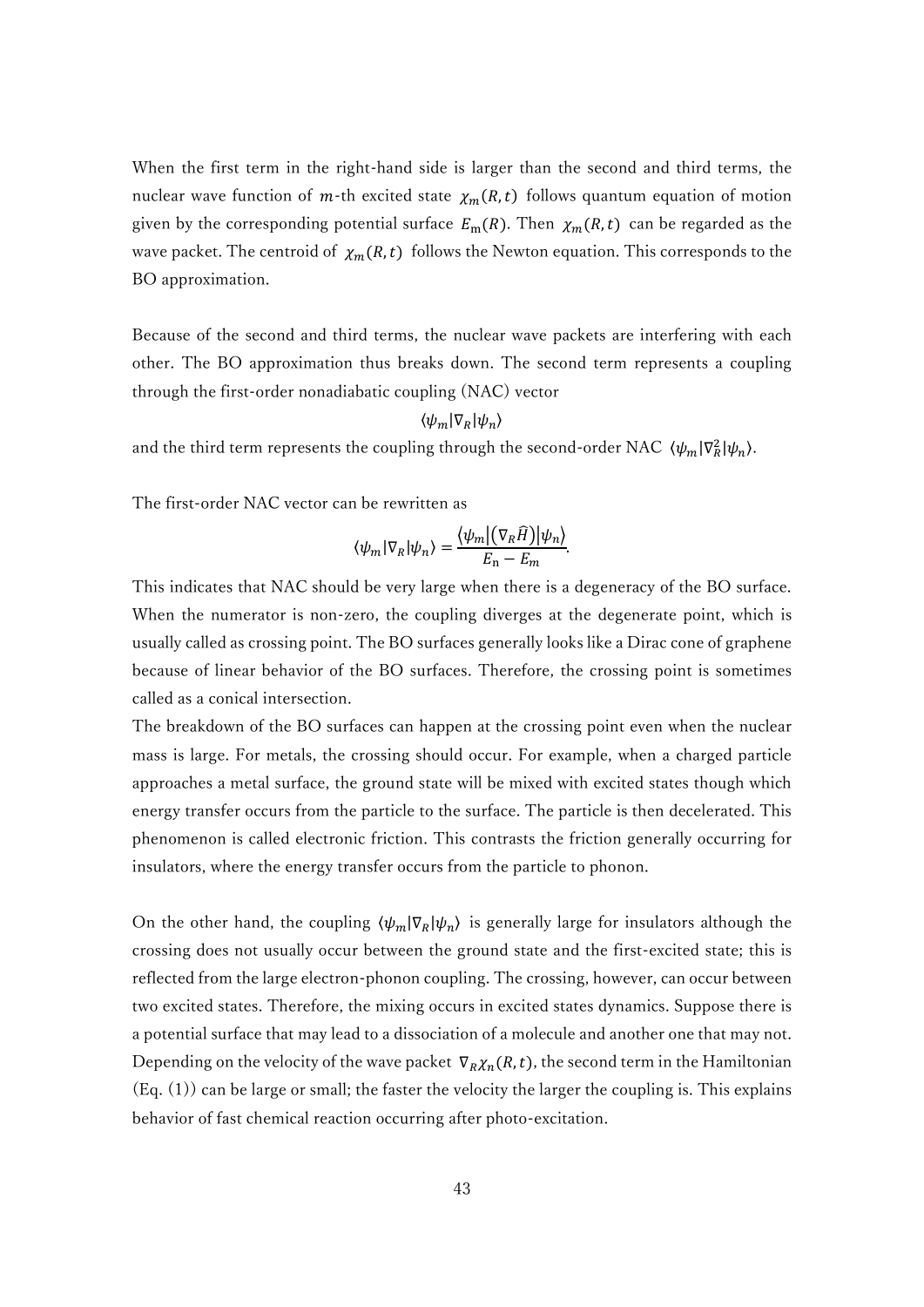### How to access the NAC vector

To get the value of NAC vector, one needs to evaluate the change of the many-body wave function (eigenstate of the electronic Hamiltonian) with respect to displacement of nucleus,  $\langle \psi_m | \nabla_R | \psi_n \rangle$ , which is usually too difficult to achieve. In this context, let us recall the equation

$$
\langle \psi_m | \nabla_R | \psi_n \rangle = \frac{\langle \psi_m | (\nabla_R \widehat{H}) | \psi_n \rangle}{E_n - E_m} = \frac{\langle \psi_m | \nabla_R \left( \frac{-Ze^2}{|r - R|} \right) | \psi_n \rangle}{E_n - E_m} \equiv \frac{\langle \psi_m | h(R) | \psi_n \rangle}{E_n - E_m},
$$

where  $h(r; R) \equiv \nabla_R \left( \frac{-Ze^2}{|r-R|} \right)$  $\frac{-2e^{-}}{|r-R|}$ ). Let us then compare it with the density response induced by the perturbation  $V_{ext}(r, \omega) = h(r; R)e^{i\omega t}$ , that is,

$$
\delta\rho(r,\omega)=\int \chi(r,r',\omega)V_{\rm ext}(r',\omega)dr'
$$

The response function is given by

$$
\chi(r,r',\omega) = \sum_{n} \left[ \frac{\langle \psi_0 | \hat{\rho}(r) | \psi_n \rangle \langle \psi_n | \hat{\rho}(r') | \psi_0 \rangle}{\omega - (E_n - E_0) + i\eta} - \frac{\langle \psi_0 | \hat{\rho}(r') | \psi_n \rangle \langle \psi_n | \hat{\rho}(r) | \psi_0 \rangle}{\omega + (E_n - E_0) + i\eta} \right],
$$

where  $\hat{\rho}(r) = \sum_{\alpha=1}^{N} \delta(r - r_{\alpha})$ . When taking  $\int dr \, \delta \rho(r, \omega) V_{ext}(r, \omega)$ , the resulting quantity is proportional to

$$
\sum_{n} \left[ \frac{\langle \psi_0 | V_{\text{ext}} | \psi_n \rangle \langle \psi_n | V_{\text{ext}} | \psi_0 \rangle}{\omega - (E_n - E_0) + i\eta} - \frac{\langle \psi_0 | V_{\text{ext}} | \psi_n \rangle \langle \psi_n | V_{\text{ext}} | \psi_0 \rangle}{\omega + (E_n - E_0) + i\eta} \right]
$$
  
= 
$$
\sum_{n} \left[ \frac{\langle \psi_0 | h(R) | \psi_n \rangle \langle \psi_n | h(R) | \psi_0 \rangle}{\omega - (E_n - E_0) + i\eta} - \frac{\langle \psi_0 | h(R) | \psi_n \rangle \langle \psi_n | h(R) | \psi_0 \rangle}{\omega + (E_n - E_0) + i\eta} \right]
$$

of which the numerator is square of the NAC vector. This indicates that the NAC vector can be given by the susceptibility (correlation) of  $h(R)$ .

According to the time-dependent DFT, this can be given via the Dyson equation

$$
\chi(r,r',\omega) = \chi_{KS}(r,r',\omega) + \int dr_1 dr_2 \,\chi_{KS}(r,r_1,\omega) K_{\rm HXC}(r_1,r_2,\omega) \chi(r_2,r',\omega),
$$

where

$$
K_{\rm HXC}(r_1, r_2, \omega) = \frac{1}{|r_1 - r_2|} + f_{\rm xc}(r_1, r_2, \omega)
$$

and

$$
\chi_{KS}(r,r',\omega)=2\sum_{ia}\left[\frac{\varphi_i^*(r)\varphi_a(r)\varphi_a^*(r')\varphi_i(r')}{\omega-(\varepsilon_a-\varepsilon_i)+i\eta}-\frac{\varphi_a^*(r)\varphi_i(r)\varphi_i^*(r')\varphi_a(r')}{\omega+(\varepsilon_a-\varepsilon_i)-i\eta}\right],
$$

where  $i(a)$  runs over all the occupied (unoccupied) states. (Practically, one cannot take all the unoccupied states into account. One needs to introduce a cutoff). Therefore, by computing the susceptibility using the response function of TD-DFT, one can obtain the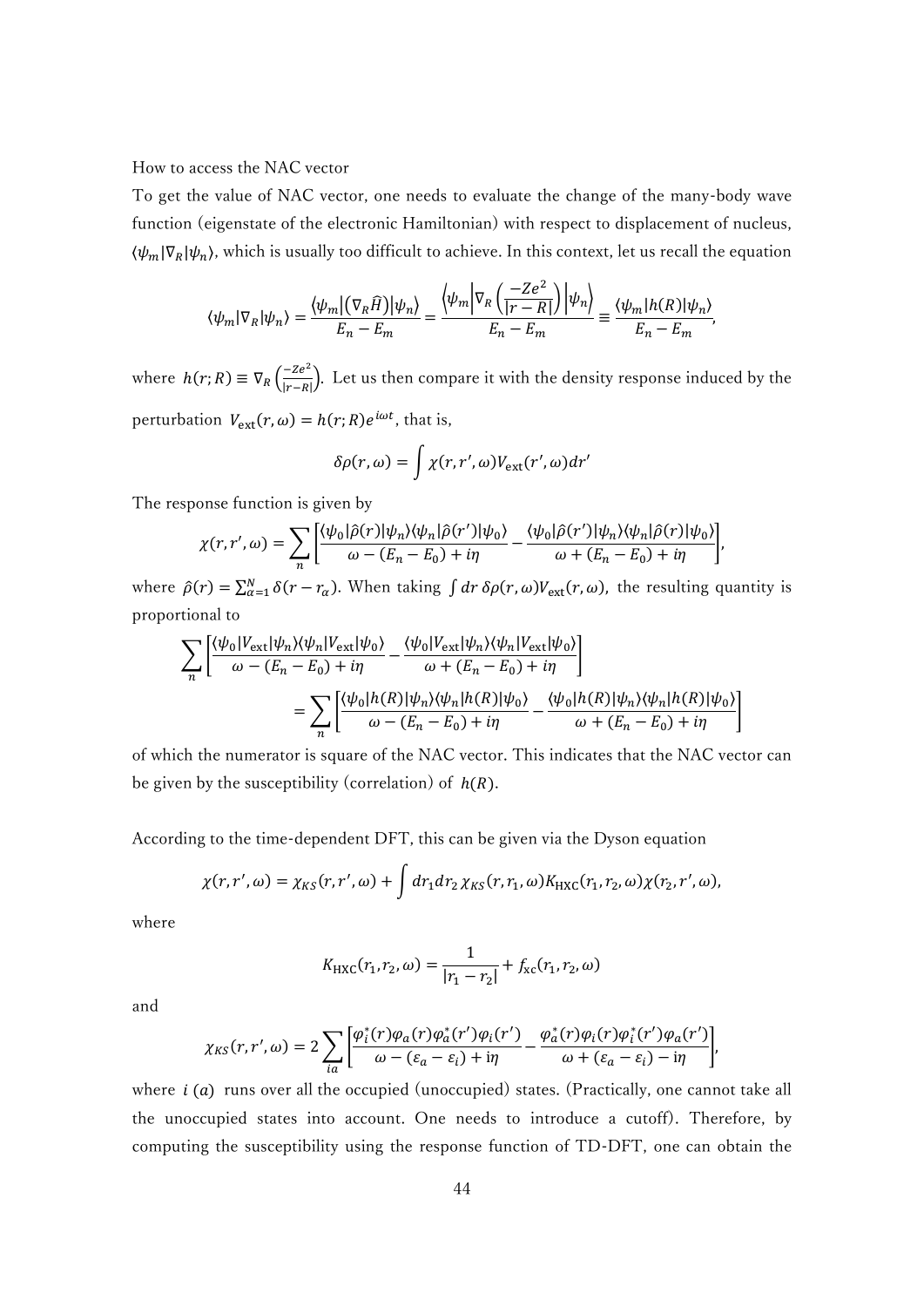value of NAC vector. There is a known compact form for the response function, known as Casida equation, which can be used to conveniently. TD-DFT is accessible by Quantum Espresso as well as may quantum chemical software packages like Gaussian.

Recall that the TD-DFT equation was derived from the response of the Kohn-Sham artificial system to the change in the effective potential

$$
\delta \rho(r,t) = \int \chi_{KS}(rt, r't') \delta v_{\rm eff}(r't') dr' = \int \chi_{KS}(rt, r't') (\delta v_{\rm ext}(r't') + \delta v_{\rm HXC}(r't')) dr'
$$

$$
= \int \chi_{KS}(rt, r't') (\delta v_{\rm ext}(r't') + f_{\rm HXC}(r't', r''t'') \delta v_{\rm ext}(r''t')) dr',
$$

which is Fourier transformed to the previous equation. The quantity  $f_{\text{HXC}}$ , or the Hartree exchange-correlation kernel, is a functional of the time-dependent density. Note that the adiabatic approximations (or  $\omega$ -independent approximations) are usually adopted. Note also that the kernel formally plays a role of describing the interacting electrons and holes as does the exchange-correlation self-energy in the theory of Hedin.

It is worth mentioning that the TD-DFT has been shown within the linear response scheme. But the importance of TD-DFT is in the fact that non-linear response can be accessed despite its limited accuracy originated from using approximate functionals. The linear response means a linear deviation from the ground state, which is generally invalid for representing the excited state density. The excited-state of a small molecules, for example, has a density that is very different from that of the ground state. The excitation is no more a small perturbation to the system. In that case, one should alternatively follow a real-time evolution of electrons, which can be achieved by integrating the time-dependent Kohn-Sham equation with respect to time.

The simplest expansion formula like

$$
i\hbar \frac{\varphi_n(t + \Delta t) - \varphi_n(t - \Delta t)}{2\Delta t} = \left(-\frac{1}{2}\nabla^2 + V_{\text{eff}}(rt)\right)\varphi_n(t)
$$

is not very appropriate in this case because this does not guarantee orthonormalization of the Kohn-Sham orbitals. In this context, it is convenient to use

$$
\varphi_n(t + \Delta t) = \exp\left[-\frac{1}{i\hbar} \left(-\frac{1}{2}\nabla^2 + V_{\text{eff}}(rt)\right)\Delta t\right] \varphi_n(t)
$$
  

$$
\approx \exp\left[-\frac{1}{2i\hbar} \left(-\frac{1}{2}\nabla^2\right)\Delta t\right] \exp\left[-\frac{1}{i\hbar}V_{\text{eff}}(rt)\Delta t\right] \exp\left[-\frac{1}{2i\hbar} \left(-\frac{1}{2}\nabla^2\right)\Delta t\right] \varphi_n(t)
$$

which guarantees the orthonormalization and thus advantageous for parallel computation.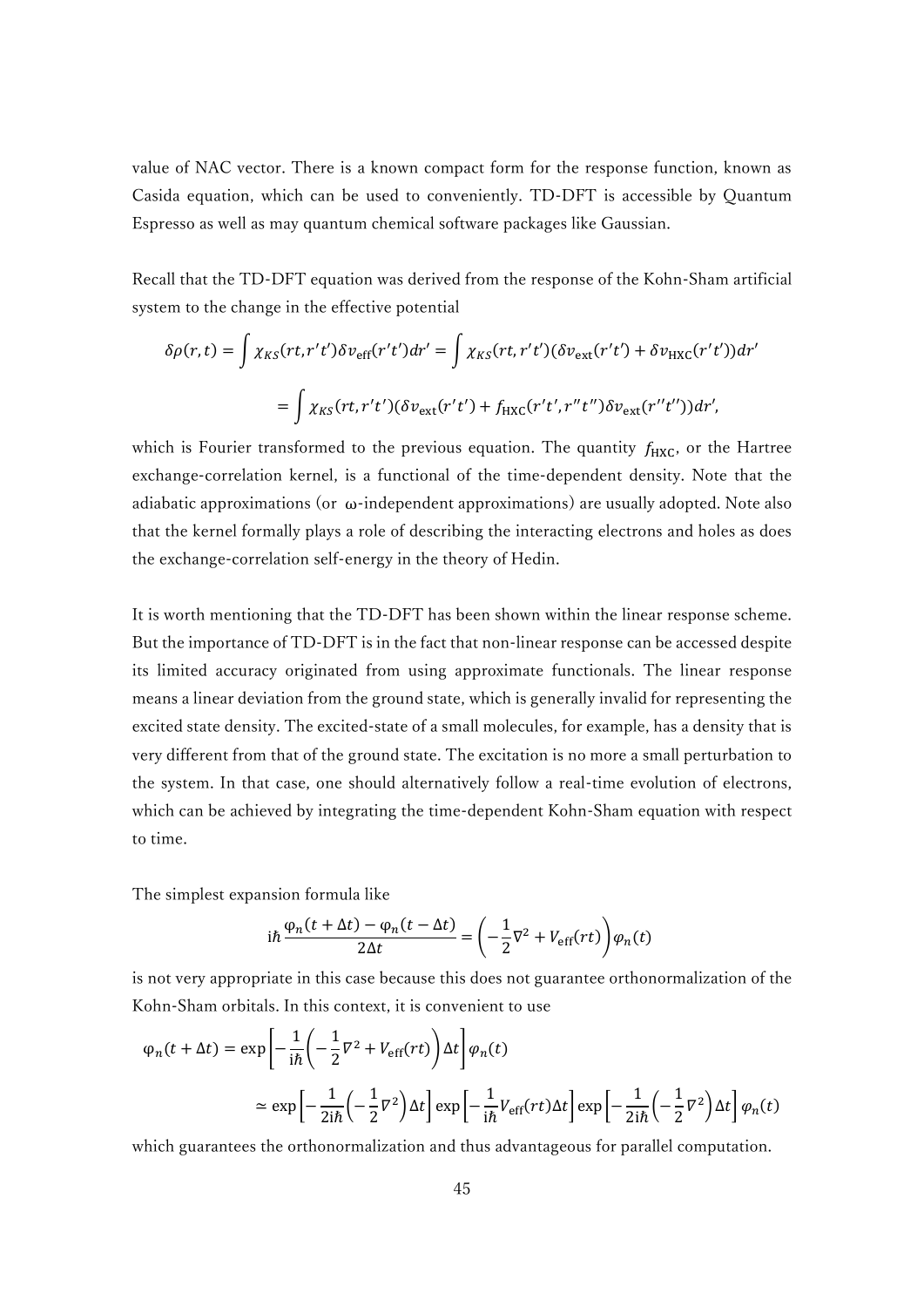When applying the classical approximation to nuclei as

$$
i\hbar \partial_t \Psi_{\text{el}}(r; R(t)) = \hat{H}_{\text{el}} \Psi_{\text{el}}(r; R(t))
$$

$$
M \partial_t^2 R(t) = -\nabla_R E_{el}(R(t))
$$

this coupled electronic and nuclear equation is called Ehrenfest equation of motion. This is a kind of mean-field approximation to the coupling of electrons and ions. In integrating this coupled electron-nucleus equation, one will encounter a problem of very different time-scale for the electronic and nuclear motion. The large difference in the time-scale makes the numerical approach very unstable.

It is worth mentioning that the mixed classical-quantum approach like the Ehrenfest is known to introduce a fundamental problem; as note in many textbook of quantum mechanics, nuclear force derived thereby can be meaningless. Nuclear motion will be driven by the "force from electron" averaged over quantum states of electrons, which needs to be handled carefully. When, for example, there are two electronic states for which a nucleus will feel a dissociative force and a binding force, respectively. The nucleus will feel just an averaged force although, in proper quantum mechanical approach, the nuclear wave functions of dissociative and bound character should be used to describe the nuclear state. For a system of very small degrees of freedom, there are ways to avoid such problem but is not practical for large systems.

There are movies on the Ehrenfest TD-DFT simulations, for example, on the internet. https://figshare.com/articles/Physical\_Factors\_Affecting\_Charge\_Transfer\_at\_the\_Pe\_CO OH\_TiO\_sub\_2\_sub\_Anatase\_Interface/2238757

One can observe a charge-transfer phenomenon that occurs between the adsorbate molecule Pe-COOH to a titania surface. The authors investigated how the charge transfer dynamics is affected by nuclear motion.

# Quantum mechanical behavior of nuclei

Although nuclei are heavy, they behave as a classical particle at high temperatures. However, this is not always the case. Especially for hydrogen, or proton, the quantum effect is negligibly small. To take the quantum effect into account, at least approximately, one can use the path integral method.

For this purpose, let us start from the Hamiltonian

$$
\widehat{H} = \sum_{I} \frac{\widehat{P}_{I}^{2}}{2M} + H_{e}(\hat{r}, \hat{p}; \widehat{R})
$$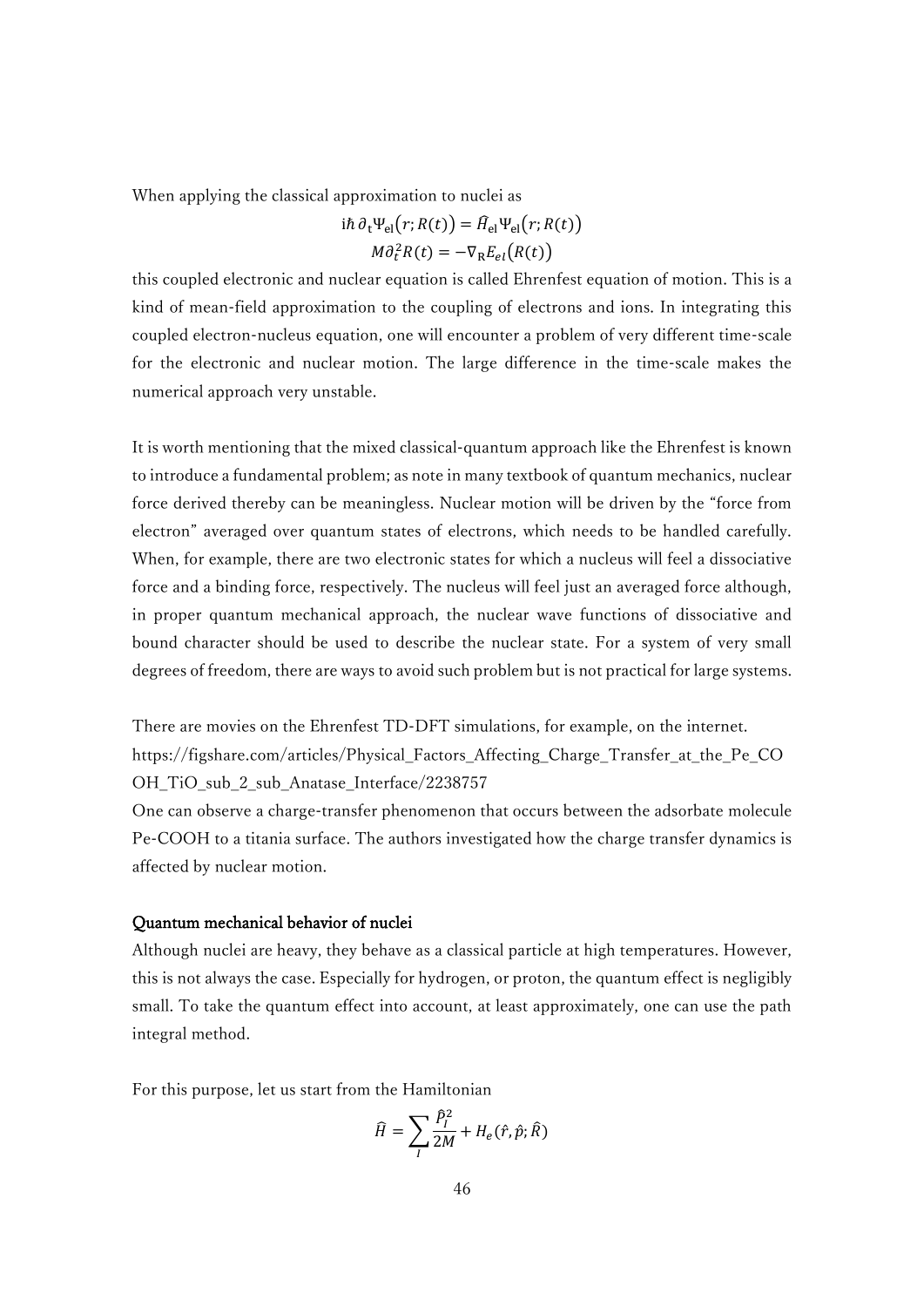and adiabatic states  $|\psi_i(R)\rangle$ . By decoupling the whole system into electronic and nuclear states as

$$
|\psi_i(R)\rangle|R\rangle\equiv|i,R\rangle
$$

the following equation is assumed to hold

$$
H_e(\hat{r}, \hat{p}; \hat{R})|\psi_i(R)\rangle|R\rangle = E_i(R)|\psi_i(R)\rangle|R\rangle.
$$

We are interested in an equilibrium density at temperature  $T$ . Then we will derive a formula for the partition function

$$
Z = \text{Tr}[\exp(-\beta \hat{H})] = \int dR \sum_{i} \langle i, R | \exp(-\beta \hat{H}) | i, R \rangle
$$

When the exponential is partitioned into  $P$  parts by inserting the identity

$$
\int dR_i \sum_i |iR\rangle\langle iR|,
$$

we get

$$
Z = \int dR_1 \cdots dR_P \sum_{i_1, \cdots, i_P} \left\langle i, R \right| \exp\left(-\frac{\beta}{P} \widehat{H}\right) \left| i_P, R_P \right\rangle
$$

$$
\times \left\langle i_P, R_P \right| \exp\left(-\frac{\beta}{P} \widehat{H}\right) \left| i_{P-1}, R_{P-1} \right\rangle \cdots \left\langle i_1, R_1 \right| \exp\left(-\frac{\beta}{P} \widehat{H}\right) \left| i, R \right\rangle
$$

Then we need to evaluate terms like

$$
\rho(s, s-1; \tau) \equiv \left\langle i_s, R_s \right| \exp \left( -\frac{\beta}{P} \widehat{H} \right) \left| i_{s-1}, R_{s-1} \right\rangle
$$

This can be approximated as

$$
\rho(s, s-1; \tau) \simeq \langle \psi_0(R_s) | \psi_0(R_{s-1}) \rangle \left\langle R_s \right| \exp\left(-\frac{\beta}{P} \sum_l \frac{\hat{P}_l^2}{2M_l}\right) \left| R_{s-1} \right\rangle
$$

$$
\times \exp\left(-\frac{\beta}{P} \frac{E_0(R_s) + E_0(R_{s-1})}{2}\right) \delta_{i_s,0} \delta_{i_{s-1},0}
$$

from the adiabatic sense. The overlap appearing above can be approximated by using Taylor expansion as

$$
S_{s,s-1} \equiv \langle \psi_0(R_s) | \psi_0(R_{s-1}) \rangle = \int dr \psi_0^*(r; R_s) \psi_0(r; R_{s-1})
$$
  
=  $1 + \frac{1}{2} \sum_{I,J} (R_{I,s-1}, R_{I,s}) (R_{J,s-1}, R_{J,s}) \int dr \psi_0^*(r; R_s) \nabla_{I,s} \nabla_{I,s-1} \psi_0(r; R_{s-1})$ 

where we have assumed that the wave function is real, so that we can apply

$$
\int dr \psi_0^*(r;R)\nabla_I \psi_0(r;R) = 0.
$$

Since the derivative terms are small, we can reasonably assume that the overlap is small. Then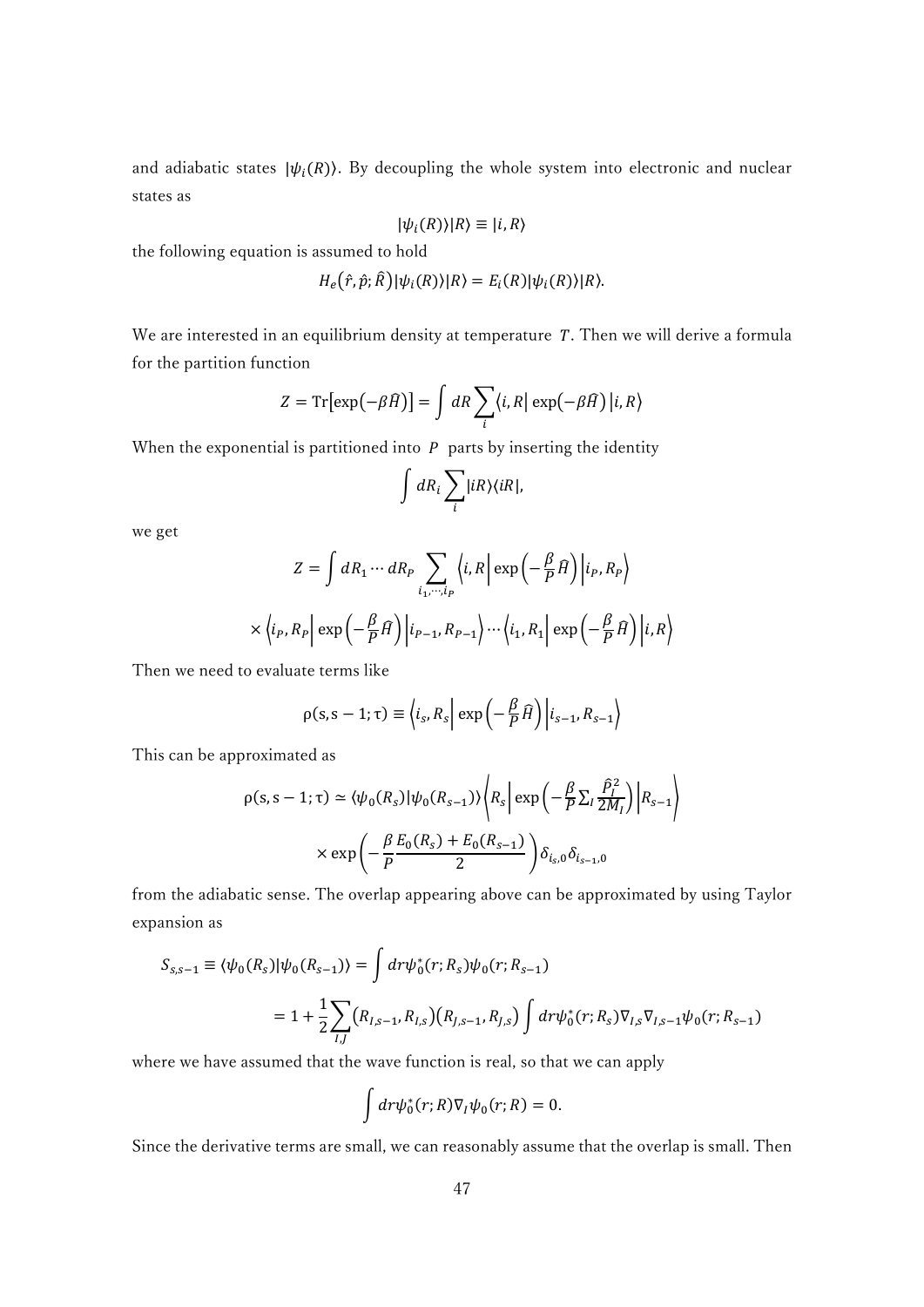$$
\rho(s, s-1; \tau) \simeq \exp\left(-\frac{\beta}{P} \sum_{I} \frac{M_I}{2} \left(\frac{\sqrt{P}}{\beta \hbar}\right)^2 \left(R_{I,s} - R_{I,s-1}\right)^2\right)
$$

$$
\times \exp\left(-\frac{\beta E_0(R_s) + E_0(R_{s-1})}{2}\right) \delta_{i_s,0} \delta_{i_{s-1},0}
$$

Therefore, we have

$$
Z = \prod_{I} \left[ \left( \frac{M_I P}{2\pi \beta \hbar} \right)^{\frac{3P}{2}} \right] \int dR_1 \cdots dR_P \exp \left( -\beta \sum_{s} \sum_{I} \frac{M_I}{2} \left( \frac{\sqrt{P}}{\beta \hbar} \right)^2 \left( R_{I,s} - R_{I,s-1} \right)^2 + \frac{1}{P} E_0(R_s) \right)
$$

This has the same form as the partition function of classical systems having  $N \times P$  particles interacting via

$$
V_{\rm eff} = \sum_{s} \sum_{I} \frac{M_{I}}{2} \left(\frac{\sqrt{P}}{\beta \hbar}\right)^{2} \left(R_{I,s} - R_{I,s-1}\right)^{2} + \frac{1}{P} E_{0}(R_{s})
$$

This means that, if we perform a molecular dynamics  $(MD)$  simulation using  $NP$  particles under a constant temperature  $T$ , we get canonical ensemble of  $N$  quantum particles. So, the problem is then how to do the DFT MD simulation. In fact, the method is well established. The quantum simulation can be done conveniently using, for example, PIMD developed by Dr. Shiga.

<http://ccse.jaea.go.jp/ja/download/pimd/index.jp.html>

# Linear response within classical statistical physics

 Here I discuss a theory of density correlation for a classical many-body stem to be compared with DFT. The method is based on the standard statistical physics of a grand canonical ensemble. We start from the Ornstein Zernike (OZ) equation. For detail, please read the article written by Prof. Sato, (http://j-molsci.jp/archives/AC0004.pdf).

We now see how the correlation factors are described in a classical system

# (a) fluctuation and correlation

Let us define the density operator

$$
\delta n(\vec{r}) = \sum_{i=1}^{N} \delta(\vec{r} - \vec{r}_i) - n_0,
$$

where  $n_0$  is the density averaged over the whole system. The average of  $\delta n(\vec{r})$  over the ensemble is zero, or

$$
\langle \sum_{i=1}^N \delta(\vec{r} - \vec{r}_i) \rangle = n_0.
$$

The density fluctuation can be written as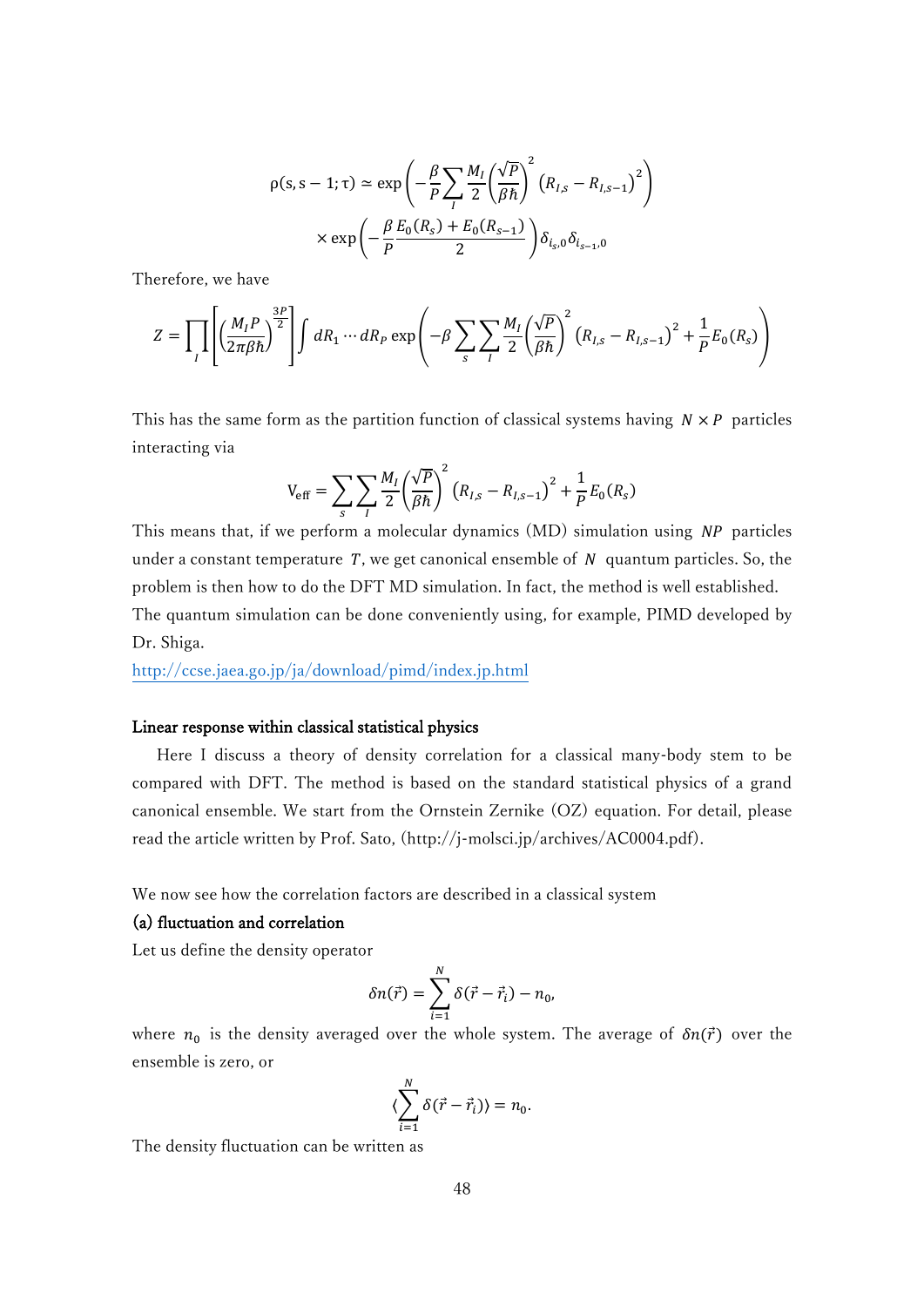$$
\langle \delta n(\vec{r}) \delta n(\vec{r}') \rangle = \langle \sum_{i=1}^{N} \delta(\vec{r} - \vec{r}_i) \sum_{j=1}^{N} \delta(\vec{r}' - \vec{r}_j) \rangle - 2n_0 \langle \sum_{i=1}^{N} \delta(\vec{r} - \vec{r}_i) \rangle + n_0^2
$$
  

$$
= \langle \sum_{i=1}^{N} \delta(\vec{r} - \vec{r}_i) \delta(\vec{r}' - \vec{r}_i) \rangle + \langle \sum_{i,j=1, i \neq j}^{N} \delta(\vec{r} - \vec{r}_i) \delta(\vec{r}' - \vec{r}_j) \rangle - n_0^2
$$
  

$$
= n_0 \delta(\vec{r} - \vec{r}') + n_0^2 g(\vec{r}, \vec{r}') - n_0^2 = n_0 \delta(\vec{r} - \vec{r}') + n_0^2 h(\vec{r}, \vec{r}')
$$

where  $g$  is the pair correlation function

$$
g(\vec{r},\vec{r}') \equiv \langle \sum_{i,j=1,i\neq j}^{N} \delta(\vec{r}-\vec{r}_i) \,\delta(\vec{r}'-\vec{r}_j) \rangle
$$

and  $h$  is called as the total correlation function (two-body density matrix over square of the particle density)

$$
h(\vec{r},\vec{r}') \equiv g(\vec{r},\vec{r}') - 1.
$$

Note that similar quantities have been discussed above although the naming is somewhat different.  $(n_0^2h(\vec{r}, \vec{r}') \leftrightarrow n_2(r, r'))$ 

To relate the correlation with the response function, it is convenient to introduce a functional derivative scheme. In the first step, let us relate the correlation with the partition function.

# (b) grand partition function and grand distribution function

Then, we focus on the grand partition function. For a system described by the Hamiltonian,

$$
H = \sum_{i}^{N} \frac{1}{2m_i} \vec{p}_i^2 + U_N(1, \dots, N),
$$

the partition function is written as, using the thermal de Broglie wave length  $\Lambda =$  $h/\sqrt{2\pi mk_BT}$ ,

$$
\Xi = \sum_{N=0}^{\infty} \iiint \frac{1}{\Lambda^{3N} N!} \exp[-\beta (U_N(1,\cdots,N) - \mu)] d(1 \dots N)
$$

$$
= \sum_{N=0}^{\infty} \iiint \frac{z^N}{N!} \exp[-\beta U_N(1,\cdots,N)] d(1 \dots N),
$$

where  $z$  is the activity

$$
z=\Lambda^{-3}\exp(\beta\mu),
$$

and the  $m$ -particle distribution function (classical analogue of the  $m$ -body density matrix) is given as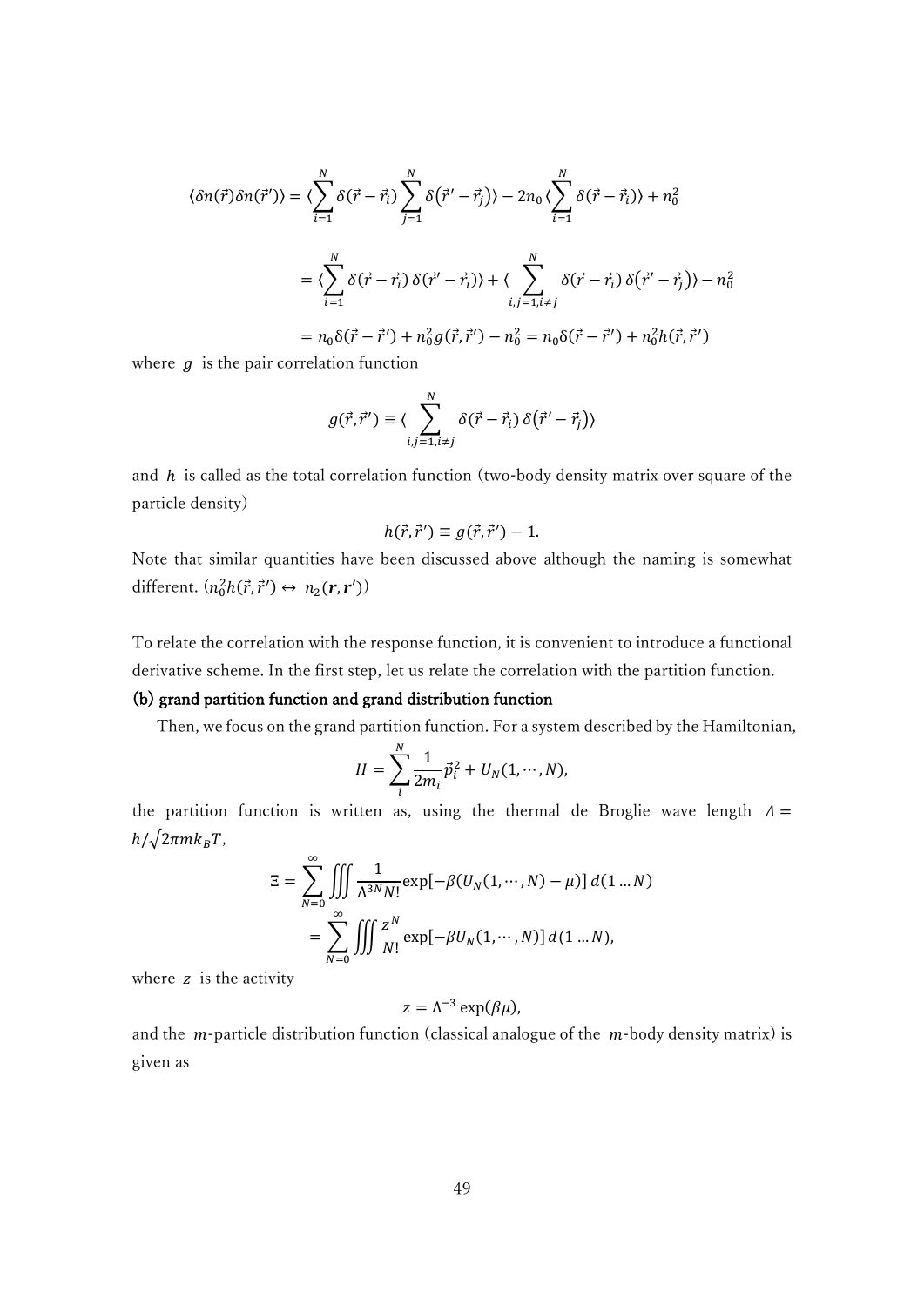$$
n^{(m)}(1,\cdots,m) = \frac{1}{\Xi} \sum_{N=0}^{\infty} \iiint d(1 \dots N) \frac{z^N}{N!} \exp[-\beta U_N(1,\cdots,N)]
$$

$$
\times \sum_{i} \sum_{j \neq i} \cdots \sum_{k \neq i,j,\cdots} \delta(1-\vec{r}_i) \delta(2-\vec{r}_j) \cdots \delta(n-\vec{r}_k).
$$

This can be rewritten as a sum of multiples of the canonical partition function  $Z_N$  and the canonical distribution function  $n_N^{(m)}$ 

$$
n^{(m)}(1,\cdots,m) = \frac{1}{\Xi} \sum_{N=0}^{\infty} \frac{z^N}{N!} Z_N n_N^{(m)}(1,\cdots,m)
$$

Note that

$$
\iiint d(1...N)n_N^{(m)}(1,\cdots,m)=\frac{N!}{(N-m)!}.
$$

Now that the correlation functions are given in terms of the partition function, let us consider the functional derivative method.

# (c) Functional derivative

When the potential energy consists of the external potential and the rest as

$$
U_N(1, \dots, N) = \sum_{i=1}^N V(i) + U'_N(1, \dots, N)
$$

the grand partition function can be written using generalized activity

$$
z(\vec{r}) = z \exp[-\beta V(\vec{r})]
$$

$$
z(i) = z \exp[-\beta V(\vec{r}_i)]
$$

as

$$
\Xi = \sum_{N=0}^{\infty} \iiint \frac{1}{N!} \left( \prod_{i=1}^{N} z(i) \right) \exp[-\beta \left( U'_{N}(1, \cdots, N) \right)] d(1 \dots N).
$$

When this is differentiated by  $z(\vec{r})$ , we get

$$
\frac{\delta \Xi}{\delta z(\vec{r})} = \sum_{N=0}^{\infty} \iiint \frac{1}{N!} \sum_{i} \frac{\delta z(i)}{\delta z(\vec{r})} \left( \prod_{j=1, j \neq i}^{N} z(j) \right) \exp[-\beta \left( U'_{N}(1, \dots, N) \right)] d(1 \dots N)
$$

$$
= \sum_{N=0}^{\infty} \iiint \frac{1}{N!} \sum_{i} \delta(\vec{r}_{i} - \vec{r}) \left( \prod_{j=1, j \neq i}^{N} z(j) \right) \exp[-\beta \left( U'_{N}(1, \dots, N) \right)] d(1 \dots N)
$$

$$
= \sum_{N=0}^{\infty} \iiint \frac{1}{(N-1)!} \left( \prod_{j=2}^{N} z(j) \right) \exp[-\beta \left( U'_{N}(\vec{r}, 2, \dots, N) \right)] d(2 \dots N).
$$

Comparing with the above equations for the distribution functions, we can show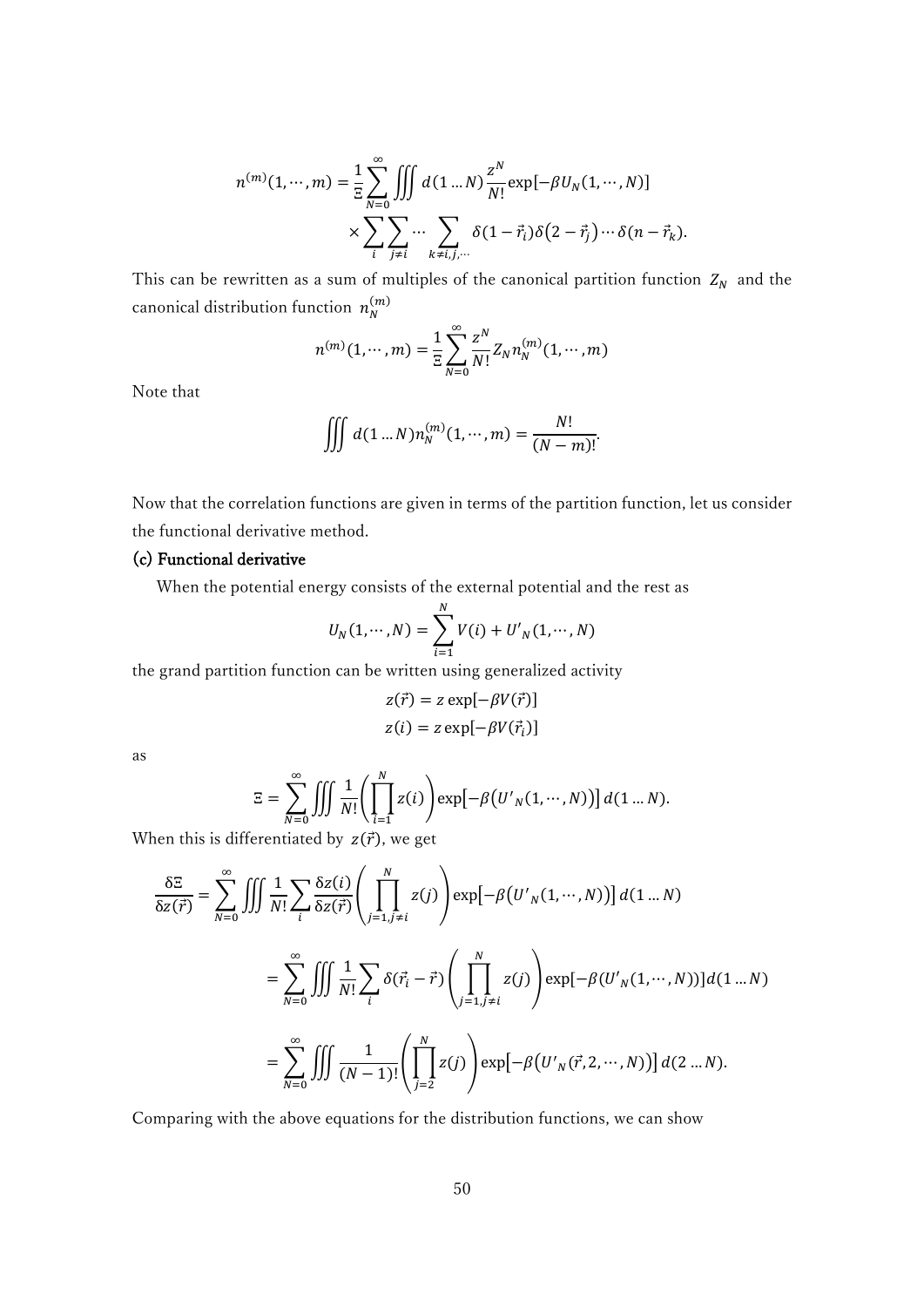$$
n^{(1)}(\vec{r}) = \frac{z(\vec{r})}{\Xi} \frac{\delta \Xi}{\delta z(\vec{r})} = \frac{\delta \ln \Xi}{\delta \ln z(\vec{r})}
$$

$$
n^{(2)}(\vec{r}, \vec{r}') = z(\vec{r}') \frac{\delta n^{(1)}(\vec{r})}{\delta z(\vec{r}')} = \frac{\delta n^{(1)}(\vec{r})}{\delta \ln z(\vec{r}')}
$$

.

Note that  $\delta \ln z(\vec{r}) = -\beta \delta V(\vec{r})$ , so that

$$
n^{(2)}(\vec{r},\vec{r}') = -k_B T \frac{\delta n^{(1)}(\vec{r})}{\delta V(\vec{r}')}.
$$

This is a fluctuation dissipation theorem in the sense that the two-body density is related to the response of the density to the local potential.

Let us then consider inverse of the response function

$$
-\beta \frac{\delta n^{(1)}(\vec{r})}{\delta V(\vec{r}')}.
$$

This should be the inverse of the non-interacting response function minus the interaction kernel. When no interaction exists,

$$
n_0^{(1)}(\vec{r}) = \exp[-\beta V(\vec{r})],
$$

so that

$$
\chi^{(0)-1}(\vec{r},\vec{r}') = -\beta \frac{\delta V(\vec{r})}{\delta n^{(1)}(\vec{r}') } = \frac{\delta(\vec{r}-\vec{r}')}{n_0^{(1)}(\vec{r})}.
$$

Deviation from this is the result of the interaction, which will be denoted by  $K(\vec{r}, \vec{r}')$  as

$$
\chi^{-1}(\vec{r},\vec{r}') \equiv \frac{\delta \ln z(\vec{r})}{\delta n^{(1)}(\vec{r}')} = -\beta \frac{\delta V(\vec{r})}{\delta n^{(1)}(\vec{r}')} \equiv \frac{\delta(\vec{r}-\vec{r}')}{n^{(1)}(\vec{r})} - K(\vec{r},\vec{r}').
$$

When we use the chain rule

$$
\int \frac{\delta n^{(1)}(\vec{r})}{\delta \ln z(\vec{r}^{"})} \frac{\delta \ln z(\vec{r}^{"})}{\delta n^{(1)}(\vec{r}^{"})} = \delta(\vec{r} - \vec{r}^{"})
$$

we get

$$
\int (n(\vec{r})\delta(\vec{r}-\vec{r}'') + n(\vec{r})h(\vec{r},\vec{r}'')n(\vec{r}'')) \left(\frac{\delta(\vec{r}''-\vec{r}')}{n(\vec{r}'')} - K(\vec{r}'',\vec{r}')\right) d\vec{r}'' = \delta(\vec{r}-\vec{r}'),
$$

and further

$$
n(\vec{r})h(\vec{r},\vec{r}') - n(\vec{r})K(\vec{r},\vec{r}') - n(\vec{r})\int h(\vec{r},\vec{r}'')n(\vec{r}'')K(\vec{r}''',\vec{r}') d\vec{r}'' = 0
$$
  

$$
h(\vec{r},\vec{r}') - K(\vec{r},\vec{r}') - \int h(\vec{r},\vec{r}'')n(\vec{r}'')K(\vec{r}''',\vec{r}') d\vec{r}'' = 0
$$

which is the OZ equation to relate the inverse of the response function with the density correlation via a Dyson-like equation. Note that this derivation shows that OZ does not require a pair-wise interaction. When the interaction kernel  $K$  is given as a functional of the density  $n(r)$  using the DFT for classical particles, the correlation h is determined. In the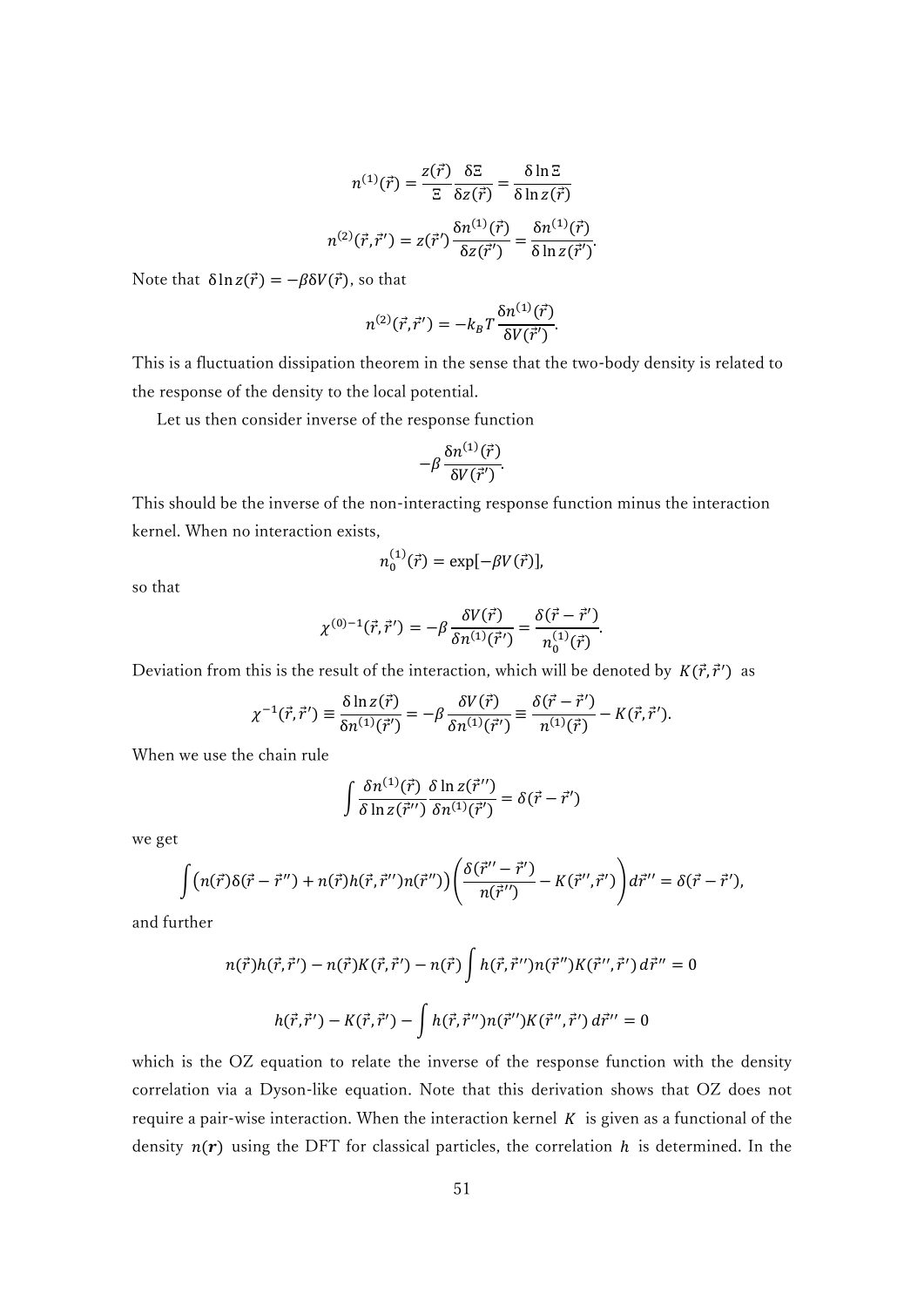classical DFT, there are known approximate and explicit relation of  $K$  and  $h$  when the particles are interacting via a two-body force. The relation is called as a closure and the famous ones are the hypernetted chain closure and the Percus-Yevic closure.

## Maximally localized Wannier orbitals

In solid state physics, Wannier orbitals are constructed from the Bloch orbitals by taking a "Fourier transformation". Wannier orbital is localized spatially with the decay rate depending on the electronic structure; it decays exponentially for insulators and polynomially for metals. The decay rate can be enhanced by adding different bands to the transformation. When this is done maximally, the orbitals are localized in atomic scale and can be taken as atomic orbitals under the crystalline environment. The resulting orbitals can be conveniently used as a basis of the strongly correlated electron models. In addition, it has a peculiar property surprisingly suitable for the study of ferroelectrics.

# Formulation

We begin by defining the Wannier orbitals taking the phase factor  $\varphi$  explicitly taken into account.

$$
|R_n\rangle = \frac{\Omega}{(2\pi)^3} \int_{BZ} |\psi_{nk}\rangle e^{i\varphi(k) - ikR} dk
$$

Here,  $\psi_{nk}(r)$  is the Bloch orbital,

$$
\psi_{nk}(r) = u_{nk}(r)e^{ikr}:\qquad u_{nk}(r) = u_{nk}(r+R),
$$

R is the lattice vector and  $\varphi(k)$  is the phase factor that is periodic in BZ;  $\varphi(k) = \varphi(k + G)$ for reciprocal lattice vectors  $G$ . We can localize the orbitals more by including a unitary transformation among bands:

$$
|R_n\rangle = \frac{\Omega}{(2\pi)^3} \int_{BZ} \sum_m U_{mn}^k |\psi_{mk}\rangle e^{i\varphi(k) - ikR} dk
$$

The transformation matrix  $U$  can be determined by minimizing a variance

$$
L = \sum_{n} (\langle 0_n | r^2 | 0_n \rangle - \langle 0_n | r | 0_n \rangle^2)
$$

One can show that the matrix elements can be written using the periodic part of the Bloch function and derivatives in the reciprocal space.

$$
\langle R_n|r|0_m\rangle = i \frac{\Omega}{(2\pi)^3} \int_{BZ} \langle u_{nk}|\nabla_k|u_{mk}\rangle e^{ikR} dk
$$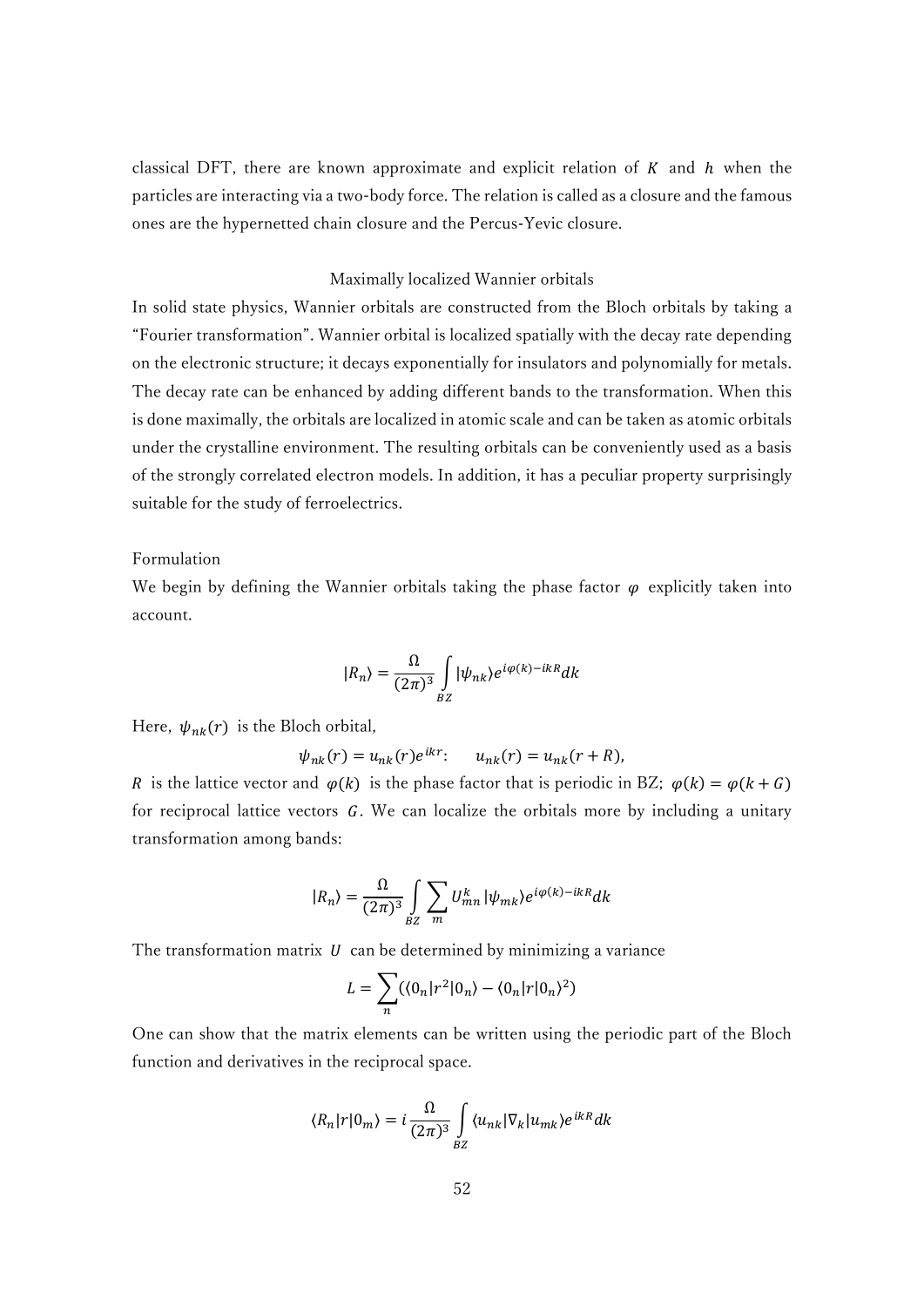$$
\langle R_n | r^2 | 0_m \rangle = i \frac{\Omega}{(2\pi)^3} \int_{BZ} \langle u_{nk} | \nabla_k^2 | u_{mk} \rangle e^{ikR} dk
$$

The derivatives are in practice estimated using the finite mesh points spanning the Brillouine zone; this is the computational physics. In this case, we approximate the derivative by a finite difference as

$$
\nabla f(k) = \sum_{b} w_b b[f(k+b) - f(k)]
$$

where b's are vectors chosen so that  $k$  and  $k + b$  are neighboring mesh points. Similarly,

$$
\nabla^2 f(k) = \sum_b w_b b[f(k+b) - f(k)]^2
$$

This indicates that  $\langle u_{nk} | \nabla_k | u_{mk} \rangle$  is approximated using overlaps of the form  $\langle u_{nk} | u_{mk+b} \rangle$ . It was shown that

$$
\langle 0_n | r | 0_n \rangle = -\frac{1}{N} \sum_{k,b} w_b b \operatorname{Im}(\ln \langle u_{nk} | u_{nk+b} \rangle); \qquad \text{Wannier center}
$$

$$
\langle 0_n | r^2 | 0_n \rangle = -\frac{1}{N} \sum_{k,b} w_b \{ 1 - |\langle u_{nk} | u_{nk+b} \rangle|^2 + |\operatorname{Im}(\ln \langle u_{nk} | u_{nk+b} \rangle)|^2 \}
$$

hold. Therefore, the overlaps,  $M_{nm}^{(k,b)} \equiv \langle u_{nk} | u_{mk+b} \rangle$ , plays the central role in calculating the localized Wannier orbitals.

#### Modern theory of polarization

1. Motivation: Intuitive definition of polarization will be

$$
\boldsymbol{P}=\frac{1}{\Omega}\int_{cell}d\boldsymbol{r}\boldsymbol{r}\rho(\boldsymbol{r}),
$$

where  $\Omega$  is the volume of the cell and  $\rho(r)$  is the charge density, but this is ambiguous for solids. The result depends on how we take the origin and also how we take the unit cell. This is the well-known problem of the polarization. You may consider that the real materials are finite, so that the polarization should be well-defined after integrating over the whole sample. In that case, the integration can be transformed to the surface integration using the Green's theorem. Thus, the theory requires argument of the surface. But, there is a way to define the polarization using the unit cell information only.

2. New approach: One can solve the problem of the ill-defined "crystalline polarization" by considering "flow of charge" associated with displacement of ions. Phenomenologically, the polarization occurs associated with the ionic displacement, such that the polarization  $P$  is zero at an initial configuration of ions but is nonzero at a displaced configuration. This fact makes it possible to define the polarization by connecting the initial unpolarized state to the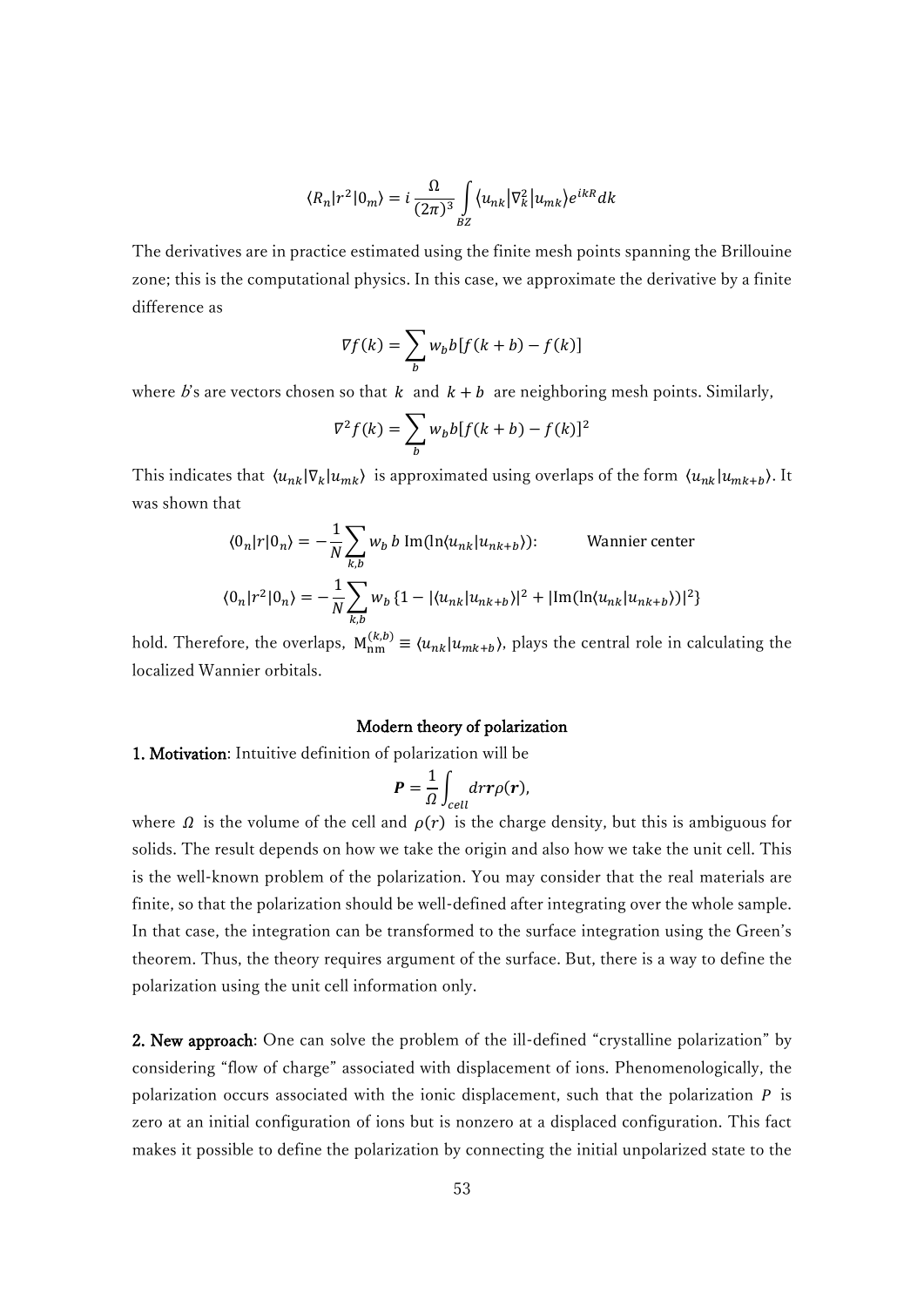final polarized state continuously and integrate the associated flow of charge as

$$
P = \int dt \frac{1}{\Omega} \int_{cell} dr \mathbf{j}(\mathbf{r}, t).
$$

This "adiabatic" definition has made it possible to modernize the theory of polarization.

2.1 (DFPT formulation) Before introducing the modern theory, let us apply the DFPT explaining associated problems. To make the polarization to occur, we apply electric field with large wave length; because of the ill-defined nature as explained above, the wave length is let to be finite and will be extrapolated to infinity after the calculation. Because of the electric field, the atoms will be displaced in proportional to the field strength thereby generating a polarization  $P_0 = Z_{\tau}R$ . The nuclear charge  $Z_{\tau}$  can be defined alternatively as the derivative of the polarization with respect to the atomic displacement  $\delta R$ . This can be also described as the second derivative of the total energy with respect to the electric field and the atomic displacement  $\frac{\partial^2 E_{\text{tot}}}{\partial E \partial R}$ . The electron density will also be changed by the electric filed by  $\frac{\partial \rho}{\partial E} \delta E$  +  $\frac{\partial \rho}{\partial R} \delta R + \frac{1}{2}$ 2  $\frac{\partial^2 \rho}{\partial \epsilon \partial R} \delta E \delta R + \cdots$ : Because the first order changes are zero, the second order is important. Since the uniform electric field is also ill-defined, we practically apply the field of finite wave length and then extrapolated to infinity after calculation. From the second derivative modifies the value of Z, as  $Z\tau + Z_{\text{eff}}$ , which is called Born effective charge. This is a DFPT approach to the Born effective charge. The modern approach is different.

**3. Formulation:** Let us introduce a parameter  $\lambda$  connecting the unpolarized and the polarized states; you may regard  $\lambda$  as a parameter for the displacement. By applying a first-order perturbation theory, change of the wave function can be written as

$$
|\delta\psi_{nk}\rangle = -i\hbar\delta\lambda \sum_{m\neq n} \frac{\langle \psi_{mk} | \partial_{\lambda} | \psi_{nl} \rangle}{E_{nk} - E_{mk}} |\psi_{mk}\rangle
$$

Corresponding current is obtained by calculating the expectation value of the current operator as,

$$
j_n = \frac{dP_n}{dt} = \frac{i\hbar e\lambda}{(2\pi)^3} \sum_{m \neq n} \int dk \frac{\langle \psi_{nk} | p | \psi_{ml} \rangle \langle \psi_{mk} | \partial_\lambda | \psi_{nl} \rangle}{E_{nk} - E_{mk}} + c.c.
$$

This can be rewritten using the periodic part of the Bloch wave function. The result is

$$
\frac{dP_n}{dt} = \frac{ie\lambda}{(2\pi)^3} \int dk \langle \nabla_k u_{nk} | \partial_\lambda u_{nk} \rangle + c.c.
$$

This is appealing in that the contribution from the unoccupied states disappears and that the derivative with respect to  $k$  is conveniently accessed by the maximally localized Wannier orbital method.

When summing over all the occupied states  $n$  and integration over  $t$  (to connect the initial and final states) we finally arrive at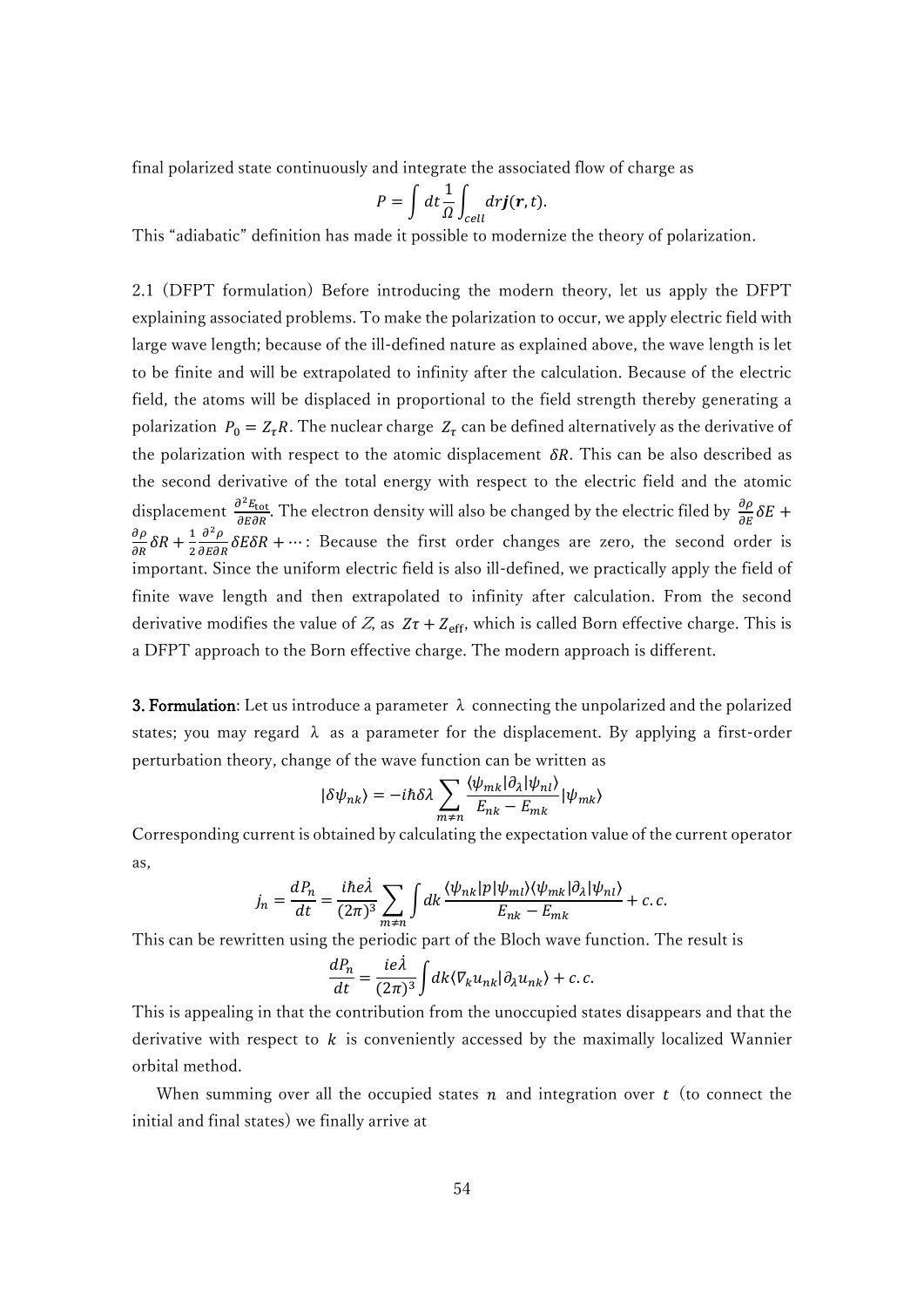$$
P(\lambda) = \frac{e}{(2\pi)^3} \operatorname{Im} \sum_{n} \int dk \langle u_{nk} | V_k | u_{nk} \rangle
$$
  
 
$$
\Delta P = P(1) - P(0) = P(1)
$$

This is equivalent to the quantity appearing in the Berry phase theory and thus we will regard  $i\langle u_{nk} | v_k | u_{nk} \rangle$  as a Berry connection or gauge potential. Note that this is the electronic contribution to the polarization. We need to add the ionic contribution

$$
P_{\rm ion} = \frac{e}{\Omega} \sum_{\tau} Z_{\tau} R_{\tau},
$$

as

$$
P = \frac{e}{(2\pi)^3} \operatorname{Im} \sum_{n} \int dk \langle u_{nk} | V_k | u_{nk} \rangle + \frac{e}{\Omega} \sum_{\tau} Z_{\tau} R_{\tau}
$$

This way we arrive at this very useful formula.

4. Quantum of polarization: Suppose we are integrating over a path within a one-dimensional Brillouine zone;

$$
P_n = \frac{e}{2\pi} \phi_n = \frac{e}{2\pi} \text{Im} \int_{-\pi/L}^{\pi/L} dk \langle u_{nk} | \partial_k | u_{nk} \rangle
$$

In this case, the initial and final points are equivalent because of the periodicity. So, the above integration path corresponds to a closed loop.

The phase of the wave function can be taken arbitrarily like

$$
\tilde{u}_{nk} = e^{-i\beta(k)}u_{nk}
$$

except that the difference at the boundary  $\beta(\pi/L) - \beta(-\pi/L)$  is a multiple of  $2\pi$ . When the polarization is calculated using this new wave function, we get

$$
\tilde{\phi}_n = \phi_n + 2\pi m: \qquad m \in \text{Integer}
$$

indicating that the polarization can be defined within the modulo of e. In other words, we cannot definite uniquely the crystalline polarization, which may be understood as different paths can be used to connect the equivalent points in the Brillouine zone.

 When this discussion is extended to a 3D system, it can be shown that the polarization is well defined within the modulo of

$$
eR/\Omega
$$

where  $R$  is a lattice vector

$$
R=\sum_j m_j R_j.
$$

Please see a literature on modern theory of polarization for the proof.

The polarization can be rewritten using the relation  $r = -\frac{i\partial}{\partial k'}$ , as the real part of

$$
P_n = -e \int_{-\frac{\pi}{L}}^{\frac{\pi}{L}} \frac{dk}{2\pi} \langle u_{nk} | -i \partial_k | u_{nk} \rangle = -e \int_{-\pi/L}^{\pi/L} \frac{dk}{2\pi} \langle u_{nk} | r | u_{nk} \rangle
$$

5. Wannier center: We have learned that the Wannier orbitals are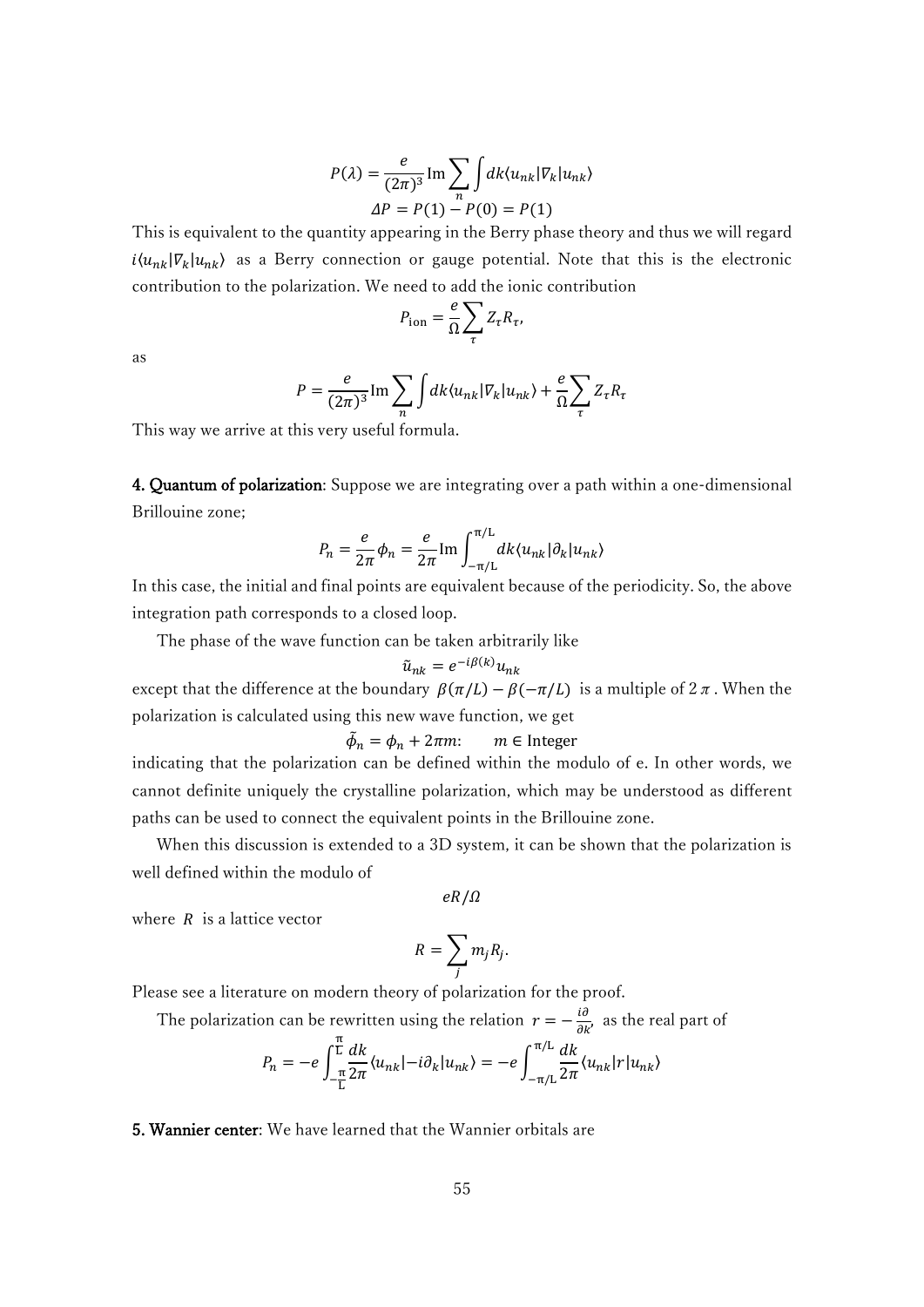$$
w_n(r - R) = \Omega \int_{BZ} \frac{d^3k}{(2\pi)^3} e^{-ikR} \psi_{nk}(r) = \Omega \int_{BZ} \frac{d^3k}{(2\pi)^3} e^{ik(r - R)} u_{nk}(r).
$$

Then, it is possible to show that the polarization can be described by the position of the Wannier center (after adding the contribution from the nuclear charge)

$$
P_n = \frac{e}{\Omega}(r_{nR} - R) = \frac{e}{\Omega}(\langle w_{nR} | r | w_{nR} \rangle - R).
$$

Note that the Wannier center represents the spatially distributed charge density as a point charge (see figure). We can thus regard the polarization effectively as the charge assigned to the Wannier center. Note that the calculation can be done efficiently when using the most localized Wannier orbitals, instead of the standard one shown here, but that formulation is skipped here.



There are various ways to relate it to the flow of charge differently like



This difference corresponds to the existence of modulus.

#### Density functional perturbation theory

(http://iffwww.iff.kfa-juelich.de/~wortmann/IFF-Springschool45/C2.pdf)

Here we study the perturbation theory within DFT, namely DFPT. DFPT is different from the perturbation theory of noninteracting systems in that the density response should also be taken into account. I will introduce DFPT in relation to the polarization of materials.

1. Sternheimer equation for noninteracting systems

The first-order change in the wave function  $\psi_i^{(1)}$  can be obtained by solving the Sternheimer equation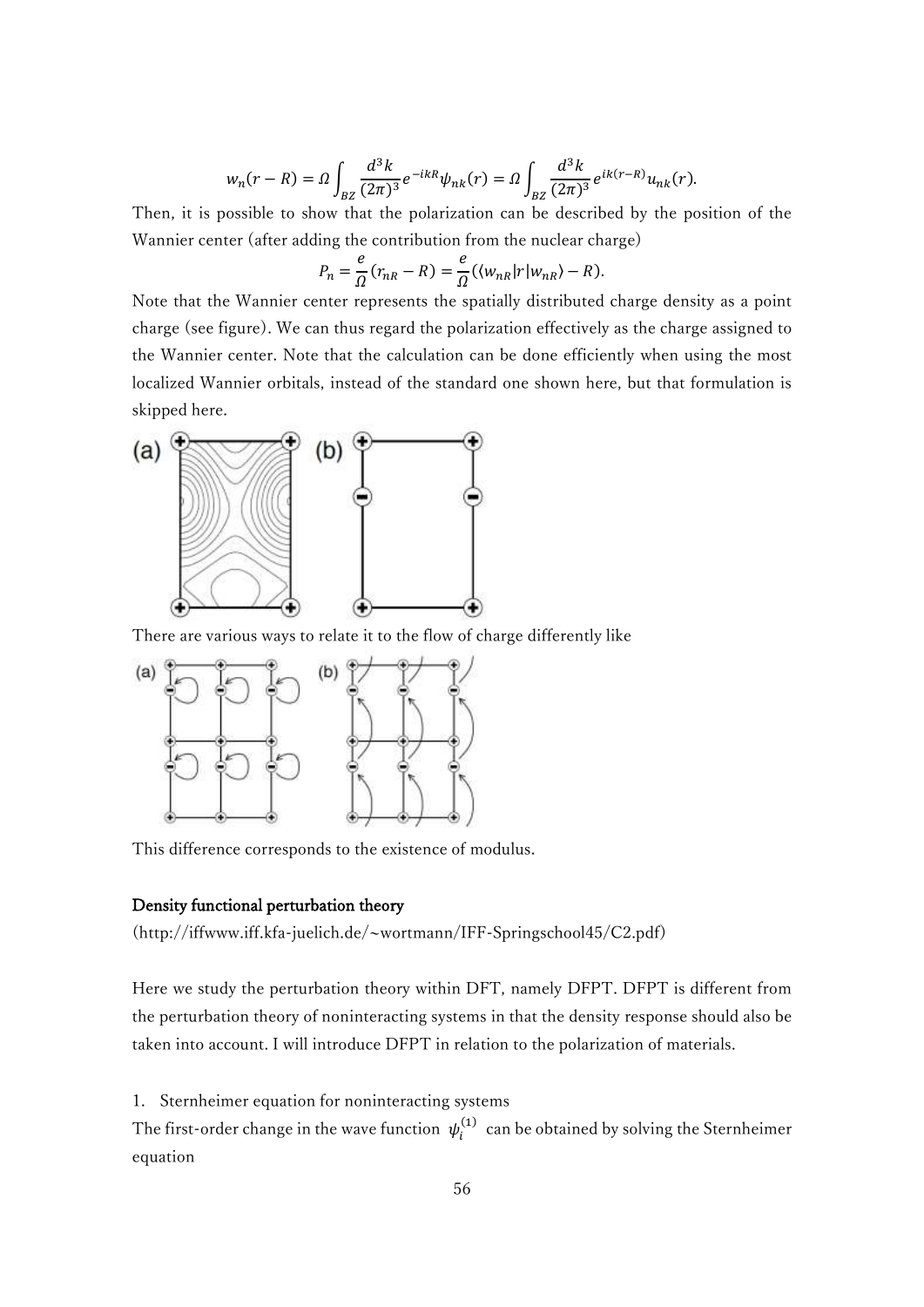$$
(H^{(0)} - \varepsilon^{(0)}) |\psi_i^{(1)}\rangle = -(H^{(1)} - \varepsilon^{(1)}) |\psi_i^{(0)}\rangle
$$

where  $H^0$  and  $\varepsilon^0$  are unperturbed ones and  $H^{(1)}$  and  $\varepsilon^{(1)}$  are the perturbed ones and

$$
\varepsilon^{(1)} = \left\langle \psi_i^{(0)} \right| H^{(1)} \left| \psi_i^{(0)} \right\rangle.
$$

This equation is solved by superimposing the unperturbed states as

$$
\left|\psi_i^{(1)}\right\rangle = \sum_j c_{ij}^{(1)} \left|\psi_j^{(0)}\right\rangle = \sum_{j \in I} c_{ij}^{(1)} \left|\psi_j^{(0)}\right\rangle + \sum_{j \in I^{\perp}} c_{ij}^{(1)} \left|\psi_j^{(0)}\right\rangle
$$

where *I* and  $I^{\perp}$  are states degenerate to  $\psi_i^{(0)}$  and other states, respectively. By this definition,

$$
(H^{(0)} - \varepsilon_i^{(0)}) |\psi_i^{(1)}\rangle = \sum_{j \in I^{\perp}} c_{ij}^{(1)} (\varepsilon_j^{(0)} - \varepsilon_i^{(0)}) |\psi_j^{(0)}\rangle.
$$

Therefore,

$$
c_{ij}^{(1)} = -\frac{\left\langle \psi_j^{(0)} \middle| H^{(1)} \middle| \psi_i^{(0)} \right\rangle}{\varepsilon_j^{(0)} - \varepsilon_i^{(0)}} \quad \text{for } j \in I^{\perp}.
$$

Using the gauge degrees of freedom to set  $c_{ij}^{(1)} = 0$  for  $j \in I$ . Therefore,

$$
\left|\psi_i^{(1)}\right\rangle = -\sum_{j\in I^{\perp}}\left|\psi_j^{(0)}\right\rangle \frac{\left\langle\psi_j^{(0)}\right|H^{(1)}\left|\psi_i^{(0)}\right\rangle}{\varepsilon_j^{(0)}-\varepsilon_i^{(0)}}.
$$

This can be alternatively written as

$$
P_I^{\perp} \left( H^{(0)} - \varepsilon_i^{(0)} \right) P_I^{\perp} \left| \psi_i^{(1)} \right\rangle = -P_I^{\perp} H^{(1)} \left| \psi_i^{(0)} \right\rangle \text{ with } P_I^{\perp} = \sum_{j \in I^{\perp}} \left| \psi_j^{(0)} \right\rangle \left\langle \psi_j^{(0)} \right|
$$

or

$$
P_I^{\perp} \left| \psi_i^{(1)} \right\rangle = G_{I^{\perp}}(\varepsilon_i^0) H^{(1)} | \psi_i^0\rangle \text{ with } G_{I^{\perp}}(\varepsilon) = \left[ P_I^{\perp} \left( \varepsilon - H^{(0)} \right) P_I^{\perp} \right]^{-1}.
$$

2. DFT

In DFT, one has to take the density variation into account. The first-order change in the energy is

$$
\frac{d}{d\lambda} \sum_{i} \langle \psi_i | T + V_{\text{ext}} + V_{\text{H}} + V_{\text{xc}} | \psi_i \rangle = \langle \psi_i^{(0)} \Big| (T + V_{\text{ext}})^{(1)} \Big| \psi_i^{(0)} \rangle + \frac{d}{d\lambda} E_{\text{Hxc}} [\rho^{(0)}].
$$

The second order change is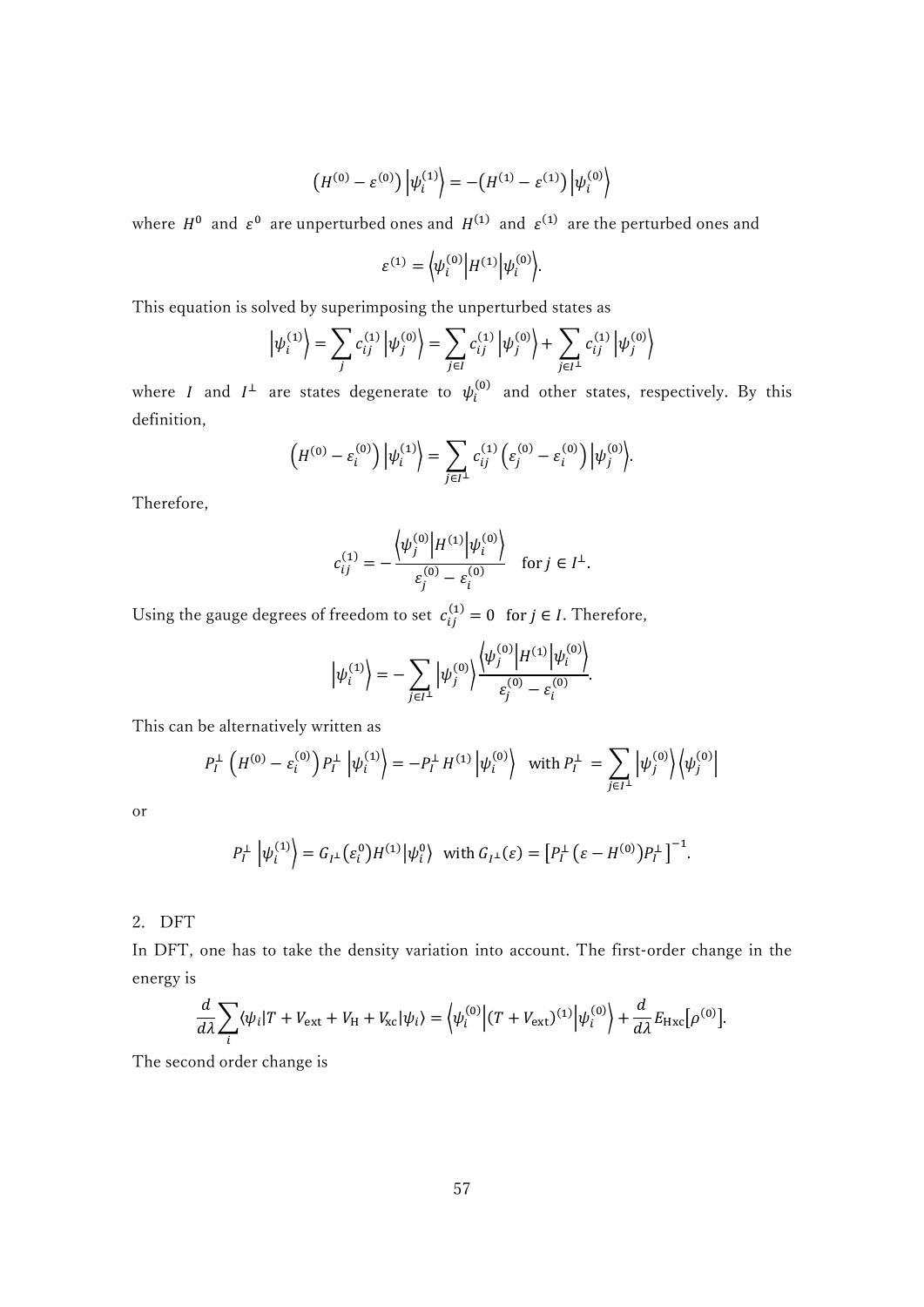$$
\langle \psi_i^{(0)} | (T + V_{ext})^{(2)} | \psi_i^{(0)} \rangle + \langle \psi_i^{(1)} | (T + V_{ext})^{(1)} | \psi_i^{(0)} \rangle + \langle \psi_i^{(0)} | (T + V_{ext})^{(1)} | \psi_i^{(1)} \rangle \n+ \langle \psi_i^{(1)} | (T + V_{ext})^{(0)} | \psi_i^{(1)} \rangle \n+ \frac{1}{2} \iint \frac{\delta^2 E_{Hxc} [\rho^{(0)}]}{\delta \rho(r) \delta \rho(r')} \rho^{(1)}(r) \rho^{(1)}(r') dr dr' + \int \frac{d}{d\lambda} \left( \frac{\delta E_{Hxc} [\rho^{(0)}]}{\delta \rho(r)} \right) \rho^{(1)}(r) dr \n+ \frac{1}{2} \frac{d^2}{d\lambda^2} E_{Hxc} [\rho^{(0)}],
$$

with

$$
\rho^{(1)}(r) = \sum_{i} \psi_i^{(1)*}(r) \psi_i^{(0)}(r) + \psi_i^{(0)*}(r) \psi_i^{(1)}(r).
$$

The perturbed Kohn-Sham orbitals  $\psi_i^{(1)}$  are obtained by solving the Sternheimer equation:

$$
(H^{(0)} - \varepsilon_i^{(0)}) |\psi_i^{(1)}\rangle = - (H^{(1)} - \varepsilon_i^{(1)}) |\psi_i^{(0)}\rangle,
$$

with

$$
H^{(1)} = (T + V_{\text{ext}})^{(1)} + \int \frac{\delta^2 E_{\text{Hxc}}[\rho^{(0)}]}{\delta \rho(r) \delta \rho(r')} \rho^{(1)}(r') dr'
$$

and

$$
\varepsilon_i^{(1)} = \left\langle \psi_i^{(0)} \right| H^{(1)} \left| \psi_i^{(0)} \right\rangle.
$$

# 3. DFPT for polarization

Let us study the polarization, which can be characterized by change in the polarization  $P_{\beta}$ caused by a uniform displacement of an atom  $\kappa$  in the direction  $R_{\kappa\alpha}$ : here uniform means that the atom in a cell is displaced together with its periodic images. The relevant quantity is the Born effective charge defined by

$$
Z_{\kappa,\beta\alpha}^* = \Omega \frac{\partial P_{\beta}}{\partial R_{\kappa\alpha}}.
$$

Since the total energy can be described as

 $E[\rho] - \Omega P \cdot \mathcal{E}$ 

under the electric field  $\varepsilon$  induced by the polarization,

$$
P_{\beta} = -\frac{1}{\Omega} \frac{\partial E[\rho]}{\partial \mathcal{E}_{\beta}}.
$$

Therefore,

$$
Z_{\kappa,\beta\alpha}^* = -\frac{\partial^2 E[\rho]}{\partial R_{\kappa\alpha}\partial \mathcal{E}_\beta}.
$$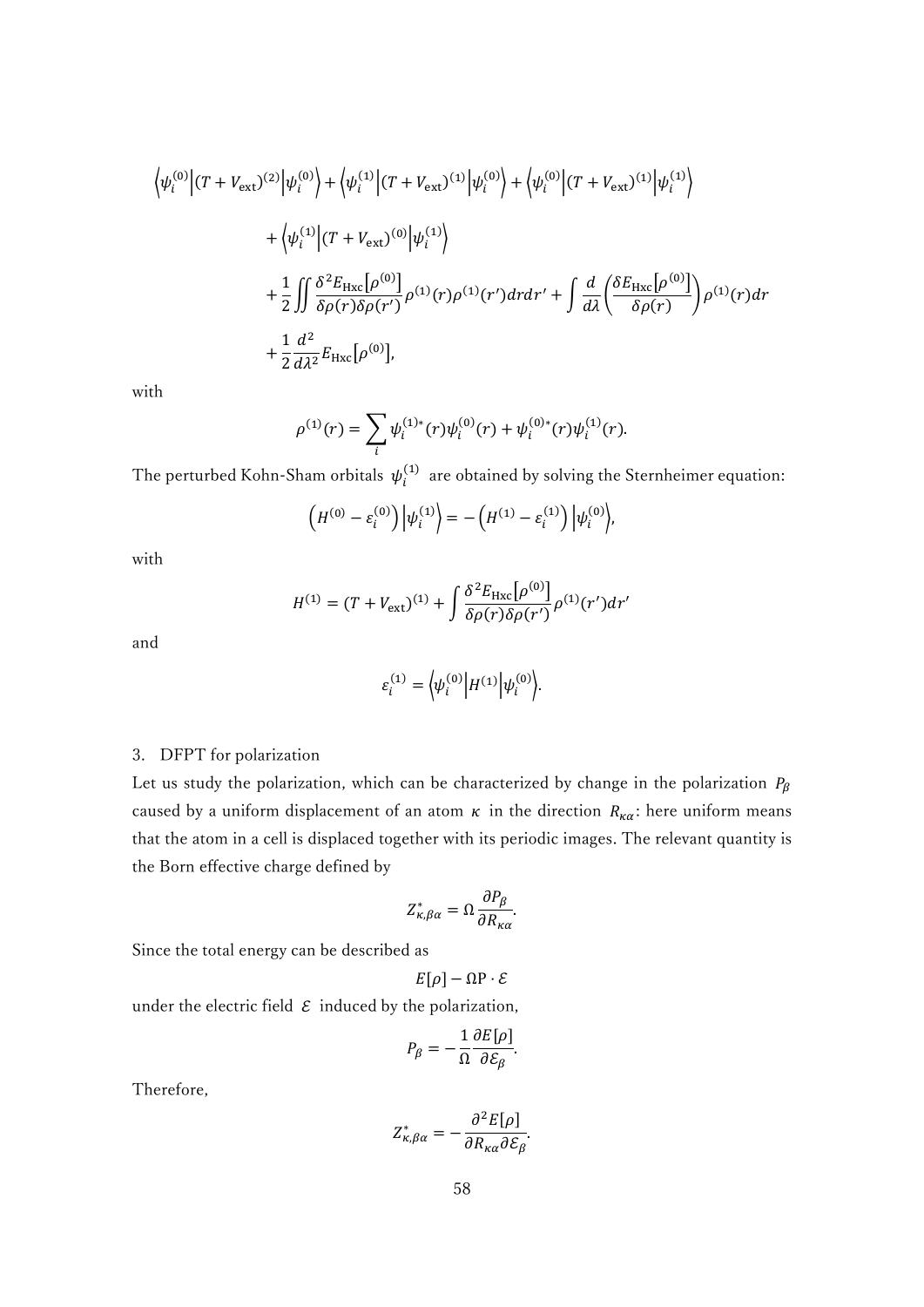This can be calculated by applying the DFPT. Since the  $E_{Hxc}$  has not dependence on the atomic displacement and electric field,  $T + V_{ext}$  does not depend on the electric field, and the kinetic energy operator is not affected by a uniform atomic displacement, the equation is simplified as

$$
\frac{\partial^2 E[\rho]}{\partial R_{\kappa\alpha}\partial \mathcal{E}_{\beta}} = \left\langle \psi_i^{(\mathcal{E}_{\beta})} \middle| (V_{\text{ext}})^{(R_{\kappa\alpha})} \middle| \psi_i^{(0)} \right\rangle + \left\langle \psi_i^{(0)} \middle| (V_{\text{ext}})^{(R_{\kappa\alpha})} \middle| \psi_i^{(\mathcal{E}_{\beta})} \right\rangle + 2 \left\langle \psi_i^{(R_{\kappa\alpha})} \middle| (T + V_{\text{ext}})^{(0)} \middle| \psi_i^{(\mathcal{E}_{\beta})} \right\rangle
$$

$$
+ \iint \frac{\delta^2 E_{\text{Hxc}}[\rho^{(0)}]}{\delta \rho(r)\delta \rho(r')} \rho^{(R_{\kappa\alpha})}(r) \rho^{(\mathcal{E}_{\beta})}(r') dr dr',
$$

So, we need to solve the Sternheimer equation twice to get  $\psi_i^{(R_{\kappa\alpha})}$  and  $\psi_i^{(\mathcal{E}_{\beta})}$ , corresponding to change in the Kohn-Sham orbitals with respect to the atomic displacement and the generation of the electric field.

#### About quantum espresso

Now let us use the environment

https://www.materialscloud.org/work/quantum-mobile which will install a virtual machine (Virtual Box 5.2.8 + Ubuntu 16.04.4LTS) on which you can run quantum espresso (v6.2.1) and wannier 90  $(2.1)$ .

<First assignment: transfer of the benzene >

Change your directory to wannier90-2.1 (depending on the version you installed) and then to examples/example12. Then you will find input files for the calculation of benzene. First, do an SCF calculation: In the SCF calculation, you get the effective Kohn-Sham potential, electron density and KS orbitals.  $pw.x <$ benzene.scf  $>$  scf.out

Second, run wannier90 to generate a list of the required overlaps (written into the benzene.nnkp file).

wannier90.x -pp benzene

Third, run pw2wannier90 to compute the overlap between Bloch states and the projections for the starting guess (written in the benzene.mmn and benzene.amn files). pw2wannier90.x < benzene.pw2wan > pw2wan.out

Finally, run wannier90 to compute the MLWFs.